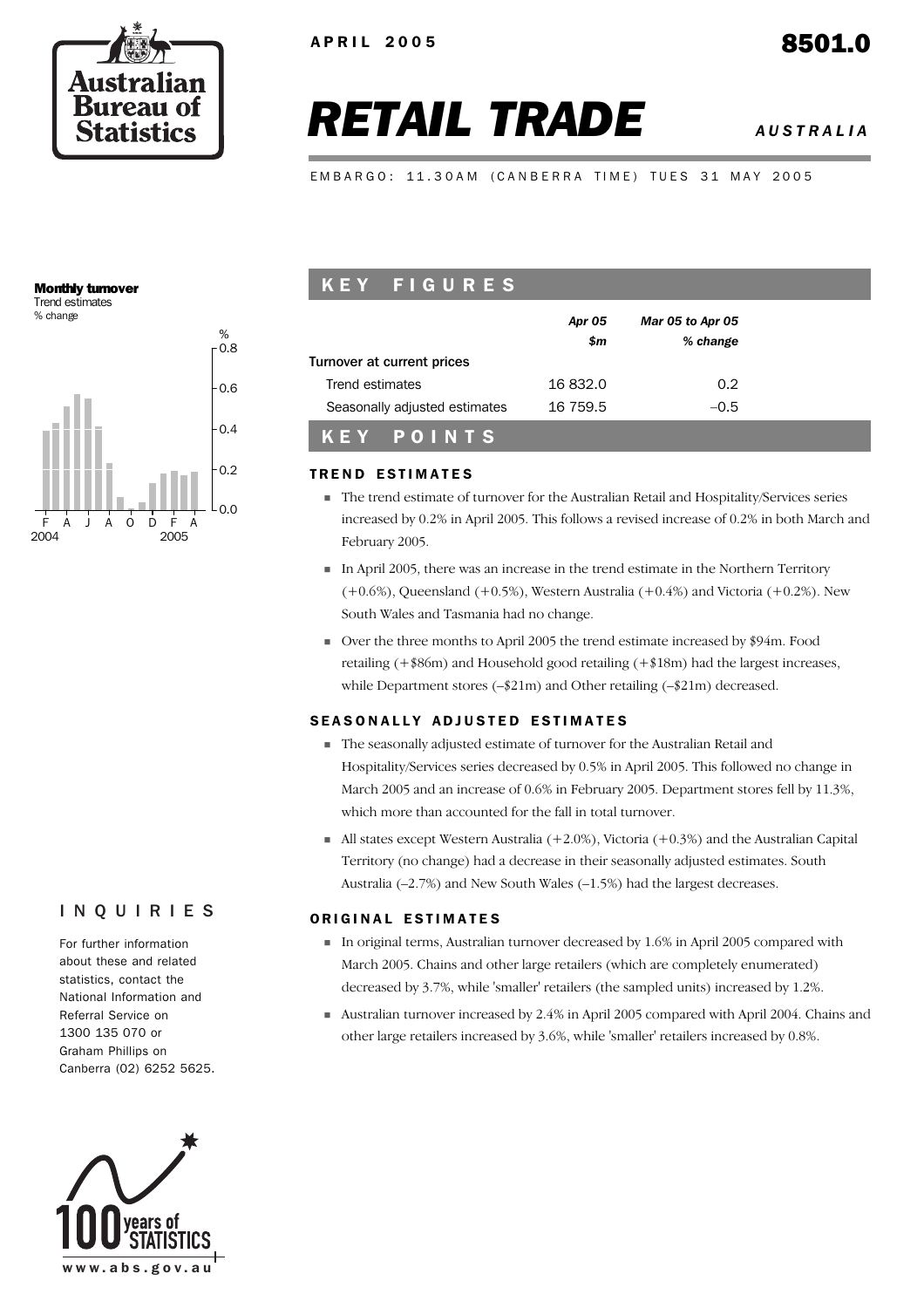## NOTES

| FORTHCOMING ISSUES    | <b>ISSUE</b>                                                                                                 | <b>RELEASE DATE</b>                                                                      |  |  |  |  |  |
|-----------------------|--------------------------------------------------------------------------------------------------------------|------------------------------------------------------------------------------------------|--|--|--|--|--|
|                       | May 2005                                                                                                     | 1 July 2005                                                                              |  |  |  |  |  |
|                       | June 2005                                                                                                    | 2 August 2005                                                                            |  |  |  |  |  |
|                       | <b>July 2005</b>                                                                                             | 30 August 2005                                                                           |  |  |  |  |  |
|                       | August 2005                                                                                                  | 30 September 2005                                                                        |  |  |  |  |  |
|                       | September 2005                                                                                               | 3 November 2005                                                                          |  |  |  |  |  |
|                       | October 2005                                                                                                 | 30 November 2005                                                                         |  |  |  |  |  |
|                       | .                                                                                                            |                                                                                          |  |  |  |  |  |
| CHANGES IN THIS ISSUE | There are no changes in this issue.                                                                          |                                                                                          |  |  |  |  |  |
| SAMPLING ERRORS       |                                                                                                              | Standard errors for the Australian estimates (original data) for April 2005 contained in |  |  |  |  |  |
|                       | this publication are:                                                                                        |                                                                                          |  |  |  |  |  |
|                       |                                                                                                              |                                                                                          |  |  |  |  |  |
|                       |                                                                                                              | Standard                                                                                 |  |  |  |  |  |
|                       | Data Series                                                                                                  | Estimate<br>error                                                                        |  |  |  |  |  |
|                       | Level of retail turnover $(\$m)$<br>Change from preceding month $(\$m)$<br>% change from preceding month (%) | 16 150.8<br>129.2<br>$-269.0$<br>96.7<br>$-1.6$<br>0.6                                   |  |  |  |  |  |
|                       |                                                                                                              |                                                                                          |  |  |  |  |  |
|                       | For more information see the Explanatory Notes, paragraph 32-36.                                             |                                                                                          |  |  |  |  |  |
|                       |                                                                                                              | .<br>.                                                                                   |  |  |  |  |  |
| ABBREVIATIONS         | ABN Australian Business Number                                                                               |                                                                                          |  |  |  |  |  |
|                       | Australian Bureau of Statistics<br><b>ABS</b>                                                                |                                                                                          |  |  |  |  |  |
|                       |                                                                                                              | ANZSIC Australian and New Zealand Standard Industrial Classification                     |  |  |  |  |  |
|                       |                                                                                                              | ARIMA autoregressive integrated moving average                                           |  |  |  |  |  |
|                       | ATO Australian Taxation Office                                                                               |                                                                                          |  |  |  |  |  |
|                       | n.e.c. not elsewhere classified                                                                              |                                                                                          |  |  |  |  |  |
|                       | pay-as-you-go withholding<br>PAYGW                                                                           |                                                                                          |  |  |  |  |  |
|                       | RSE relative standard error                                                                                  |                                                                                          |  |  |  |  |  |
|                       | TAU type of activity unit                                                                                    |                                                                                          |  |  |  |  |  |
|                       |                                                                                                              |                                                                                          |  |  |  |  |  |
|                       |                                                                                                              |                                                                                          |  |  |  |  |  |

Dennis Trewin Australian Statistician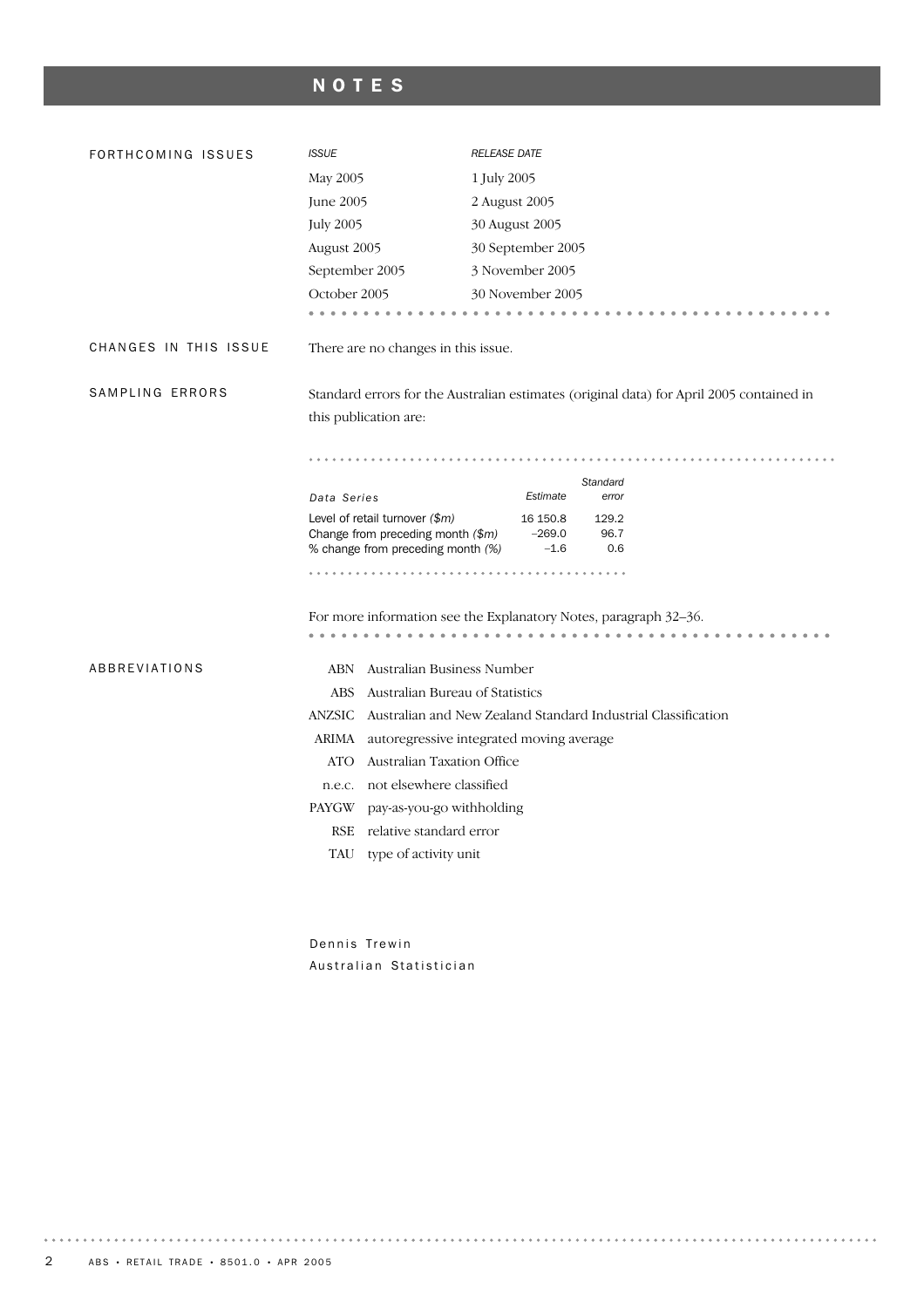TOTAL RETAIL

There has been weak growth in the trend for five months. In March 2005, all industries except Department stores, Clothing and soft good retailing and Other retailing had an increase in the trend estimate.



#### FOOD RETAILING

After three months of weak trend growth there has been moderate growth for two months. All states have had an increase in the trend estimate for at least two months. Victoria, Queensland, Western Australia and the Australian Capital Territory had moderate trend growth in April 2005.



DEPARTMENT STORES

There has been a decline in the trend estimate for three months. All published states except Western Australia, which has had two months of weak trend growth, have had a decline in the trend estimate for at least two months.

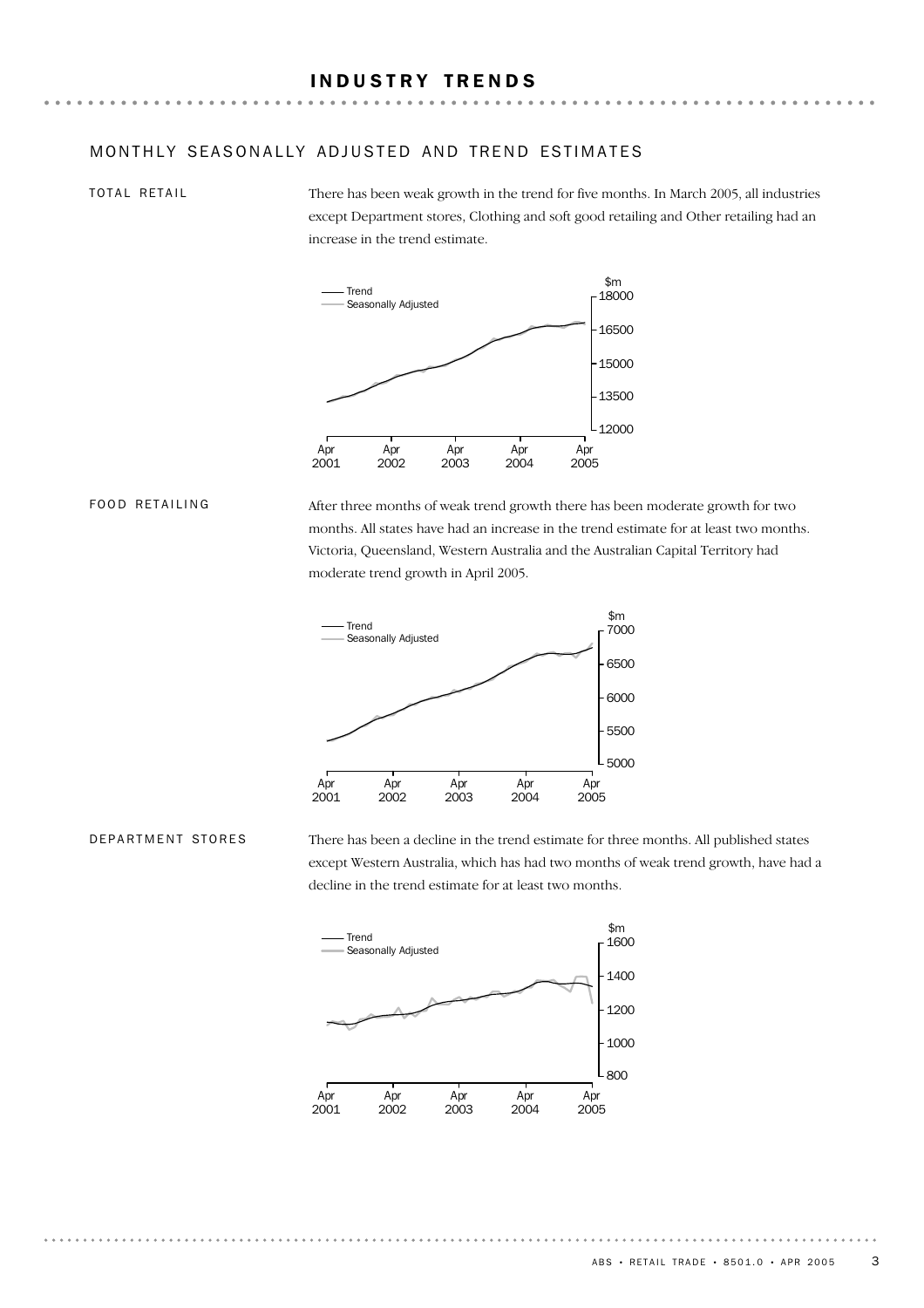CLOTHING AND SOFT GOOD RETAILING

There was no change in the trend in April 2005. Queensland, Western Australia and Tasmania have had strong growth for four, three and four months respectively. All other states, except the Northern Territory, have had a decline in the trend estimate for at least one month with South Australia having been in decline for nine months.



#### HOUSEHOLD GOOD RETAILING

Growth in the trend has been slowing since October 2004 with weak growth for the last two months. There has been weak growth in New South Wales, Victoria and Tasmania for two, five and one month respectively. Western Australia and the Northern Territory have had at least six months of moderate to strong growth while Queensland, South Australia and the Australian Capital Territory have had a decline in the trend estimate for at least three months.



### RECREATIONAL GOOD RETAILING

There has been moderate or strong growth for six months. All states, except New South Wales and South Australia which both had a decline in the trend estimate, had strong growth for April 2005. Queensland and Western Australia have had at least six months of strong growth.

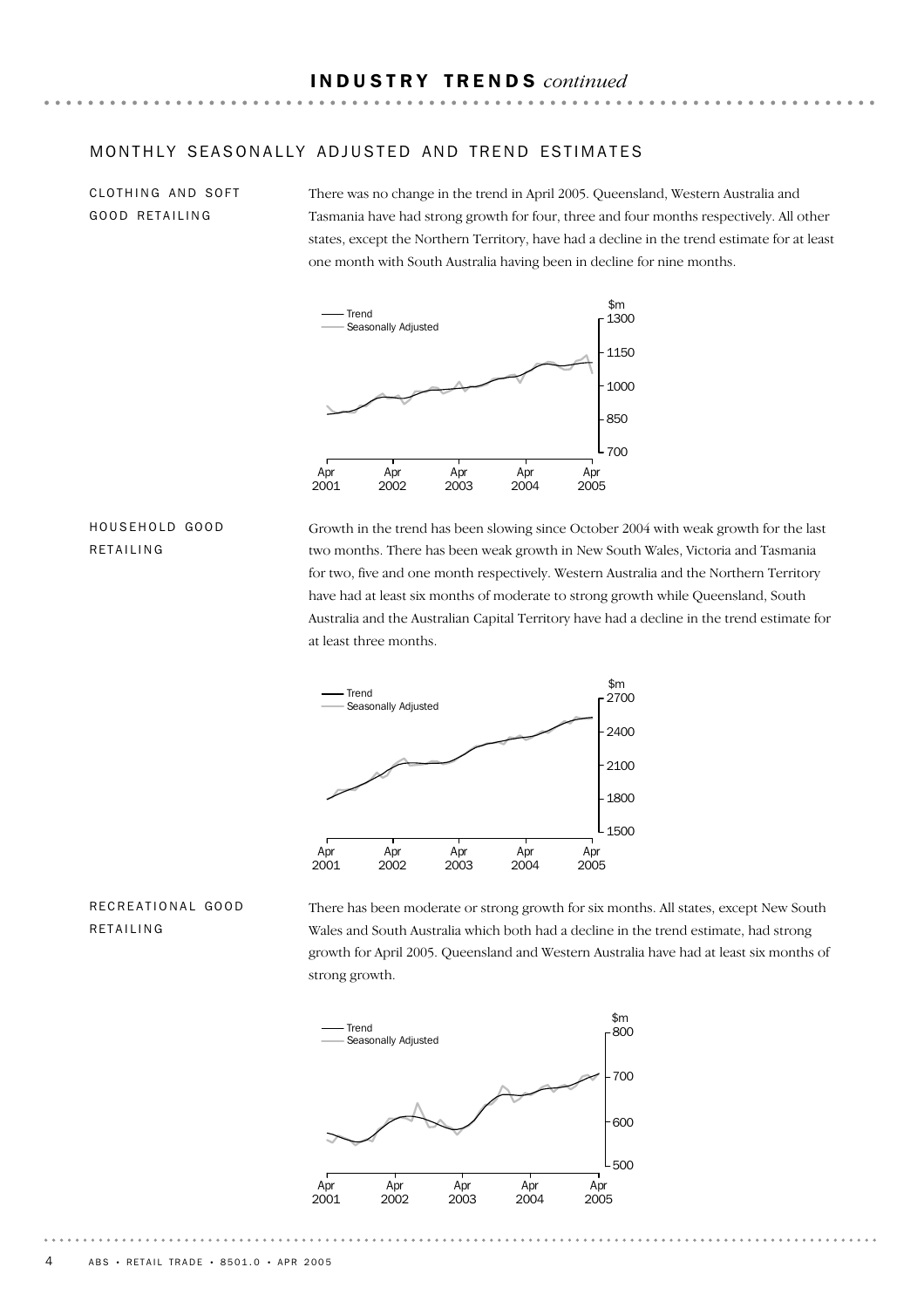#### OTHER RETAILING

The trend series has been in decline for seven months. All published states, except New South Wales and Victoria, have had a decline in the trend estimate for at least four months. After 14 months of being in decline, New South Wales has had weak growth for four months. Victoria had no change in the trend estimate in April 2005 after six months of being in decline.



### TOTAL RETAIL (EXCLUDING HOSPITALITY AND SERVICES)

Total retail (excluding Hospitality and services) has had weak growth for five months. Over the last four months, the rate of trend growth for Total retail (excluding Hospitality and services) has been the same as Total all industries (including Hospitality and services).



## HOSPITALITY AND SERVICES

After the trend estimate decreasing for eight months, there has been weak trend growth for two months. New South Wales, Victoria and the Australian Capital Territory have had a decline in the trend estimate for nine, six and six months respectively while Queensland and the Northern Territory have had four and 12 months of strong growth respectively.

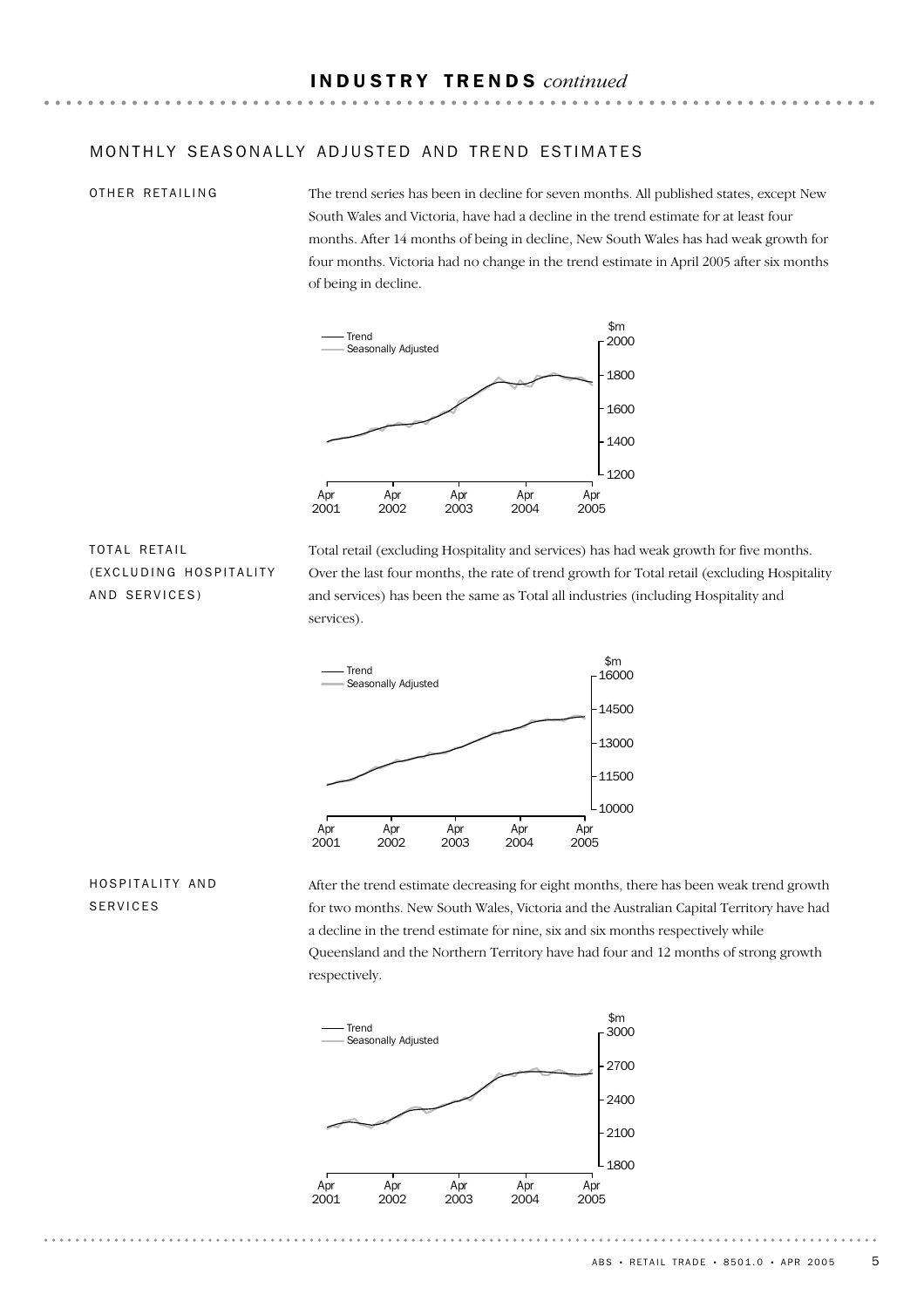#### NEW SOUTH WALES

After five months of weak trend growth, there was no change in April 2005. There has been weak growth in Food retailing, Household good retailing and Other retailing for six, two and four months respectively. All other industries have had a decline in the trend estimate for one or more months, with Hospitality and services being in decline for nine months.



VICTORIA

There has been weak trend growth for four months. Department stores, Clothing and soft good retailing and Hospitality and services have had a decline in the trend estimate for two, two and six months respectively. Recreational good retailing has had two months of strong growth and Food retailing has had four months of moderate growth.



#### QUEENSLAND

There has been moderate growth in the trend for three months. Clothing and soft good retailing, Recreational good retailing and Hospitality and services have had strong growth for at least four months. There has been a decline in the trend estimate for Department stores, Household good retailing and Other retailing for at least five months.

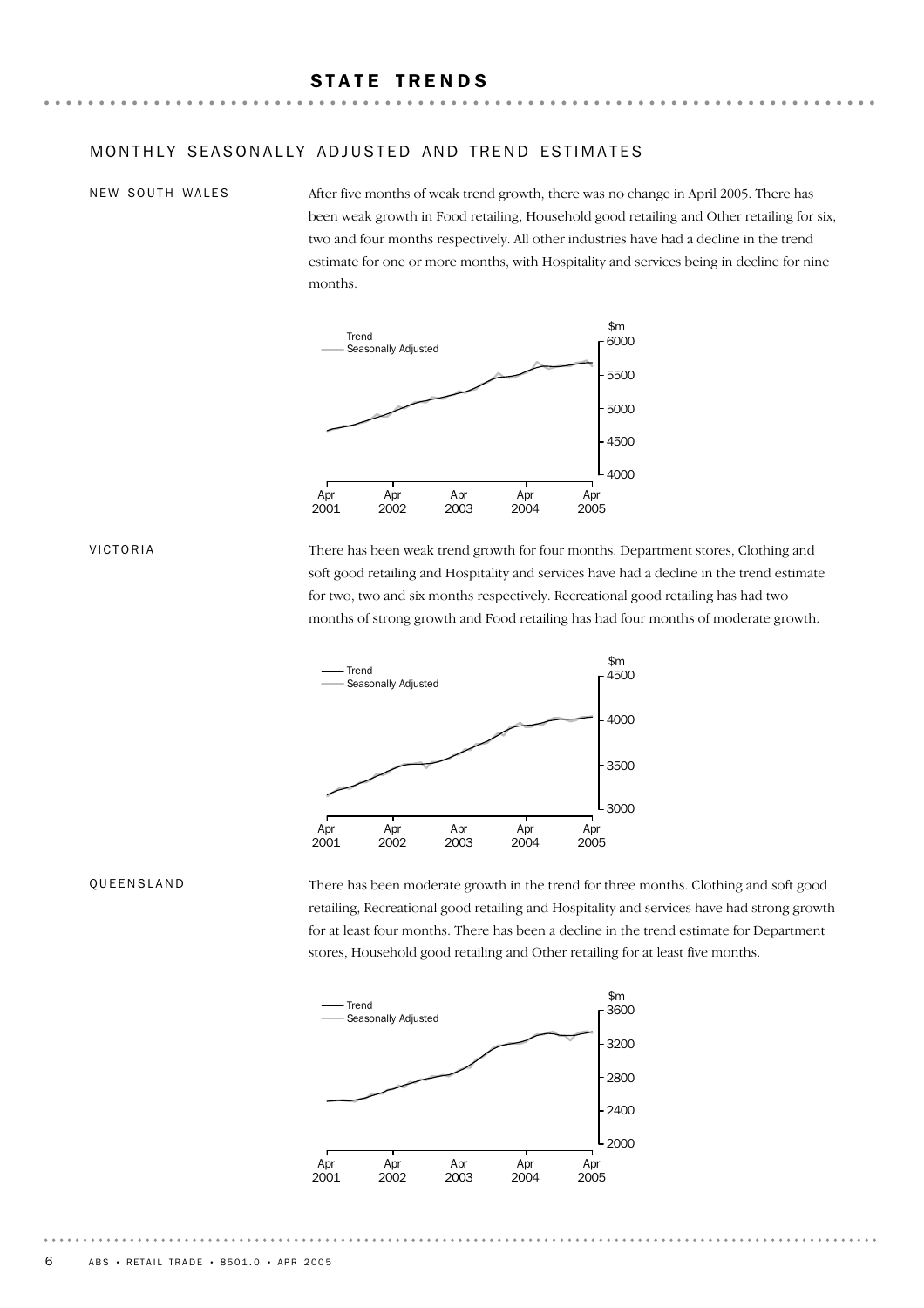#### SOUTH AUSTRALIA

There has been a decline in the trend estimate for two months. All industries, except Food retailing and Hospitality and services, have had a decline in the trend estimate for at least three months with Clothing and soft good retailing having had a decline for nine months.



#### WESTERN AUSTRALIA

After three months of weak trend growth, there was moderate growth in April 2005. Food retailing, Clothing and soft good retailing, Household good retailing and Recreational good retailing have had moderate to strong growth for one, four, over 15 and 11 months respectively. Department stores and Hospitality and services had at least two months of weak growth while Other retailing has had a decline in the trend estimate for five months.



#### TASMANIA

After two months of weak growth, there was no change in April 2005. Food retailing and Household good retailing had weak growth for April 2004, Hospitality and services had flat growth and Clothing and soft good retailing and Recreational good retailing had strong growth.

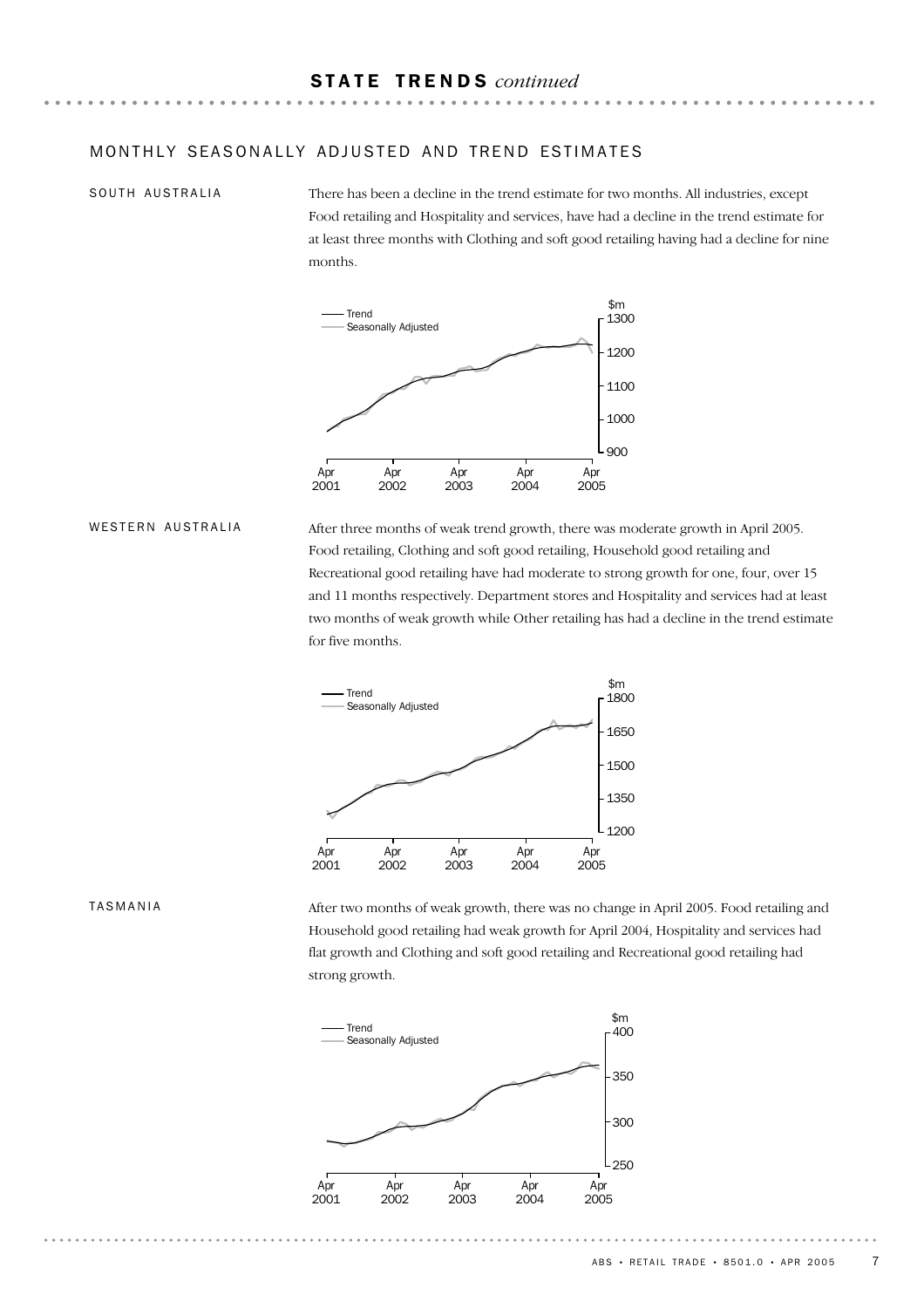

## RETAIL TURNOVER, By Industry Group(a)

|                      |                      |                          | Clothing and                     | Household              | Recreational                 |                    | Hospitality        |                      |
|----------------------|----------------------|--------------------------|----------------------------------|------------------------|------------------------------|--------------------|--------------------|----------------------|
|                      | Food                 | Department               | soft good                        | good                   | good                         | Other              | and                |                      |
| Month                | retailing            | stores                   | retailing                        | retailing              | retailing                    | retailing          | services           | Total                |
|                      |                      |                          |                                  |                        |                              |                    |                    |                      |
|                      |                      |                          |                                  | ORIGINAL (\$ million)  |                              |                    |                    |                      |
| 2004                 |                      |                          |                                  |                        |                              |                    |                    |                      |
| February             | 6 158.0              | 970.8                    | 844.0                            | 2 1 1 5 . 3            | 594.8                        | 1 543.3            | 2 4 4 4 . 1        | 14 670.3             |
| March                | 6 480.6              | 1 107.5                  | 942.6                            | 2 2 6 9.4              | 654.9                        | 1 669.1            | 2 634.3            | 15 7 58.3            |
| April                | 6 558.0              | 1 250.3                  | 1 0 2 1.9                        | 2 118.9                | 610.2                        | 1588.9             | 2 628.1            | 15 7 7 6.3           |
| May                  | 6 4 4 4.5            | 1 2 5 1.9                | 1 0 8 9.1                        | 2 2 1 4.6              | 613.4                        | 1 665.0            | 2 590.3            | 15 868.6             |
| June                 | 6 288.7              | 1 3 5 5.0                | 1 0 8 8.0                        | 2 3 3 2.4              | 619.4                        | 1 645.3            | 2 514.0            | 15 842.8             |
| July                 | 6 6 6 9.3            | 1 2 7 6.4                | 1 0 5 4.8                        | 2 3 8 8.7              | 675.7                        | 1 703.0            | 2 667.8            | 16 435.6             |
| August               | 6 4 8 8.9            | 1 1 4 3 .5               | 994.0                            | 2 3 4 7 . 1            | 648.5                        | 1728.5             | 2 595.5            | 15 945.9             |
| September            | 6 5 6 3.1            | 1 2 8 8.1                | 1071.3                           | 2 3 7 5.4              | 659.5                        | 1800.9             | 2 623.1            | 16 381.4             |
| October              | 6769.0               | 1 3 28.5                 | 1 107.3                          | 2 550.7                | 660.4                        | 1861.3             | 2 7 7 8.2          | 17 055.5             |
| November             | 6 6 6 4.6            | 1 507.0                  | 1 1 1 6.6                        | 2 675.6                | 687.5                        | 1927.3             | 2 682.5            | 17 261.0             |
| December             | 7 7 6 1.5            | 2 452.5                  | 1 565.6                          | 3 211.2                | 1 0 0 4.1                    | 2 621.4            | 3 043.3            | 21 659.6             |
| 2005                 |                      |                          |                                  |                        |                              |                    |                    |                      |
| January              | 6 648.1              | 1 2 2 4 .5               | 1 0 8 6.8                        | 2 496.2                | 685.4                        | 1 604.5            | 2 585.1            | 16 330.6             |
| February             | 6 188.0              | 1015.4                   | 876.7                            | 2 2 0 6.4              | 633.6                        | 1 551.4            | 2 3 6 9.1          | 14 840.5             |
| March                | 6865.0               | 1 2 6 4 . 3              | 1 0 38.5                         | 2 3 3 7 . 4            | 675.1                        | 1 647.0            | 2 592.5            | 16 4 19.8            |
| April                | 6 705.1              | 1 1 2 7 .0               | 1 0 5 0.6                        | 2 3 5 0.4              | 663.1                        | 1589.0             | 2 665.6            | 16 150.8             |
|                      |                      |                          |                                  |                        |                              |                    |                    |                      |
|                      |                      |                          | SEASONALLY ADJUSTED (\$ million) |                        |                              |                    |                    |                      |
|                      |                      |                          |                                  |                        |                              |                    |                    |                      |
| 2004                 |                      |                          |                                  |                        |                              |                    |                    |                      |
| February             | 6 4 8 4.5            | 1 3 1 3 . 7              | 1 0 5 1.0                        | 2 344.0                | 651.7                        | 1 7 1 9.8          | 2 615.4            | 16 180.2             |
| March                | 6 5 1 4 . 3          | 1 2 9 9.9                | 1014.5                           | 2 3 68.8               | 665.5                        | 1 7 6 7 .5         | 2 654.6            | 16 285.2             |
| April                | 6 543.0              | 1 3 3 4 . 6              | 1 0 6 2.1                        | 2 3 2 9.9              | 661.1                        | 1 7 3 7 . 9        | 2 641.6            | 16 310.1             |
| May                  | 6 605.7              | 1 3 3 3 . 6              | 1 0 6 9.6                        | 2 350.1                | 667.4                        | 1 7 3 1 . 7        | 2 669.4            | 16 427.6             |
| June                 | 6 6 6 8.6            | 1 3 7 7 . 3              | 1 100.1                          | 2 380.4                | 678.0                        | 1797.9             | 2 685.3            | 16 687.6             |
| July                 | 6 632.0              | 1 3 7 4 . 3              | 1 0 9 6.3                        | 2 409.0                | 683.6                        | 1788.8             | 2 624.2            | 16 608.2             |
| August               | 6 674.1<br>6 685.0   | 1371.8<br>1 3 8 0.4      | 1 1 08.9<br>1 104.3              | 2 3 9 1.5<br>2 4 2 9.5 | 668.1<br>679.5               | 1 793.5<br>1813.5  | 2 622.7<br>2 653.9 | 16 630.6<br>16 746.0 |
| September<br>October | 6 6 28.9             | 1 3 4 6.1                | 1 0 8 5.2                        | 2 4 64.2               | 683.6                        | 1 798.1            | 2 666.9            | 16 672.9             |
| November             | 6 663.6              | 1 3 3 1 . 4              | 1072.6                           | 2 497.2                | 674.0                        | 1781.3             | 2 647.6            | 16 667.8             |
| December             | 6 674.1              | 1 306.5                  | 1074.1                           | 2 476.8                | 681.7                        | 1 771.9            | 2 617.6            | 16 602.8             |
| 2005                 |                      |                          |                                  |                        |                              |                    |                    |                      |
| January              | 6 5 9 7.2            | 1 3 9 7 .6               | 1 1 1 1.9                        | 2 536.1                | 702.0                        | 1784.5             | 2 615.3            | 16 744.6             |
| February             | 6 6 98.8             | 1 3 9 9.4                | 1 1 18.1                         | 2 5 2 0.9              | 706.6                        | 1785.6             | 2 622.2            | 16 851.6             |
| March                | 6 713.5              | 1 3 9 7 . 7              | 1 1 38.0                         | 2 518.5                | 694.3                        | 1767.1             | 2 623.1            | 16 852.1             |
| April                | 6814.5               | 1 240.1                  | 1 0 58.1                         | 2 524.2                | 710.5                        | 1 740.6            | 2 671.4            | 16 759.5             |
|                      |                      |                          |                                  |                        |                              |                    |                    |                      |
|                      |                      |                          |                                  |                        |                              |                    |                    |                      |
|                      |                      |                          |                                  |                        | TREND ESTIMATES (\$ million) |                    |                    |                      |
| 2004                 |                      |                          |                                  |                        |                              |                    |                    |                      |
| February             | 6 4 8 5.5            | 1 3 0 4 .9               | 1 041.7                          | 2 3 3 9.6              | 659.8                        | 1 747.1            | 2 639.7            | 16 218.3             |
| March                | 6 5 2 6.6            | 1 3 1 4.9                | 1 047.7                          | 2 347.4                | 660.6                        | 1 744.3            | 2 646.7            | 16 288.3             |
| April                | 6 5 6 5.9            | 1 3 2 9.8                | 1 0 58.5                         | 2 3 5 4.6              | 663.6                        | 1 748.3            | 2 651.3            | 16 371.9             |
| May                  | 6 601.9              | 1 3 4 7 . 1              | 1072.9                           | 2 3 6 2.4              | 668.5                        | 1 759.4            | 2 653.9            | 16 466.1             |
| June                 | 6 631.6              | 1 3 6 2.1                | 1 0 8 7 . 1                      | 2 374.0                | 673.4                        | 1 774.3            | 2 654.4            | 16 557.0             |
| July                 | 6653.5               | 1 3 6 9.5                | 1 0 9 6.6                        | 2 3 9 0.4              | 676.0                        | 1787.5             | 2 652.5            | 16 626.0             |
| August               | 6 6 6 4.6            | 1 3 6 7 .9               | 1 0 9 9.0                        | 2 411.7                | 676.6                        | 1 795.8            | 2 649.6            | 16 665.2             |
| September            | 6 6 6 4.2            | 1 360.0                  | 1 0 9 5.0                        | 2 435.3                | 677.5                        | 1798.5             | 2 646.2            | 16 676.7             |
| October              | 6 6 5 6.2            | 1 3 5 4 . 7              | 1 0 9 0.9                        | 2 459.2                | 679.4                        | 1796.8             | 2 641.6            | 16 678.6             |
| November             | 6 650.2              | 1 3 5 4 . 4              | 1 0 9 0.6                        | 2 480.3                | 682.7                        | 1 791.0            | 2 636.4            | 16 685.6             |
| December             | 6 6 5 4.1            | 1 3 5 7 . 4              | 1 0 9 4 .0                       | 2 497.8                | 687.8                        | 1784.7             | 2 632.2            | 16 707.8             |
| 2005                 |                      |                          |                                  |                        |                              |                    |                    |                      |
| January              | 6 6 6 8.4            | 1 3 5 9.7                | 1 0 9 9.0                        | 2 511.0                | 693.5                        | 1778.3             | 2 628.7            | 16 738.4             |
| February<br>March    | 6 691.6<br>6 7 2 0.2 | 1 3 5 7 . 3<br>1 3 4 9.4 | 1 102.9<br>1 104.4               | 2 5 2 0.2<br>2 5 2 6.3 | 698.8<br>703.6               | 1 771.6<br>1 764.1 | 2 628.5<br>2 631.4 | 16 771.0<br>16 800.1 |
| April                | 6 754.7              | 1 3 3 9.2                | 1 104.3                          | 2 5 29.3               | 708.3                        | 1757.3             | 2 636.5            | 16 832.0             |
|                      |                      |                          |                                  |                        |                              |                    |                    |                      |
|                      |                      |                          |                                  |                        |                              |                    |                    |                      |

(a) See paragraph 5 of the Explanatory Notes.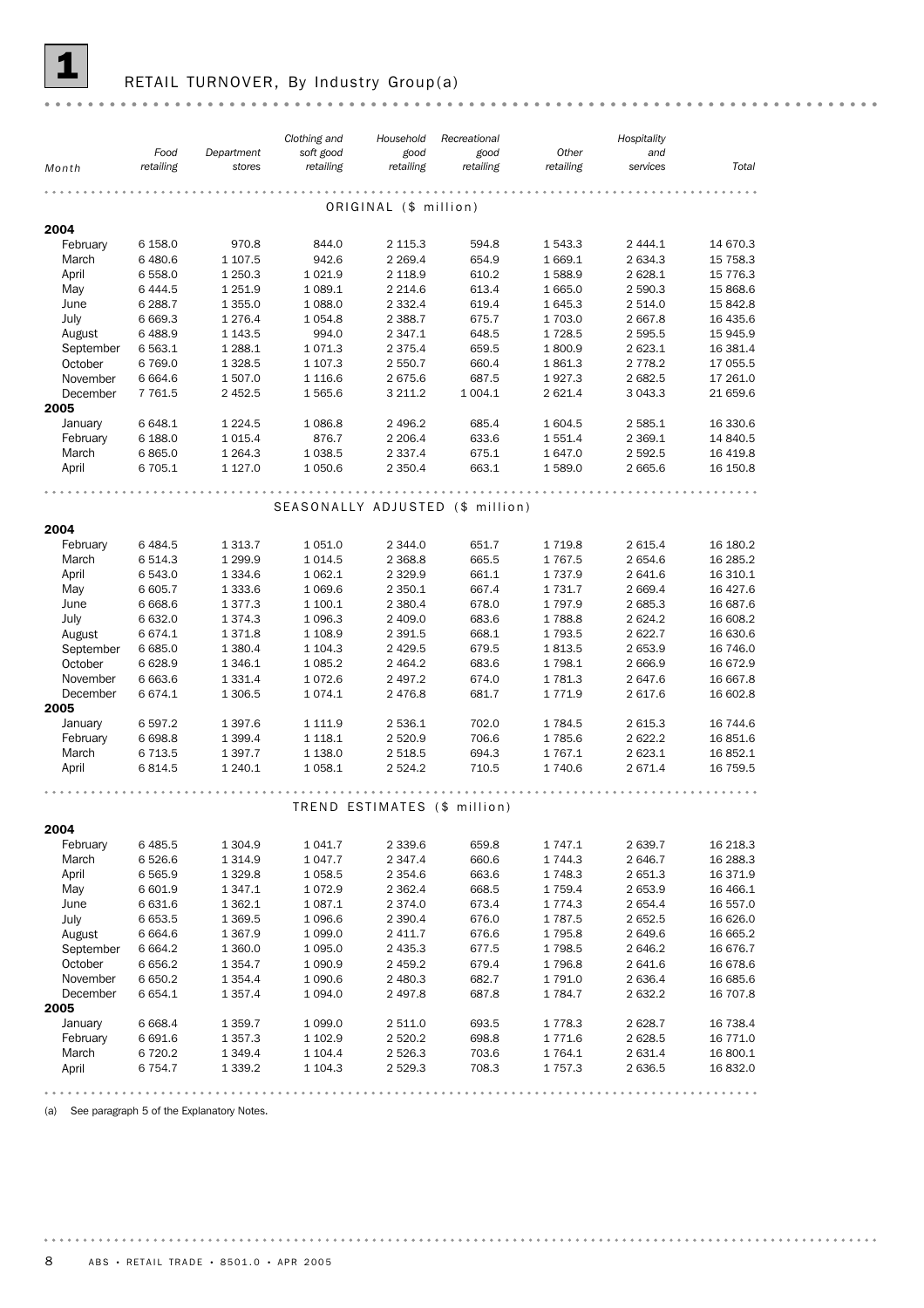|--|--|--|--|--|

|                     |                   |                                                     | Clothing and           | Household         | Recreational                             |                    | Hospitality     |               |
|---------------------|-------------------|-----------------------------------------------------|------------------------|-------------------|------------------------------------------|--------------------|-----------------|---------------|
| Month               | Food<br>retailing | Department<br>stores                                | soft good<br>retailing | good<br>retailing | good<br>retailing                        | Other<br>retailing | and<br>services | Total         |
|                     |                   |                                                     | .                      |                   | .                                        | .                  |                 |               |
|                     |                   |                                                     |                        |                   | ORIGINAL (% change from preceding month) |                    |                 |               |
| 2004                |                   |                                                     |                        |                   |                                          |                    |                 |               |
| February            | $-8.2$            | $-16.5$                                             | $-18.7$                | $-9.8$            | $-7.4$                                   | $-2.6$             | $-7.5$          | $-9.0$        |
| March               | 5.2               | 14.1                                                | 11.7                   | 7.3               | 10.1                                     | 8.1                | 7.8             | 7.4           |
| April               | 1.2               | 12.9                                                | 8.4                    | $-6.6$            | $-6.8$                                   | $-4.8$             | $-0.2$          | 0.1           |
| May                 | $-1.7$            | 0.1                                                 | 6.6                    | 4.5               | 0.5                                      | 4.8                | $-1.4$          | 0.6           |
| June                | $-2.4$            | 8.2                                                 | $-0.1$                 | 5.3               | 1.0                                      | $-1.2$             | $-2.9$          | $-0.2$        |
| July                | 6.1<br>$-2.7$     | $-5.8$                                              | $-3.1$                 | 2.4               | 9.1                                      | 3.5                | 6.1             | 3.7           |
| August<br>September | 1.1               | $-10.4$<br>12.7                                     | $-5.8$<br>7.8          | $-1.7$<br>1.2     | $-4.0$<br>1.7                            | 1.5<br>4.2         | $-2.7$<br>1.1   | $-3.0$<br>2.7 |
| October             | 3.1               | 3.1                                                 | 3.4                    | 7.4               | 0.1                                      | 3.4                | 5.9             | 4.1           |
| November            | $-1.5$            | 13.4                                                | 0.8                    | 4.9               | 4.1                                      | 3.5                | $-3.4$          | 1.2           |
| December            | 16.5              | 62.7                                                | 40.2                   | 20.0              | 46.1                                     | 36.0               | 13.5            | 25.5          |
| 2005                |                   |                                                     |                        |                   |                                          |                    |                 |               |
| January             | $-14.3$           | $-50.1$                                             | $-30.6$                | $-22.3$           | $-31.7$                                  | $-38.8$            | $-15.1$         | $-24.6$       |
| February            | $-6.9$            | $-17.1$                                             | $-19.3$                | $-11.6$           | $-7.6$                                   | $-3.3$             | $-8.4$          | $-9.1$        |
| March               | 10.9              | 24.5                                                | 18.5                   | 5.9               | 6.6                                      | 6.2                | 9.4             | 10.6          |
| April               | $-2.3$            | $-10.9$                                             | 1.2                    | 0.6               | $-1.8$                                   | $-3.5$             | 2.8             | $-1.6$        |
|                     |                   |                                                     |                        | .                 |                                          |                    |                 |               |
|                     |                   | SEASONALLY ADJUSTED (% change from preceding month) |                        |                   |                                          |                    |                 |               |
|                     |                   |                                                     |                        |                   |                                          |                    |                 |               |
| 2004<br>February    | 0.2               | 1.4                                                 | 0.3                    | $-0.4$            | 1.1                                      | $-1.6$             | $-0.3$          | 0.0           |
| March               | 0.5               | $-1.1$                                              | $-3.5$                 | 1.1               | 2.1                                      | 2.8                | 1.5             | 0.6           |
| April               | 0.4               | 2.7                                                 | 4.7                    | $-1.6$            | $-0.7$                                   | $-1.7$             | $-0.5$          | 0.2           |
| May                 | 1.0               | $-0.1$                                              | 0.7                    | 0.9               | 1.0                                      | $-0.4$             | 1.1             | 0.7           |
| June                | 1.0               | 3.3                                                 | 2.8                    | 1.3               | 1.6                                      | 3.8                | 0.6             | 1.6           |
| July                | $-0.5$            | $-0.2$                                              | $-0.3$                 | 1.2               | 0.8                                      | $-0.5$             | $-2.3$          | $-0.5$        |
| August              | 0.6               | $-0.2$                                              | 1.2                    | $-0.7$            | $-2.3$                                   | 0.3                | $-0.1$          | 0.1           |
| September           | 0.2               | 0.6                                                 | $-0.4$                 | 1.6               | 1.7                                      | 1.1                | 1.2             | 0.7           |
| October             | $-0.8$            | $-2.5$                                              | $-1.7$                 | 1.4               | 0.6                                      | $-0.9$             | 0.5             | $-0.4$        |
| November            | 0.5               | $-1.1$                                              | $-1.2$                 | 1.3               | $-1.4$                                   | $-0.9$             | $-0.7$          | 0.0           |
| December            | 0.2               | $-1.9$                                              | 0.1                    | $-0.8$            | 1.1                                      | $-0.5$             | $-1.1$          | $-0.4$        |
| 2005                | $-1.2$            | 7.0                                                 | 3.5                    | 2.4               | 3.0                                      | 0.7                | $-0.1$          | 0.9           |
| January<br>February | $1.5\,$           | 0.1                                                 | 0.6                    | $-0.6$            | 0.7                                      | 0.1                | 0.3             | 0.6           |
| March               | 0.2               | $-0.1$                                              | 1.8                    | $-0.1$            | $-1.7$                                   | $-1.0$             | 0.0             | 0.0           |
| April               | $1.5\,$           | $-11.3$                                             | $-7.0$                 | 0.2               | 2.3                                      | $-1.5$             | 1.8             | $-0.5$        |
|                     |                   |                                                     |                        |                   |                                          |                    |                 |               |
|                     |                   | TREND ESTIMATES (% change from preceding month)     |                        |                   |                                          |                    |                 |               |
|                     |                   |                                                     |                        |                   |                                          |                    |                 |               |
| 2004                |                   |                                                     |                        |                   |                                          |                    |                 |               |
| February<br>March   | 0.7<br>0.6        | 0.4<br>0.8                                          | 0.3<br>0.6             | 0.4<br>0.3        | $-0.2$<br>0.1                            | $-0.4$<br>$-0.2$   | 0.4<br>0.3      | 0.4<br>0.4    |
| April               | 0.6               | 1.1                                                 | 1.0                    | 0.3               | 0.5                                      | 0.2                | 0.2             | 0.5           |
| May                 | 0.5               | 1.3                                                 | 1.4                    | 0.3               | 0.7                                      | 0.6                | 0.1             | 0.6           |
| June                | 0.5               | $1.1\,$                                             | 1.3                    | 0.5               | 0.7                                      | 0.8                | 0.0             | 0.6           |
| July                | 0.3               | 0.5                                                 | 0.9                    | 0.7               | 0.4                                      | 0.7                | $-0.1$          | 0.4           |
| August              | 0.2               | $-0.1$                                              | 0.2                    | 0.9               | 0.1                                      | 0.5                | $-0.1$          | $0.2\,$       |
| September           | 0.0               | $-0.6$                                              | $-0.4$                 | 1.0               | 0.1                                      | 0.1                | $-0.1$          | 0.1           |
| October             | $-0.1$            | $-0.4$                                              | $-0.4$                 | 1.0               | 0.3                                      | $-0.1$             | $-0.2$          | 0.0           |
| November            | $-0.1$            | 0.0                                                 | 0.0                    | 0.9               | 0.5                                      | $-0.3$             | $-0.2$          | 0.0           |
| December            | 0.1               | 0.2                                                 | 0.3                    | 0.7               | 0.7                                      | $-0.4$             | $-0.2$          | 0.1           |
| 2005                |                   |                                                     |                        |                   |                                          |                    |                 |               |
| January             | 0.2               | 0.2                                                 | 0.5                    | 0.5               | 0.8                                      | $-0.4$             | $-0.1$          | 0.2           |
| February<br>March   | 0.3<br>0.4        | $-0.2$<br>$-0.6$                                    | 0.4<br>0.1             | 0.4<br>0.2        | 0.8<br>0.7                               | $-0.4$<br>$-0.4$   | 0.0<br>0.1      | 0.2<br>0.2    |
| April               | 0.5               | $-0.8$                                              | 0.0                    | 0.1               | 0.7                                      | $-0.4$             | 0.2             | 0.2           |
|                     |                   |                                                     |                        |                   |                                          |                    |                 |               |
|                     |                   |                                                     |                        |                   |                                          |                    |                 |               |

(a) See paragraph 5 of the Explanatory Notes.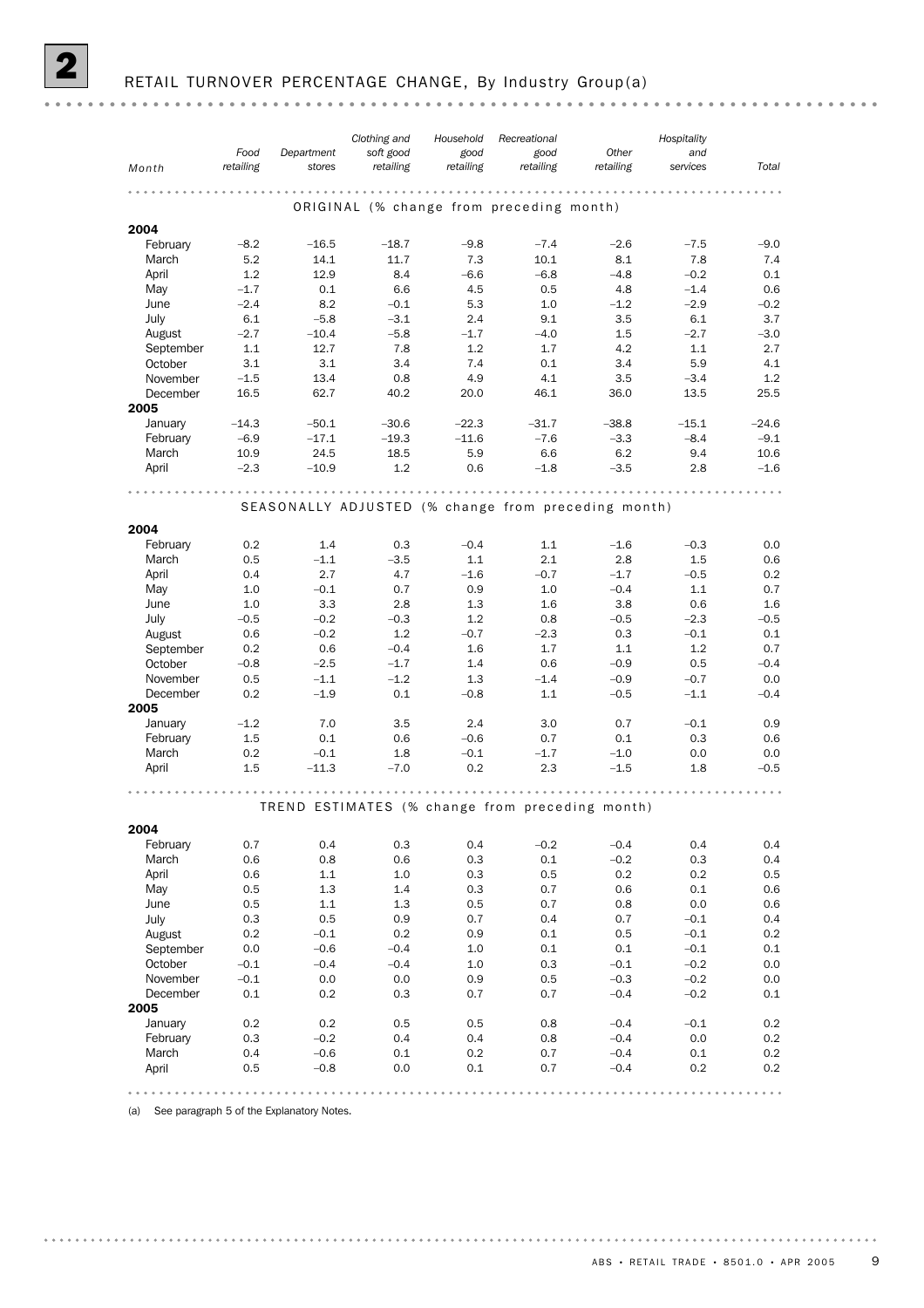## RETAIL TURNOVER, By Sub- Group(a): Original

|--|--|--|

|                   |                       |            |                   |                   |                                                    | <b>CLOTHING &amp; SOFT</b> |                |                 |            |                          |                    |                    |
|-------------------|-----------------------|------------|-------------------|-------------------|----------------------------------------------------|----------------------------|----------------|-----------------|------------|--------------------------|--------------------|--------------------|
|                   | <b>FOOD RETAILING</b> |            |                   |                   |                                                    | <b>GOOD RETAILING</b>      |                |                 |            | HOUSEHOLD GOOD RETAILING |                    |                    |
|                   |                       |            |                   |                   |                                                    |                            |                |                 |            |                          |                    |                    |
|                   |                       |            |                   |                   |                                                    |                            | Foot-          |                 |            |                          |                    |                    |
|                   |                       |            |                   |                   |                                                    |                            | wear,          |                 |            |                          | Domestic           |                    |
|                   | Super-                |            |                   |                   |                                                    |                            | fabric         |                 |            | Domestic                 | appliance          |                    |
|                   | markets               | Take-      |                   |                   |                                                    |                            | & other        |                 | Furniture  | hardware                 | &                  |                    |
|                   | &                     | away       | Other             |                   | Depart-                                            |                            | soft           |                 | & floor    | & house-                 | recorded           |                    |
|                   | grocery               | food       | food              |                   | ment                                               | Clothing                   | good           |                 | covering   | ware                     | music              |                    |
| Month             | stores                | retailing  | retailing         | Total             | stores                                             | retailing retailing        |                | Total           | retailing  | retailing                | retailing          | Total              |
|                   |                       |            |                   |                   |                                                    |                            |                |                 |            |                          |                    |                    |
|                   |                       |            |                   |                   | \$                                                 | MILLION                    |                |                 |            |                          |                    |                    |
|                   |                       |            |                   |                   |                                                    |                            |                |                 |            |                          |                    |                    |
| 2004              |                       |            |                   |                   |                                                    |                            |                |                 |            |                          |                    |                    |
| April             | 4 6 7 5 . 1           | 739.8      | 1 143.2           | 6 5 5 8.0         | 1 250.3                                            | 771.7                      |                | 250.2 1021.9    | 510.4      | 665.5                    | 942.9              | 2 1 1 8.9          |
| May               | 4 644.7               | 721.2      | 1078.5            | 6 4 4 4.5         | 1 2 5 1.9                                          | 822.9                      | 266.2          | 1 089.1         | 540.2      | 671.1                    | 1 003.3            | 2 2 1 4.6          |
| June              | 4 510.6               | 701.7      | 1076.4            | 6 2 8 8.7         | 1 3 5 5.0                                          | 821.4                      | 266.7          | 1 0 8 8.0       | 571.0      | 662.8                    | 1098.6             | 2 3 3 2.4          |
| July              | 4 7 9 5.8             | 763.1      | 1 1 1 0 . 4       | 6 6 6 9.3         | 1276.4                                             | 773.7                      | 281.1          | 1 0 5 4.8       | 588.6      | 716.5                    | 1 0 8 3.6          | 2 3 8 8.7          |
| August            | 4 651.7               | 739.4      | 1 0 9 7 .9        | 6488.9            | 1 1 4 3 .5                                         | 723.9                      | 270.1          | 994.0           | 556.5      | 734.9                    | 1 0 5 5.7          | 2 3 4 7 . 1        |
| September         | 4 6 9 2.9             | 758.5      | 1 1 1 1 .7        | 6 5 6 3.1         | 1 288.1                                            | 797.3                      | 274.0          | 1071.3          | 572.9      | 782.2                    | 1 0 20.2           | 2 3 7 5.4          |
| October           | 4 8 28.6              | 759.0      | 1 1 8 1 . 4       | 6769.0            | 1 3 28.5                                           | 819.9                      | 287.4          | 1 107.3         | 617.7      | 836.9                    | 1 0 9 6.2          | 2 550.7            |
| November          | 4 7 4 9.3             | 721.0      | 1 1 9 4 . 3       | 6 6 6 4 . 6       | 1507.0                                             | 832.7                      | 283.9          | 1 1 1 6 . 6     | 629.5      | 863.8                    | 1 1 8 2.2          | 2675.6             |
| December          | 5 3 9 2.1             | 788.5      | 1581.0            | 7 7 6 1.5         | 2 452.5                                            | 1 188.2                    | 377.4          | 1 5 6 5.6       | 623.5      | 974.2                    | 1613.6             | 3 2 1 1.2          |
| 2005              |                       |            |                   |                   |                                                    |                            |                |                 |            |                          |                    |                    |
| January           | 4 7 5 7 .6            | 746.3      | 1 144.2           | 6 648.1           | 1 2 2 4 .5                                         | 784.1                      | 302.7          | 1086.8          | 601.5      | 781.6                    | 1 1 1 3 . 1        | 2 4 9 6.2          |
| February          | 4 4 3 3.5             | 670.4      | 1 0 8 4 . 1       | 6 188.0           | 1015.4                                             | 626.6                      | 250.1          | 876.7           | 539.7      | 688.6                    | 978.0              | 2 2 0 6.4          |
| March             | 4924.8                | 723.1      | 1 2 1 7 . 1       | 6865.0            | 1 2 64.3                                           | 770.7                      | 267.7          | 1 0 38.5        | 554.8      | 755.6                    | 1 0 27.0           | 2 3 3 7 . 4        |
| April             | 4 7 5 9.2             | 745.5      | 1 200.3           | 6 705.1           | 1 1 2 7 .0                                         | 773.8                      | 276.8          | 1 0 5 0.6       | 573.6      | 724.8                    | 1 0 5 2.0          | 2 3 5 0.4          |
|                   |                       |            |                   |                   |                                                    |                            |                |                 |            |                          |                    |                    |
|                   |                       |            |                   |                   | % CHANGE FROM PRECEDING MONTH                      |                            |                |                 |            |                          |                    |                    |
|                   |                       |            |                   |                   |                                                    |                            |                |                 |            |                          |                    |                    |
| 2004              |                       |            |                   |                   |                                                    |                            |                |                 |            |                          |                    |                    |
| April             | 0.0                   | 6.3        | 3.0               | 1.2               | 12.9                                               | 11.1                       | 0.9            | 8.4             | $-8.3$     | $-4.2$                   | $-7.3$             | -6.6               |
| May               | $-0.6$                | $-2.5$     | $-5.7$            | $-1.7$            | 0.1                                                | 6.6                        | 6.4            | 6.6             | 5.8        | 0.8                      | 6.4                | 4.5                |
| June              | $-2.9$                | $-2.7$     | $-0.2$            | $-2.4$            | 8.2                                                | $-0.2$                     | 0.2            | $-0.1$          | 5.7        | $-1.2$                   | 9.5                | 5.3                |
| July              | 6.3                   | 8.8        | 3.2               | 6.1               | $-5.8$                                             | $-5.8$                     | 5.4            | $-3.1$          | 3.1        | 8.1                      | $-1.4$             | 2.4                |
| August            | $-3.0$                | $-3.1$     | $-1.1$            | $-2.7$            | $-10.4$                                            | $-6.4$                     | $-3.9$         | $-5.8$          | $-5.5$     | 2.6                      | $-2.6$             | $-1.7$             |
| September         | 0.9                   | 2.6        | 1.3               | 1.1               | 12.7                                               | 10.1                       | 1.4            | 7.8             | 2.9        | 6.4                      | $-3.4$             | 1.2                |
| October           | 2.9                   | 0.1        | 6.3               | 3.1               | 3.1                                                | 2.8                        | 4.9            | 3.4             | 7.8        | 7.0                      | 7.4                | 7.4                |
| November          | $-1.6$                | $-5.0$     | 1.1               | $-1.5$            | 13.4                                               | 1.6                        | $-1.2$         | 0.8             | 1.9        | 3.2                      | 7.8                | 4.9                |
| December          | 13.5                  | 9.4        | 32.4              | 16.5              | 62.7                                               | 42.7                       | 32.9           | 40.2            | $-1.0$     | 12.8                     | 36.5               | 20.0               |
| 2005              |                       |            |                   |                   |                                                    |                            | $-19.8$        |                 |            |                          |                    |                    |
| January           | $-11.8$<br>$-6.8$     | $-5.3$     | $-27.6$<br>$-5.3$ | $-14.3$<br>$-6.9$ | $-50.1$<br>$-17.1$                                 | $-34.0$<br>$-20.1$         |                | $-30.6$         | $-3.5$     | $-19.8$<br>$-11.9$       | $-31.0$<br>$-12.1$ | $-22.3$<br>$-11.6$ |
| February<br>March |                       | $-10.2$    | 12.3              |                   |                                                    | 23.0                       | $-17.4$<br>7.1 | $-19.3$<br>18.5 | $-10.3$    |                          |                    |                    |
| April             | 11.1<br>$-3.4$        | 7.9<br>3.1 | $-1.4$            | 10.9<br>$-2.3$    | 24.5<br>$-10.9$                                    | 0.4                        | 3.4            | 1.2             | 2.8<br>3.4 | 9.7<br>$-4.1$            | 5.0<br>2.4         | 5.9<br>0.6         |
|                   |                       |            |                   |                   |                                                    |                            |                |                 |            |                          |                    |                    |
|                   |                       |            |                   |                   |                                                    |                            |                |                 |            |                          |                    |                    |
|                   |                       |            |                   |                   | % CHANGE FROM CORRESPONDING MONTH OF PREVIOUS YEAR |                            |                |                 |            |                          |                    |                    |
| 2004              |                       |            |                   |                   |                                                    |                            |                |                 |            |                          |                    |                    |
| April             | 8.5                   | 11.3       | 11.7              | 9.3               | 4.4                                                | 5.1                        | 0.2            | 3.9             | 2.1        | 6.2                      | 13.3               | 8.2                |
| May               | 4.0                   | 5.7        | 6.6               | 4.6               | 3.4                                                | 9.2                        | 2.3            | 7.4             | 1.1        | 4.2                      | 7.2                | 4.7                |
| June              | 10.5                  | 5.8        | 11.4              | 10.1              | 11.6                                               | 14.8                       | 5.7            | 12.5            | 2.1        | 3.3                      | 12.0               | 6.9                |
| July              | 8.5                   | 8.5        | 6.0               | 8.1               | 10.4                                               | 10.2                       | 11.2           | 10.5            | 3.3        | 4.6                      | 9.4                | 6.4                |
| August            | 5.5                   | 6.1        | 4.7               | 5.4               | 5.9                                                | 7.9                        | 15.1           | 9.8             | 2.2        | 0.9                      | 10.3               | 5.3                |
| September         | 9.1                   | 11.3       | 4.5               | 8.5               | 9.6                                                | 10.9                       | 9.7            | 10.6            | 2.7        | $-0.2$                   | 10.3               | 4.8                |
| October           | 3.9                   | 4.8        | 6.0               | 4.4               | 2.8                                                | 5.5                        | 3.3            | 4.9             | 6.7        | 2.3                      | 8.7                | 6.0                |
| November          | 4.5                   | 3.2        | 6.2               | 4.6               | 0.2                                                | 3.7                        | 2.2            | 3.3             | 8.5        | 4.5                      | 15.4               | 10.0               |
| December          | 6.9                   | 2.8        | 10.9              | 7.3               | 2.8                                                | 3.6                        | 7.8            | 4.6             | 5.1        | 10.6                     | 9.7                | 9.0                |
| 2005              |                       |            |                   |                   |                                                    |                            |                |                 |            |                          |                    |                    |
| January           | $-1.4$                | $-0.6$     | 0.9               | $-0.9$            | 5.4                                                | 3.4                        | 8.0            | 4.6             | 10.2       | 9.9                      | 2.2                | 6.4                |
| February          | $-0.2$                | $-0.6$     | 4.0               | 0.5               | 4.6                                                | $-0.6$                     | 17.1           | 3.9             | 8.7        | 5.8                      | 1.0                | 4.3                |
| March             | 5.4                   | 3.9        | 9.6               | 5.9               | 14.2                                               | 11.0                       | 8.0            | 10.2            | $-0.4$     | 8.7                      | 0.9                | 3.0                |
| April             | 1.8                   | 0.8        | 5.0               | 2.2               | $-9.9$                                             | 0.3                        | 10.6           | 2.8             | 12.4       | 8.9                      | 11.6               | 10.9               |
|                   |                       |            |                   |                   |                                                    |                            |                |                 |            |                          |                    |                    |
|                   |                       |            |                   |                   |                                                    |                            |                |                 |            |                          |                    |                    |

(a) See paragraph 5 of Explanatory Notes.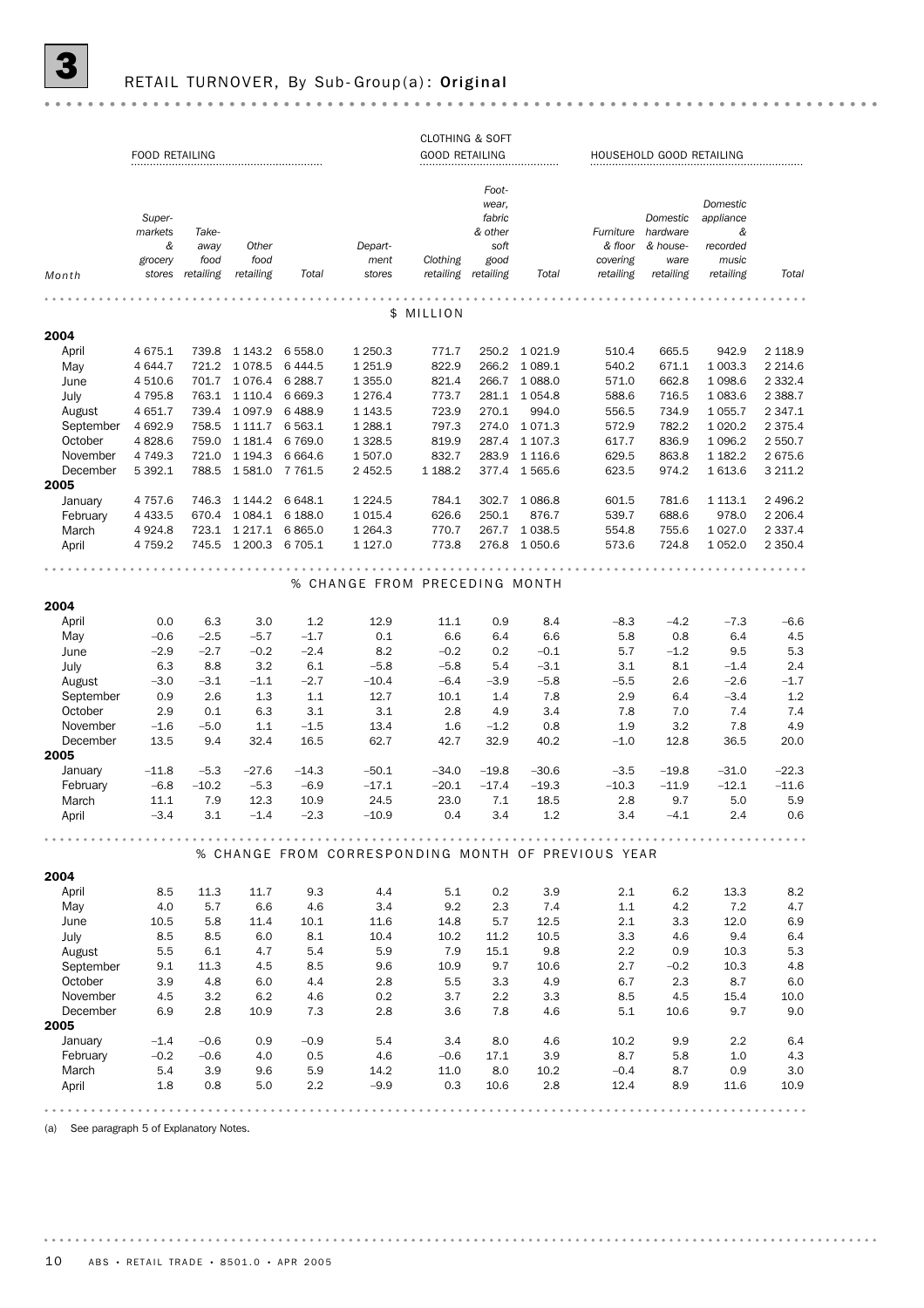## 3 RETAIL TURNOVER, By Sub- Group(a) : Original *continued*

|           | RECREATIONAL          |           |             |                 |           |                |                                                    |                                   |                   |            |            |
|-----------|-----------------------|-----------|-------------|-----------------|-----------|----------------|----------------------------------------------------|-----------------------------------|-------------------|------------|------------|
|           | <b>GOOD RETAILING</b> |           |             | OTHER RETAILING |           |                |                                                    | <b>HOSPITALITY &amp; SERVICES</b> |                   |            |            |
|           |                       |           |             |                 |           |                |                                                    |                                   |                   |            |            |
|           |                       |           |             |                 |           |                |                                                    |                                   |                   |            |            |
|           |                       |           |             |                 |           |                |                                                    |                                   |                   |            |            |
|           | News-                 | Other     |             | Pharma-         |           |                |                                                    |                                   |                   |            |            |
|           | paper,                | recre-    |             | ceutical,       |           |                |                                                    | Cafes                             |                   |            |            |
|           | book &                | ational   |             | cosmetic        | Other     |                | Hotels &                                           | &                                 |                   |            |            |
|           | stationery            | goods     |             | & toiletry      | retailing |                | licensed                                           | restau-                           | Selected          |            | Total all  |
| Month     | retailing             | retailing | Total       | retailing       | n.e.c.    | Total          | clubs                                              | rants                             | services          | Total      | industries |
|           |                       |           |             |                 |           |                |                                                    |                                   |                   |            |            |
|           |                       |           |             |                 | \$        | <b>MILLION</b> |                                                    |                                   |                   |            |            |
|           |                       |           |             |                 |           |                |                                                    |                                   |                   |            |            |
| 2004      |                       |           |             |                 |           |                |                                                    |                                   |                   |            |            |
| April     | 404.5                 | 205.6     | 610.2       | 685.6           | 903.3     | 1588.9         | 1435.6                                             | 986.7                             | 205.8             | 2 628.1    | 15 776.3   |
| May       | 418.9                 | 194.5     | 613.4       | 715.0           | 949.9     | 1 665.0        | 1 407.5                                            | 980.0                             | 202.8             | 2 590.3    | 15 868.6   |
| June      | 409.3                 | 210.1     | 619.4       | 710.4           | 934.9     | 1 645.3        | 1 3 9 7 . 2                                        | 919.0                             | 197.8             | 2514.0     | 15 842.8   |
| July      | 449.9                 | 225.7     | 675.7       | 737.8           | 965.2     | 1 703.0        | 1 4 8 4 .5                                         | 970.6                             | $^{\wedge}$ 212.6 | 2667.8     | 16 435.6   |
| August    | 443.0                 | 205.5     | 648.5       | 746.0           | 982.5     | 1 7 28.5       | 1 433.3                                            | 966.3                             | $^{\wedge}$ 195.9 | 2 595.5    | 15 945.9   |
| September | 439.8                 | 219.7     | 659.5       | 762.3           | 1 0 38.6  | 1800.9         | 1 408.8                                            | 1 0 1 2.9                         | $^{\wedge}$ 201.5 | 2 623.1    | 16 381.4   |
| October   | 430.7                 | 229.7     | 660.4       | 769.7           | 1 0 9 1.6 | 1861.3         | 1 551.5                                            | 1 0 0 5.9                         | $^{\wedge}$ 220.9 | 2 7 7 8.2  | 17 055.5   |
| November  | 446.7                 | 240.7     | 687.5       | 784.6           | 1 142.7   | 1927.3         | 1 4 9 5.1                                          | 975.0                             | $^{\wedge}$ 212.4 | 2682.5     | 17 261.0   |
| December  | 612.5                 | 391.6     | 1 0 0 4 . 1 | 945.9           | 1675.4    | 2 621.4        | 1698.4                                             | 1 0 8 8.5                         | $^{\wedge}$ 256.4 | 3 0 4 3 .3 | 21 659.6   |
| 2005      |                       |           |             |                 |           |                |                                                    |                                   |                   |            |            |
| January   | 464.9                 | 220.5     | 685.4       | 634.3           | 970.2     | 1 604.5        | 1 4 6 3.7                                          | 911.8                             | $^{\wedge}$ 209.6 | 2 585.1    | 16 330.6   |
| February  | 441.2                 | 192.4     | 633.6       | 640.6           | 910.8     | 1551.4         | 1 3 2 2.0                                          | 863.0                             | $^{\wedge}$ 184.1 | 2 3 6 9.1  | 14 840.5   |
| March     | 445.0                 | 230.2     | 675.1       | 702.8           | 944.2     | 1 647.0        | 1472.8                                             | 919.8                             | $^{\wedge}$ 199.9 | 2 5 9 2.5  | 16 419.8   |
| April     | 435.3                 | 227.8     | 663.1       | 685.3           | 903.8     | 1589.0         | 1529.6                                             | 926.3                             | $^{\wedge}$ 209.6 | 2 665.6    | 16 150.8   |
|           |                       |           |             |                 |           |                |                                                    |                                   |                   |            |            |
|           |                       |           |             |                 |           |                |                                                    |                                   |                   |            |            |
|           |                       |           |             |                 |           |                | % CHANGE FROM PRECEDING MONTH                      |                                   |                   |            |            |
|           |                       |           |             |                 |           |                |                                                    |                                   |                   |            |            |
| 2004      |                       |           |             |                 |           |                |                                                    |                                   |                   |            |            |
| April     | $-7.0$                | $-6.6$    | $-6.8$      | $-2.5$          | $-6.5$    | $-4.8$         | 1.2                                                | $-3.8$                            | 8.2               | $-0.2$     | 0.1        |
| May       | 3.5                   | $-5.4$    | 0.5         | 4.3             | 5.2       | 4.8            | $-2.0$                                             | $-0.7$                            | $-1.5$            | $-1.4$     | 0.6        |
| June      | $-2.3$                | 8.1       | 1.0         | $-0.6$          | $-1.6$    | $-1.2$         | $-0.7$                                             | $-6.2$                            | $-2.5$            | $-2.9$     | $-0.2$     |
| July      | 9.9                   | 7.4       | 9.1         | 3.9             | 3.2       | 3.5            | 6.3                                                | 5.6                               | 7.5               | 6.1        | 3.7        |
| August    | $-1.5$                | $-9.0$    | $-4.0$      | 1.1             | 1.8       | 1.5            | $-3.5$                                             | $-0.4$                            | $-7.9$            | $-2.7$     | $-3.0$     |
| September | $-0.7$                | 6.9       | 1.7         | 2.2             | 5.7       | 4.2            | $-1.7$                                             | 4.8                               | 2.9               | 1.1        | 2.7        |
| October   | $-2.1$                | 4.6       | 0.1         | 1.0             | 5.1       | 3.4            | 10.1                                               | $-0.7$                            | 9.6               | 5.9        | 4.1        |
| November  | 3.7                   | 4.8       | 4.1         | 1.9             | 4.7       | 3.5            | $-3.6$                                             | $-3.1$                            | $-3.8$            | $-3.4$     | 1.2        |
| December  | 37.1                  | 62.6      | 46.1        | 20.6            | 46.6      | 36.0           | 13.6                                               | 11.6                              | 20.7              | 13.5       | 25.5       |
| 2005      |                       |           |             |                 |           |                |                                                    |                                   |                   |            |            |
| January   | $-24.1$               | $-43.7$   | $-31.7$     | $-32.9$         | $-42.1$   | $-38.8$        | $-13.8$                                            | $-16.2$                           | $-18.2$           | $-15.1$    | $-24.6$    |
| February  | $-5.1$                | $-12.7$   | $-7.6$      | 1.0             | $-6.1$    | $-3.3$         | $-9.7$                                             | $-5.3$                            | $-12.2$           | $-8.4$     | $-9.1$     |
| March     | 0.9                   | 19.6      | 6.6         | 9.7             | 3.7       | 6.2            | 11.4                                               | 6.6                               | 8.6               | 9.4        | 10.6       |
| April     | $-2.2$                | $-1.0$    | $-1.8$      | $-2.5$          | $-4.3$    | $-3.5$         | 3.9                                                | 0.7                               | 4.9               | 2.8        | $-1.6$     |
|           |                       |           |             |                 |           |                |                                                    |                                   |                   |            |            |
|           |                       |           |             |                 |           |                |                                                    |                                   |                   |            |            |
|           |                       |           |             |                 |           |                | % CHANGE FROM CORRESPONDING MONTH OF PREVIOUS YEAR |                                   |                   |            |            |
| 2004      |                       |           |             |                 |           |                |                                                    |                                   |                   |            |            |
| April     | 20.1                  | 1.9       | 13.3        | 12.9            | 0.1       | 5.3            | 7.0                                                | 22.2                              | 20.0              | 13.2       | 8.7        |
| May       | 16.3                  | $-0.4$    | 10.4        | 10.0            | $-1.2$    | 3.4            | 3.8                                                | 15.3                              | 11.9              | 8.5        | 5.4        |
| June      | 18.6                  | 7.1       | 14.4        | 15.5            | 3.6       | 8.4            | 6.7                                                | 18.5                              | 19.5              | 11.7       | 10.1       |
| July      | 11.1                  | 8.9       | 10.4        | 10.4            | 2.1       | 5.5            | 7.0                                                | 11.9                              | 9.1               | 8.9        | 8.1        |
| August    | 5.1                   | 1.1       | 3.8         | 11.9            | 0.9       | 5.4            | 0.1                                                | 6.5                               | 0.2               | 2.4        | 5.1        |
| September | 7.3                   | 6.7       | 7.1         | 14.1            | 2.4       | 7.0            | 1.9                                                | 13.0                              | 7.7               | 6.3        | 7.6        |
| October   | 4.1                   | 0.9       | 3.0         | 4.0             | $-1.1$    | 1.0            | 4.3                                                | 0.1                               | 12.1              | 3.3        | 3.9        |
| November  | 4.2                   | $-6.8$    | 0.0         | 6.8             | $-3.5$    | 0.4            | 0.8                                                | $-1.8$                            | 8.7               | 0.4        | 3.6        |
| December  | 7.6                   | $-6.1$    | 1.8         | 7.2             | $-1.1$    | 1.8            | 4.6                                                | $-2.3$                            | 7.9               | 2.3        | 5.1        |
| 2005      |                       |           |             |                 |           |                |                                                    |                                   |                   |            |            |
|           |                       |           |             |                 |           |                |                                                    |                                   |                   |            |            |
| January   | 11.9                  | $-2.7$    | 6.7         | $-1.0$          | 2.8       | 1.2            | 1.2                                                | $-8.0$                            | 2.0               | $-2.2$     | 1.3        |
| February  | 9.9                   | $-0.5$    | 6.5         | 3.1             | $-1.2$    | 0.5            | 0.8                                                | $-9.1$                            | 0.3               | $-3.1$     | 1.2        |
| March     | 2.3                   | 4.6       | 3.1         | $-0.1$          | $-2.2$    | $-1.3$         | 3.9                                                | $-10.4$                           | 5.1               | $-1.6$     | 4.2        |
| April     | 7.6                   | 10.8      | 8.7         | 0.0             | 0.1       | 0.0            | 6.5                                                | $-6.1$                            | 1.9               | 1.4        | 2.4        |
|           |                       |           |             |                 |           |                |                                                    |                                   |                   |            |            |
|           |                       |           |             |                 |           |                |                                                    |                                   |                   |            |            |

^ estimate has a relative standard error of 10% to less than 25% and (a) See paragraph 5 of Explanatory Notes.

should be used with caution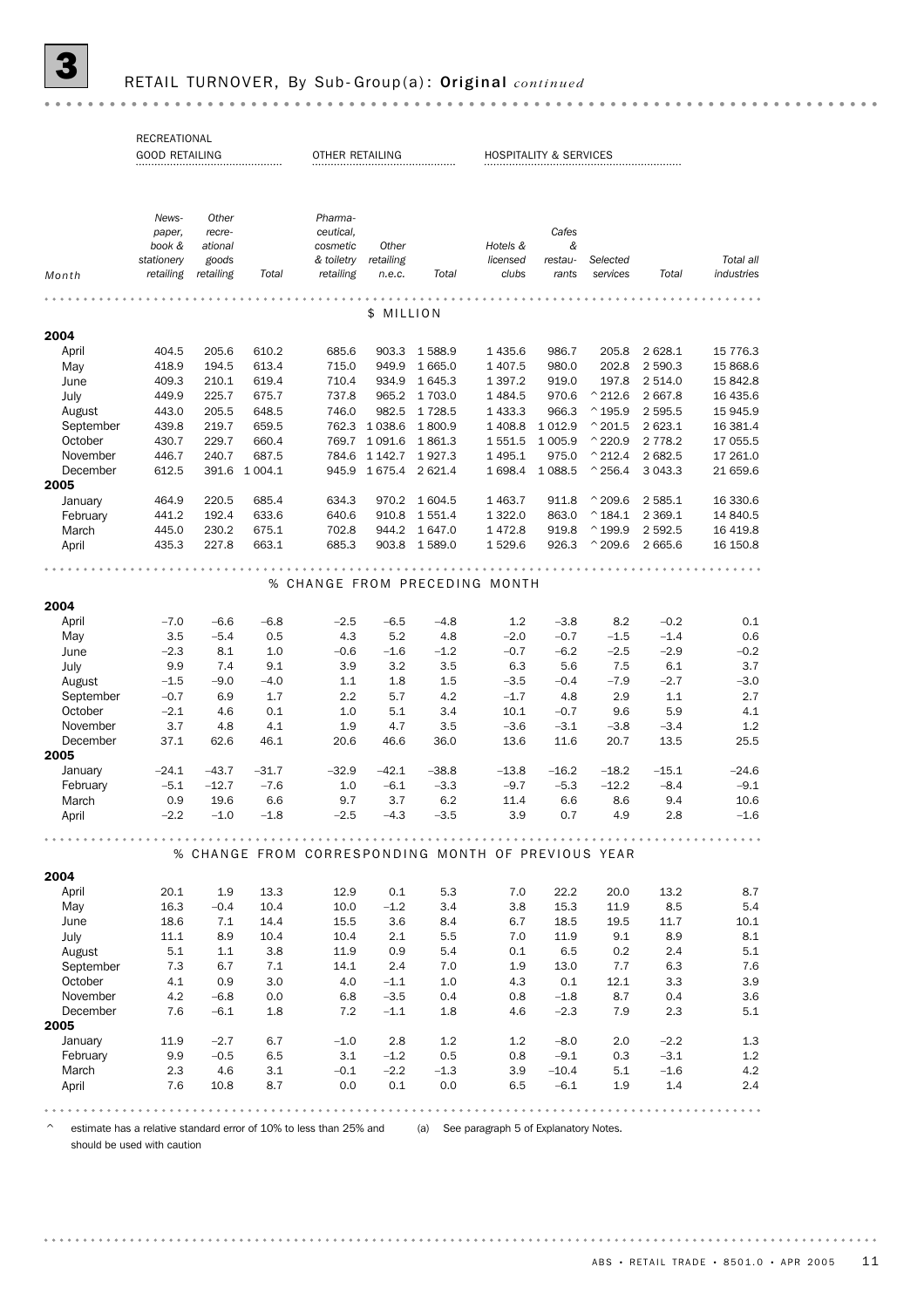

## RETAIL TURNOVER, By state

|           | New         |             |                                  |                              |                  |                |                | Australian |                      |
|-----------|-------------|-------------|----------------------------------|------------------------------|------------------|----------------|----------------|------------|----------------------|
|           | South       |             |                                  | South                        | Western          |                | Northern       | Capital    |                      |
| Month     | Wales       | Victoria    | Queensland                       | Australia                    | Australia        | Tasmania       | Territory      | Territory  | Australia            |
|           |             |             |                                  |                              |                  |                |                |            |                      |
|           |             |             |                                  | ORIGINAL (\$ million)        |                  |                |                |            |                      |
| 2004      |             |             |                                  |                              |                  |                |                |            |                      |
| February  | 4 9 4 4 .9  | 3 606.3     | 2881.7                           | 1 0 69.3                     | 1437.7           | 317.6          | 134.1          | 278.6      | 14 670.3             |
| March     | 5 3 1 0.1   | 3 900.2     | 3 0 5 2.7                        | 1 174.6                      | 1539.5           | 340.4          | 143.3          | 297.5      | 15 7 58.3            |
| April     | 5 3 5 7 . 6 | 3798.0      | 3 0 8 8.2                        | 1 1 7 8 . 1                  | 1567.5           | 342.4          | 150.7          | 293.6      | 15 7 7 6.3           |
| May       | 5 4 4 2.6   | 3 782.7     | 3 1 2 9 . 0                      | 1 1 6 3.6                    | 1 560.8          | 330.4          | 158.9          | 300.6      | 15 868.6             |
| June      | 5 3 5 0.5   | 3 764.1     | 3 197.9                          | 1 1 6 3 . 3                  | 1 560.0          | 334.5          | 170.7          | 301.8      | 15 842.8             |
| July      | 5 5 5 6 . 6 | 3 889.1     | 3 3 0 9.5                        | 1 204.0                      | 1 643.3          | 346.2          | 180.1          | 306.9      | 16 435.6             |
| August    | 5 3 7 8 . 3 | 3 805.2     | 3 2 3 8.8                        | 1 1 4 7 .6                   | 1579.2           | 324.7          | 175.5          | 296.8      | 15 945.9             |
| September | 5 5 1 4.0   | 3890.1      | 3 3 4 1.9                        | 1 1 8 3.4                    | 1639.6           | 338.8          | 174.2          | 299.3      | 16 381.4             |
| October   | 5 7 7 1 . 7 | 4 1 1 5 . 4 | 3 3 7 5 . 7                      | 1 241.6                      | 1705.5           | 358.4          | 172.0          | 315.1      | 17 055.5             |
| November  | 5 8 5 4.5   | 4 1 65.3    | 3 3 8 4 .5                       | 1 2 6 5.6                    | 1744.0           | 365.5          | 163.4          | 318.2      | 17 261.0             |
| December  | 7 330.3     | 5 308.7     | 4 1 63.5                         | 1 590.8                      | 2 2 0 5.6        | 475.4          | 185.5          | 399.7      | 21 659.6             |
| 2005      |             |             |                                  |                              |                  |                |                |            |                      |
| January   | 5 5 7 6.8   | 3 860.4     | 3 2 8 3 . 1                      | 1 1 8 5.8                    | 1 623.6          | 359.6          | 146.8          | 294.5      | 16 330.6             |
| February  | 4 9 9 5.2   | 3 589.0     | 2920.5                           | 1 0 8 7 .5                   | 1497.3           | 333.3          | 143.4          | 274.2      | 14 840.5             |
| March     | 5 5 2 3.0   | 3 967.5     | 3 2 2 8.2                        | 1 2 2 3.8                    | 1648.9           | 367.6          | 159.7          | 301.1      | 16 4 19.8            |
| April     | 5 432.3     | 3 9 1 5 . 3 | 3 174.6                          | 1 170.5                      | 1648.7           | 349.3          | 159.4          | 300.7      | 16 150.8             |
|           |             |             |                                  |                              |                  |                |                |            |                      |
|           |             |             | SEASONALLY ADJUSTED (\$ million) |                              |                  |                |                |            |                      |
|           |             |             |                                  |                              |                  |                |                |            |                      |
| 2004      |             |             |                                  |                              |                  |                |                |            |                      |
| February  | 5 4 6 5.2   | 3 944.7     | 3 203.8                          | 1 1 8 9.5                    | 1574.5           | 340.2          | 156.3          | 306.1      | 16 180.2             |
| March     | 5 503.5     | 3978.8      | 3 2 0 4 .5                       | 1 199.0                      | 1 595.7          | 344.3          | 154.0          | 305.2      | 16 285.2             |
| April     | 5 5 3 2.5   | 3 9 28.0    | 3 2 2 8.5                        | 1 199.9                      | 1611.6           | 346.6          | 159.0          | 304.1      | 16 310.1             |
| May       | 5 5 7 7 . 7 | 3933.0      | 3 2 7 5 . 6                      | 1 207.0                      | 1622.4           | 346.9          | 160.8          | 304.2      | 16 427.6             |
| June      | 5 696.4     | 3 966.0     | 3 3 1 8 .9                       | 1 2 2 3 . 3                  | 1650.8           | 352.8          | 167.4          | 312.0      | 16 687.6             |
| July      | 5 639.3     | 3953.9      | 3 3 1 0.5                        | 1 2 1 7 . 7                  | 1661.9           | 356.1          | 162.8          | 305.8      | 16 608.2             |
| August    | 5 5 9 5 . 9 | 4 002.9     | 3 3 3 7 .5                       | 1 2 1 4 .0                   | 1659.4           | 350.3          | 163.0          | 307.7      | 16 630.6             |
| September | 5 613.3     | 4 0 3 0.6   | 3 3 4 9.6                        | 1 2 1 8.6                    | 1 704.0          | 354.2          | 165.9          | 309.9      | 16 746.0             |
| October   | 5 636.2     | 4 0 3 2.0   | 3 2 9 6.2                        | 1 2 1 5.6                    | 1662.7           | 356.2          | 164.3          | 309.8      | 16 672.9             |
| November  | 5 631.9     | 4 0 16.7    | 3 3 0 1.6                        | 1 2 1 7 . 3                  | 1674.0           | 353.9          | 164.0          | 308.2      | 16 667.8             |
| December  | 5 634.0     | 3 993.9     | 3 2 4 0.6                        | 1 2 1 7 . 2                  | 1682.5           | 357.9          | 165.4          | 311.4      | 16 602.8             |
| 2005      |             |             |                                  |                              |                  |                |                |            |                      |
| January   | 5 682.9     | 4 0 0 4.8   | 3 3 1 9 . 2                      | 1 2 2 3 . 7                  | 1668.5           | 367.1          | 167.4          | 311.1      | 16 744.6             |
| February  | 5 689.7     | 4 043.0     | 3 3 4 0.8                        | 1 2 4 3 . 9                  | 1685.7           | 366.7<br>362.1 | 171.9          | 309.9      | 16 851.6             |
| March     | 5 7 1 6.5   | 4 0 3 9.6   | 3 3 5 1.0                        | 1 2 3 2.1<br>1 199.3         | 1672.4<br>1705.4 | 359.9          | 169.7<br>168.8 | 308.8      | 16 852.1<br>16 759.5 |
| April     | 5 631.9     | 4 0 5 1.9   | 3 3 3 3 . 4                      |                              |                  |                |                | 308.9      |                      |
|           |             |             |                                  |                              |                  |                |                |            |                      |
|           |             |             |                                  | TREND ESTIMATES (\$ million) |                  |                |                |            |                      |
| 2004      |             |             |                                  |                              |                  |                |                |            |                      |
| February  | 5 491.6     | 3 930.6     | 3 2 1 0.6                        | 1 1 9 5.4                    | 1585.1           | 343.4          | 156.2          | 305.4      | 16 218.3             |
| March     | 5 516.1     | 3 942.9     | 3 2 2 4 . 2                      | 1 199.7                      | 1 597.7          | 344.8          | 157.4          | 305.5      | 16 288.3             |
| April     | 5 550.2     | 3 948.7     | 3 2 4 5 . 2                      | 1 204.3                      | 1 612.0          | 346.6          | 159.1          | 305.8      | 16 371.9             |
| May       | 5 586.7     | 3 953.9     | 3 2 7 2.0                        | 1 209.3                      | 1628.2           | 348.7          | 161.0          | 306.2      | 16 4 66.1            |
| June      | 5 615.6     | 3 963.1     | 3 2 9 9.4                        | 1 2 1 3 . 6                  | 1644.7           | 350.8          | 162.8          | 307.0      | 16 557.0             |
| July      | 5 629.7     | 3977.4      | 3 3 1 9 . 1                      | 1 2 1 6 .5                   | 1659.3           | 352.3          | 164.0          | 307.8      | 16 626.0             |
| August    | 5 631.7     | 3 9 9 4.5   | 3 3 2 5.8                        | 1 2 1 7 . 2                  | 1669.9           | 353.2          | 164.4          | 308.5      | 16 665.2             |
| September | 5 628.1     | 4 0 0 8.4   | 3 3 2 0.0                        | 1 2 1 6.8                    | 1675.9           | 354.1          | 164.4          | 309.0      | 16 676.7             |
| October   | 5 628.8     | 4 0 1 5.8   | 3 3 0 8.8                        | 1 2 1 7 . 7                  | 1677.8           | 355.6          | 164.6          | 309.5      | 16 678.6             |
| November  | 5 637.8     | 4 0 17.5    | 3 300.5                          | 1 2 2 0.0                    | 1677.1           | 357.6          | 165.3          | 309.9      | 16 685.6             |
| December  | 5 653.3     | 4 0 18.1    | 3 3 0 0.4                        | 1 2 2 3 . 0                  | 1676.6           | 359.9          | 166.4          | 310.1      | 16 707.8             |
| 2005      |             |             |                                  |                              |                  |                |                |            |                      |
| January   | 5 667.4     | 4 0 20.9    | 3 3 0 7 . 7                      | 1 2 2 5 . 1                  | 1677.8           | 361.9          | 167.6          | 310.1      | 16 738.4             |
| February  | 5 676.5     | 4 0 27.1    | 3 3 1 9 . 3                      | 1 2 2 5.6                    | 1680.6           | 363.1          | 168.7          | 309.9      | 16 771.0             |
| March     | 5 681.7     | 4 0 3 4.8   | 3 3 3 1.5                        | 1 2 2 4 .5                   | 1684.2           | 363.7          | 169.7          | 309.6      | 16 800.1             |
| April     | 5 683.5     | 4 042.9     | 3 3 4 6 . 6                      | 1 2 2 2 . 4                  | 1691.1           | 363.8          | 170.6          | 309.4      | 16 832.0             |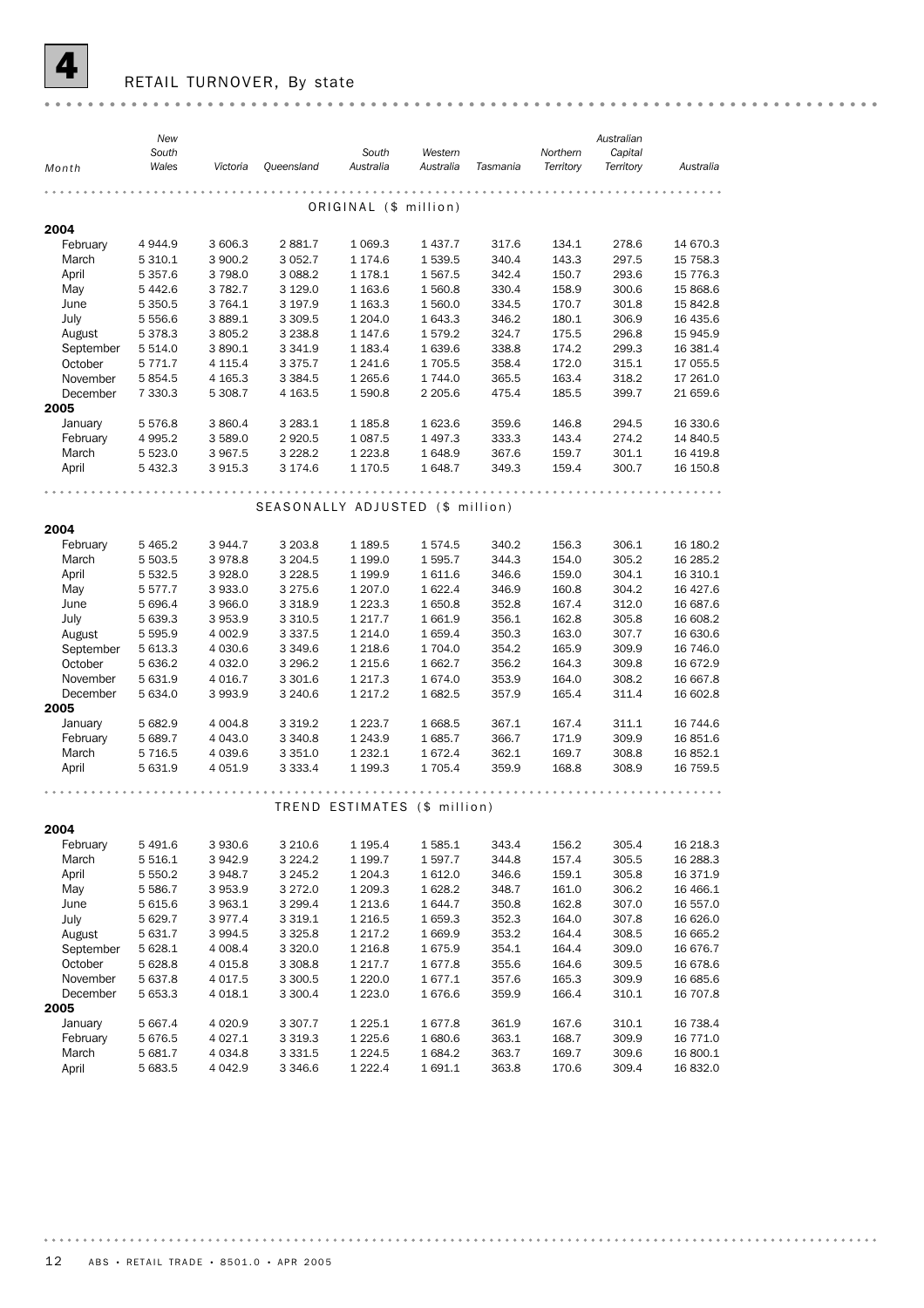

## **5** RETAIL TURNOVER PERCENTAGE CHANGE, By state

| Wales<br>Australia<br>Australia<br>Territory<br>Territory<br>Victoria<br>Queensland<br>Tasmania<br>Australia<br>Month<br>$- 0 - 0 - 0 - 0 - 0 - 0$<br>.<br>ORIGINAL (% change from preceding month)<br>2004<br>February<br>$-5.0$<br>$-9.0$<br>$-9.0$<br>$-6.5$<br>$-11.4$<br>$-10.4$<br>$-10.0$<br>$-9.2$<br>$-4.0$<br>8.1<br>5.9<br>9.8<br>7.1<br>7.2<br>6.8<br>7.4<br>March<br>7.4<br>6.8<br>0.1<br>April<br>0.9<br>$-2.6$<br>1.2<br>0.3<br>1.8<br>0.6<br>5.2<br>$-1.3$<br>May<br>1.6<br>1.3<br>$-1.2$<br>$-0.4$<br>2.4<br>0.6<br>$-0.4$<br>$-3.5$<br>5.4<br>2.2<br>0.0<br>$-0.2$<br>June<br>$-1.7$<br>$-0.5$<br>0.0<br>1.2<br>7.4<br>0.4<br>July<br>3.5<br>3.5<br>3.7<br>3.9<br>3.3<br>3.5<br>5.3<br>5.5<br>1.7<br>$-2.2$<br>$-2.1$<br>$-3.0$<br>$-3.2$<br>$-4.7$<br>$-3.9$<br>$-6.2$<br>$-2.6$<br>$-3.3$<br>August<br>September<br>2.5<br>2.2<br>3.2<br>3.1<br>3.8<br>4.3<br>$-0.7$<br>0.9<br>2.7<br>October<br>4.7<br>5.8<br>1.0<br>4.9<br>4.0<br>$-1.3$<br>4.1<br>5.8<br>5.3<br>1.4<br>1.2<br>0.3<br>1.9<br>2.3<br>2.0<br>$-5.0$<br>1.0<br>1.2<br>November<br>December<br>25.2<br>27.5<br>23.0<br>25.7<br>26.5<br>30.1<br>13.5<br>25.6<br>25.5<br>2005<br>January<br>$-24.6$<br>$-23.9$<br>$-27.3$<br>$-21.1$<br>$-25.5$<br>$-26.4$<br>$-24.4$<br>$-20.9$<br>$-26.3$<br>February<br>$-10.4$<br>$-7.0$<br>$-11.0$<br>$-8.3$<br>$-2.3$<br>$-6.9$<br>$-9.1$<br>$-7.8$<br>$-7.3$<br>10.5<br>12.5<br>10.1<br>10.3<br>11.4<br>9.8<br>10.6<br>March<br>10.6<br>10.5<br>April<br>$-1.6$<br>$-1.3$<br>$-1.7$<br>$-4.4$<br>0.0<br>$-5.0$<br>$-0.2$<br>$-0.1$<br>$-1.6$<br>SEASONALLY ADJUSTED (% change from preceding month)<br>2004<br>$-0.2$<br>$-1.4$<br>$-0.1$<br>0.0<br>February<br>0.0<br>0.5<br>$-0.6$<br>$-0.8$<br>0.5<br>March<br>0.7<br>0.9<br>0.0<br>0.8<br>1.3<br>1.2<br>$-1.5$<br>$-0.3$<br>0.6<br>0.5<br>$-1.3$<br>0.7<br>0.1<br>1.0<br>3.2<br>$-0.4$<br>0.2<br>April<br>0.7<br>0.8<br>1.2<br>0.7<br>May<br>0.1<br>1.5<br>0.6<br>0.7<br>0.1<br>0.0<br>2.1<br>1.3<br>1.3<br>4.1<br>June<br>0.8<br>1.8<br>1.7<br>2.6<br>1.6<br>$-1.0$<br>$-0.3$<br>$-0.3$<br>$-0.5$<br>0.7<br>1.0<br>$-2.8$<br>$-2.0$<br>$-0.5$<br>July<br>August<br>1.2<br>0.8<br>$-0.3$<br>$-0.2$<br>$-1.6$<br>0.1<br>0.1<br>$-0.8$<br>0.6<br>0.7<br>0.4<br>2.7<br>1.8<br>0.7<br>September<br>0.3<br>0.4<br>1.1<br>0.7<br>October<br>0.4<br>$-0.4$<br>0.0<br>$-1.6$<br>$-0.2$<br>$-2.4$<br>0.6<br>$-1.0$<br>0.0<br>November<br>$-0.1$<br>0.2<br>0.1<br>$-0.2$<br>0.0<br>$-0.4$<br>0.7<br>$-0.6$<br>$-0.5$<br>0.0<br>1.1<br>0.8<br>1.0<br>$-0.4$<br>December<br>$-0.6$<br>$-1.8$<br>0.0<br>0.5<br>2005<br>0.9<br>0.5<br>$-0.8$<br>2.6<br>1.2<br>0.9<br>January<br>0.3<br>2.4<br>$-0.1$<br>February<br>0.1<br>1.0<br>0.7<br>1.7<br>1.0<br>2.7<br>$-0.4$<br>0.6<br>$-0.1$<br>March<br>0.5<br>0.3<br>$-0.8$<br>$-1.3$<br>$-1.3$<br>$-0.3$<br>0.0<br>$-0.1$<br>$-0.9$<br>$-0.5$<br>$-2.7$<br>2.0<br>$-0.5$<br>$-0.5$<br>April<br>$-1.5$<br>0.3<br>$-0.6$<br>0.0<br>TREND ESTIMATES (% change from preceding month)<br>2004<br>0.4<br>0.4<br>0.0<br>February<br>0.2<br>0.6<br>0.3<br>0.8<br>0.3<br>0.4<br>March<br>0.4<br>0.3<br>0.4<br>0.4<br>0.8<br>0.4<br>0.8<br>0.0<br>0.4<br>April<br>0.6<br>0.1<br>0.7<br>0.4<br>0.9<br>0.5<br>1.1<br>0.1<br>0.5<br>1.2<br>0.7<br>0.1<br>0.8<br>0.4<br>1.0<br>0.6<br>0.1<br>0.6<br>May |
|----------------------------------------------------------------------------------------------------------------------------------------------------------------------------------------------------------------------------------------------------------------------------------------------------------------------------------------------------------------------------------------------------------------------------------------------------------------------------------------------------------------------------------------------------------------------------------------------------------------------------------------------------------------------------------------------------------------------------------------------------------------------------------------------------------------------------------------------------------------------------------------------------------------------------------------------------------------------------------------------------------------------------------------------------------------------------------------------------------------------------------------------------------------------------------------------------------------------------------------------------------------------------------------------------------------------------------------------------------------------------------------------------------------------------------------------------------------------------------------------------------------------------------------------------------------------------------------------------------------------------------------------------------------------------------------------------------------------------------------------------------------------------------------------------------------------------------------------------------------------------------------------------------------------------------------------------------------------------------------------------------------------------------------------------------------------------------------------------------------------------------------------------------------------------------------------------------------------------------------------------------------------------------------------------------------------------------------------------------------------------------------------------------------------------------------------------------------------------------------------------------------------------------------------------------------------------------------------------------------------------------------------------------------------------------------------------------------------------------------------------------------------------------------------------------------------------------------------------------------------------------------------------------------------------------------------------------------------------------------------------------------------------------------------------------------------------------------------------------------------------------------------------------------------------------------------------------------------------------------------------------------------------------------------------|
|                                                                                                                                                                                                                                                                                                                                                                                                                                                                                                                                                                                                                                                                                                                                                                                                                                                                                                                                                                                                                                                                                                                                                                                                                                                                                                                                                                                                                                                                                                                                                                                                                                                                                                                                                                                                                                                                                                                                                                                                                                                                                                                                                                                                                                                                                                                                                                                                                                                                                                                                                                                                                                                                                                                                                                                                                                                                                                                                                                                                                                                                                                                                                                                                                                                                                                    |
|                                                                                                                                                                                                                                                                                                                                                                                                                                                                                                                                                                                                                                                                                                                                                                                                                                                                                                                                                                                                                                                                                                                                                                                                                                                                                                                                                                                                                                                                                                                                                                                                                                                                                                                                                                                                                                                                                                                                                                                                                                                                                                                                                                                                                                                                                                                                                                                                                                                                                                                                                                                                                                                                                                                                                                                                                                                                                                                                                                                                                                                                                                                                                                                                                                                                                                    |
|                                                                                                                                                                                                                                                                                                                                                                                                                                                                                                                                                                                                                                                                                                                                                                                                                                                                                                                                                                                                                                                                                                                                                                                                                                                                                                                                                                                                                                                                                                                                                                                                                                                                                                                                                                                                                                                                                                                                                                                                                                                                                                                                                                                                                                                                                                                                                                                                                                                                                                                                                                                                                                                                                                                                                                                                                                                                                                                                                                                                                                                                                                                                                                                                                                                                                                    |
|                                                                                                                                                                                                                                                                                                                                                                                                                                                                                                                                                                                                                                                                                                                                                                                                                                                                                                                                                                                                                                                                                                                                                                                                                                                                                                                                                                                                                                                                                                                                                                                                                                                                                                                                                                                                                                                                                                                                                                                                                                                                                                                                                                                                                                                                                                                                                                                                                                                                                                                                                                                                                                                                                                                                                                                                                                                                                                                                                                                                                                                                                                                                                                                                                                                                                                    |
|                                                                                                                                                                                                                                                                                                                                                                                                                                                                                                                                                                                                                                                                                                                                                                                                                                                                                                                                                                                                                                                                                                                                                                                                                                                                                                                                                                                                                                                                                                                                                                                                                                                                                                                                                                                                                                                                                                                                                                                                                                                                                                                                                                                                                                                                                                                                                                                                                                                                                                                                                                                                                                                                                                                                                                                                                                                                                                                                                                                                                                                                                                                                                                                                                                                                                                    |
|                                                                                                                                                                                                                                                                                                                                                                                                                                                                                                                                                                                                                                                                                                                                                                                                                                                                                                                                                                                                                                                                                                                                                                                                                                                                                                                                                                                                                                                                                                                                                                                                                                                                                                                                                                                                                                                                                                                                                                                                                                                                                                                                                                                                                                                                                                                                                                                                                                                                                                                                                                                                                                                                                                                                                                                                                                                                                                                                                                                                                                                                                                                                                                                                                                                                                                    |
|                                                                                                                                                                                                                                                                                                                                                                                                                                                                                                                                                                                                                                                                                                                                                                                                                                                                                                                                                                                                                                                                                                                                                                                                                                                                                                                                                                                                                                                                                                                                                                                                                                                                                                                                                                                                                                                                                                                                                                                                                                                                                                                                                                                                                                                                                                                                                                                                                                                                                                                                                                                                                                                                                                                                                                                                                                                                                                                                                                                                                                                                                                                                                                                                                                                                                                    |
|                                                                                                                                                                                                                                                                                                                                                                                                                                                                                                                                                                                                                                                                                                                                                                                                                                                                                                                                                                                                                                                                                                                                                                                                                                                                                                                                                                                                                                                                                                                                                                                                                                                                                                                                                                                                                                                                                                                                                                                                                                                                                                                                                                                                                                                                                                                                                                                                                                                                                                                                                                                                                                                                                                                                                                                                                                                                                                                                                                                                                                                                                                                                                                                                                                                                                                    |
|                                                                                                                                                                                                                                                                                                                                                                                                                                                                                                                                                                                                                                                                                                                                                                                                                                                                                                                                                                                                                                                                                                                                                                                                                                                                                                                                                                                                                                                                                                                                                                                                                                                                                                                                                                                                                                                                                                                                                                                                                                                                                                                                                                                                                                                                                                                                                                                                                                                                                                                                                                                                                                                                                                                                                                                                                                                                                                                                                                                                                                                                                                                                                                                                                                                                                                    |
|                                                                                                                                                                                                                                                                                                                                                                                                                                                                                                                                                                                                                                                                                                                                                                                                                                                                                                                                                                                                                                                                                                                                                                                                                                                                                                                                                                                                                                                                                                                                                                                                                                                                                                                                                                                                                                                                                                                                                                                                                                                                                                                                                                                                                                                                                                                                                                                                                                                                                                                                                                                                                                                                                                                                                                                                                                                                                                                                                                                                                                                                                                                                                                                                                                                                                                    |
|                                                                                                                                                                                                                                                                                                                                                                                                                                                                                                                                                                                                                                                                                                                                                                                                                                                                                                                                                                                                                                                                                                                                                                                                                                                                                                                                                                                                                                                                                                                                                                                                                                                                                                                                                                                                                                                                                                                                                                                                                                                                                                                                                                                                                                                                                                                                                                                                                                                                                                                                                                                                                                                                                                                                                                                                                                                                                                                                                                                                                                                                                                                                                                                                                                                                                                    |
|                                                                                                                                                                                                                                                                                                                                                                                                                                                                                                                                                                                                                                                                                                                                                                                                                                                                                                                                                                                                                                                                                                                                                                                                                                                                                                                                                                                                                                                                                                                                                                                                                                                                                                                                                                                                                                                                                                                                                                                                                                                                                                                                                                                                                                                                                                                                                                                                                                                                                                                                                                                                                                                                                                                                                                                                                                                                                                                                                                                                                                                                                                                                                                                                                                                                                                    |
|                                                                                                                                                                                                                                                                                                                                                                                                                                                                                                                                                                                                                                                                                                                                                                                                                                                                                                                                                                                                                                                                                                                                                                                                                                                                                                                                                                                                                                                                                                                                                                                                                                                                                                                                                                                                                                                                                                                                                                                                                                                                                                                                                                                                                                                                                                                                                                                                                                                                                                                                                                                                                                                                                                                                                                                                                                                                                                                                                                                                                                                                                                                                                                                                                                                                                                    |
|                                                                                                                                                                                                                                                                                                                                                                                                                                                                                                                                                                                                                                                                                                                                                                                                                                                                                                                                                                                                                                                                                                                                                                                                                                                                                                                                                                                                                                                                                                                                                                                                                                                                                                                                                                                                                                                                                                                                                                                                                                                                                                                                                                                                                                                                                                                                                                                                                                                                                                                                                                                                                                                                                                                                                                                                                                                                                                                                                                                                                                                                                                                                                                                                                                                                                                    |
|                                                                                                                                                                                                                                                                                                                                                                                                                                                                                                                                                                                                                                                                                                                                                                                                                                                                                                                                                                                                                                                                                                                                                                                                                                                                                                                                                                                                                                                                                                                                                                                                                                                                                                                                                                                                                                                                                                                                                                                                                                                                                                                                                                                                                                                                                                                                                                                                                                                                                                                                                                                                                                                                                                                                                                                                                                                                                                                                                                                                                                                                                                                                                                                                                                                                                                    |
|                                                                                                                                                                                                                                                                                                                                                                                                                                                                                                                                                                                                                                                                                                                                                                                                                                                                                                                                                                                                                                                                                                                                                                                                                                                                                                                                                                                                                                                                                                                                                                                                                                                                                                                                                                                                                                                                                                                                                                                                                                                                                                                                                                                                                                                                                                                                                                                                                                                                                                                                                                                                                                                                                                                                                                                                                                                                                                                                                                                                                                                                                                                                                                                                                                                                                                    |
|                                                                                                                                                                                                                                                                                                                                                                                                                                                                                                                                                                                                                                                                                                                                                                                                                                                                                                                                                                                                                                                                                                                                                                                                                                                                                                                                                                                                                                                                                                                                                                                                                                                                                                                                                                                                                                                                                                                                                                                                                                                                                                                                                                                                                                                                                                                                                                                                                                                                                                                                                                                                                                                                                                                                                                                                                                                                                                                                                                                                                                                                                                                                                                                                                                                                                                    |
|                                                                                                                                                                                                                                                                                                                                                                                                                                                                                                                                                                                                                                                                                                                                                                                                                                                                                                                                                                                                                                                                                                                                                                                                                                                                                                                                                                                                                                                                                                                                                                                                                                                                                                                                                                                                                                                                                                                                                                                                                                                                                                                                                                                                                                                                                                                                                                                                                                                                                                                                                                                                                                                                                                                                                                                                                                                                                                                                                                                                                                                                                                                                                                                                                                                                                                    |
|                                                                                                                                                                                                                                                                                                                                                                                                                                                                                                                                                                                                                                                                                                                                                                                                                                                                                                                                                                                                                                                                                                                                                                                                                                                                                                                                                                                                                                                                                                                                                                                                                                                                                                                                                                                                                                                                                                                                                                                                                                                                                                                                                                                                                                                                                                                                                                                                                                                                                                                                                                                                                                                                                                                                                                                                                                                                                                                                                                                                                                                                                                                                                                                                                                                                                                    |
|                                                                                                                                                                                                                                                                                                                                                                                                                                                                                                                                                                                                                                                                                                                                                                                                                                                                                                                                                                                                                                                                                                                                                                                                                                                                                                                                                                                                                                                                                                                                                                                                                                                                                                                                                                                                                                                                                                                                                                                                                                                                                                                                                                                                                                                                                                                                                                                                                                                                                                                                                                                                                                                                                                                                                                                                                                                                                                                                                                                                                                                                                                                                                                                                                                                                                                    |
|                                                                                                                                                                                                                                                                                                                                                                                                                                                                                                                                                                                                                                                                                                                                                                                                                                                                                                                                                                                                                                                                                                                                                                                                                                                                                                                                                                                                                                                                                                                                                                                                                                                                                                                                                                                                                                                                                                                                                                                                                                                                                                                                                                                                                                                                                                                                                                                                                                                                                                                                                                                                                                                                                                                                                                                                                                                                                                                                                                                                                                                                                                                                                                                                                                                                                                    |
|                                                                                                                                                                                                                                                                                                                                                                                                                                                                                                                                                                                                                                                                                                                                                                                                                                                                                                                                                                                                                                                                                                                                                                                                                                                                                                                                                                                                                                                                                                                                                                                                                                                                                                                                                                                                                                                                                                                                                                                                                                                                                                                                                                                                                                                                                                                                                                                                                                                                                                                                                                                                                                                                                                                                                                                                                                                                                                                                                                                                                                                                                                                                                                                                                                                                                                    |
|                                                                                                                                                                                                                                                                                                                                                                                                                                                                                                                                                                                                                                                                                                                                                                                                                                                                                                                                                                                                                                                                                                                                                                                                                                                                                                                                                                                                                                                                                                                                                                                                                                                                                                                                                                                                                                                                                                                                                                                                                                                                                                                                                                                                                                                                                                                                                                                                                                                                                                                                                                                                                                                                                                                                                                                                                                                                                                                                                                                                                                                                                                                                                                                                                                                                                                    |
|                                                                                                                                                                                                                                                                                                                                                                                                                                                                                                                                                                                                                                                                                                                                                                                                                                                                                                                                                                                                                                                                                                                                                                                                                                                                                                                                                                                                                                                                                                                                                                                                                                                                                                                                                                                                                                                                                                                                                                                                                                                                                                                                                                                                                                                                                                                                                                                                                                                                                                                                                                                                                                                                                                                                                                                                                                                                                                                                                                                                                                                                                                                                                                                                                                                                                                    |
|                                                                                                                                                                                                                                                                                                                                                                                                                                                                                                                                                                                                                                                                                                                                                                                                                                                                                                                                                                                                                                                                                                                                                                                                                                                                                                                                                                                                                                                                                                                                                                                                                                                                                                                                                                                                                                                                                                                                                                                                                                                                                                                                                                                                                                                                                                                                                                                                                                                                                                                                                                                                                                                                                                                                                                                                                                                                                                                                                                                                                                                                                                                                                                                                                                                                                                    |
|                                                                                                                                                                                                                                                                                                                                                                                                                                                                                                                                                                                                                                                                                                                                                                                                                                                                                                                                                                                                                                                                                                                                                                                                                                                                                                                                                                                                                                                                                                                                                                                                                                                                                                                                                                                                                                                                                                                                                                                                                                                                                                                                                                                                                                                                                                                                                                                                                                                                                                                                                                                                                                                                                                                                                                                                                                                                                                                                                                                                                                                                                                                                                                                                                                                                                                    |
|                                                                                                                                                                                                                                                                                                                                                                                                                                                                                                                                                                                                                                                                                                                                                                                                                                                                                                                                                                                                                                                                                                                                                                                                                                                                                                                                                                                                                                                                                                                                                                                                                                                                                                                                                                                                                                                                                                                                                                                                                                                                                                                                                                                                                                                                                                                                                                                                                                                                                                                                                                                                                                                                                                                                                                                                                                                                                                                                                                                                                                                                                                                                                                                                                                                                                                    |
|                                                                                                                                                                                                                                                                                                                                                                                                                                                                                                                                                                                                                                                                                                                                                                                                                                                                                                                                                                                                                                                                                                                                                                                                                                                                                                                                                                                                                                                                                                                                                                                                                                                                                                                                                                                                                                                                                                                                                                                                                                                                                                                                                                                                                                                                                                                                                                                                                                                                                                                                                                                                                                                                                                                                                                                                                                                                                                                                                                                                                                                                                                                                                                                                                                                                                                    |
|                                                                                                                                                                                                                                                                                                                                                                                                                                                                                                                                                                                                                                                                                                                                                                                                                                                                                                                                                                                                                                                                                                                                                                                                                                                                                                                                                                                                                                                                                                                                                                                                                                                                                                                                                                                                                                                                                                                                                                                                                                                                                                                                                                                                                                                                                                                                                                                                                                                                                                                                                                                                                                                                                                                                                                                                                                                                                                                                                                                                                                                                                                                                                                                                                                                                                                    |
|                                                                                                                                                                                                                                                                                                                                                                                                                                                                                                                                                                                                                                                                                                                                                                                                                                                                                                                                                                                                                                                                                                                                                                                                                                                                                                                                                                                                                                                                                                                                                                                                                                                                                                                                                                                                                                                                                                                                                                                                                                                                                                                                                                                                                                                                                                                                                                                                                                                                                                                                                                                                                                                                                                                                                                                                                                                                                                                                                                                                                                                                                                                                                                                                                                                                                                    |
|                                                                                                                                                                                                                                                                                                                                                                                                                                                                                                                                                                                                                                                                                                                                                                                                                                                                                                                                                                                                                                                                                                                                                                                                                                                                                                                                                                                                                                                                                                                                                                                                                                                                                                                                                                                                                                                                                                                                                                                                                                                                                                                                                                                                                                                                                                                                                                                                                                                                                                                                                                                                                                                                                                                                                                                                                                                                                                                                                                                                                                                                                                                                                                                                                                                                                                    |
|                                                                                                                                                                                                                                                                                                                                                                                                                                                                                                                                                                                                                                                                                                                                                                                                                                                                                                                                                                                                                                                                                                                                                                                                                                                                                                                                                                                                                                                                                                                                                                                                                                                                                                                                                                                                                                                                                                                                                                                                                                                                                                                                                                                                                                                                                                                                                                                                                                                                                                                                                                                                                                                                                                                                                                                                                                                                                                                                                                                                                                                                                                                                                                                                                                                                                                    |
|                                                                                                                                                                                                                                                                                                                                                                                                                                                                                                                                                                                                                                                                                                                                                                                                                                                                                                                                                                                                                                                                                                                                                                                                                                                                                                                                                                                                                                                                                                                                                                                                                                                                                                                                                                                                                                                                                                                                                                                                                                                                                                                                                                                                                                                                                                                                                                                                                                                                                                                                                                                                                                                                                                                                                                                                                                                                                                                                                                                                                                                                                                                                                                                                                                                                                                    |
|                                                                                                                                                                                                                                                                                                                                                                                                                                                                                                                                                                                                                                                                                                                                                                                                                                                                                                                                                                                                                                                                                                                                                                                                                                                                                                                                                                                                                                                                                                                                                                                                                                                                                                                                                                                                                                                                                                                                                                                                                                                                                                                                                                                                                                                                                                                                                                                                                                                                                                                                                                                                                                                                                                                                                                                                                                                                                                                                                                                                                                                                                                                                                                                                                                                                                                    |
|                                                                                                                                                                                                                                                                                                                                                                                                                                                                                                                                                                                                                                                                                                                                                                                                                                                                                                                                                                                                                                                                                                                                                                                                                                                                                                                                                                                                                                                                                                                                                                                                                                                                                                                                                                                                                                                                                                                                                                                                                                                                                                                                                                                                                                                                                                                                                                                                                                                                                                                                                                                                                                                                                                                                                                                                                                                                                                                                                                                                                                                                                                                                                                                                                                                                                                    |
|                                                                                                                                                                                                                                                                                                                                                                                                                                                                                                                                                                                                                                                                                                                                                                                                                                                                                                                                                                                                                                                                                                                                                                                                                                                                                                                                                                                                                                                                                                                                                                                                                                                                                                                                                                                                                                                                                                                                                                                                                                                                                                                                                                                                                                                                                                                                                                                                                                                                                                                                                                                                                                                                                                                                                                                                                                                                                                                                                                                                                                                                                                                                                                                                                                                                                                    |
|                                                                                                                                                                                                                                                                                                                                                                                                                                                                                                                                                                                                                                                                                                                                                                                                                                                                                                                                                                                                                                                                                                                                                                                                                                                                                                                                                                                                                                                                                                                                                                                                                                                                                                                                                                                                                                                                                                                                                                                                                                                                                                                                                                                                                                                                                                                                                                                                                                                                                                                                                                                                                                                                                                                                                                                                                                                                                                                                                                                                                                                                                                                                                                                                                                                                                                    |
|                                                                                                                                                                                                                                                                                                                                                                                                                                                                                                                                                                                                                                                                                                                                                                                                                                                                                                                                                                                                                                                                                                                                                                                                                                                                                                                                                                                                                                                                                                                                                                                                                                                                                                                                                                                                                                                                                                                                                                                                                                                                                                                                                                                                                                                                                                                                                                                                                                                                                                                                                                                                                                                                                                                                                                                                                                                                                                                                                                                                                                                                                                                                                                                                                                                                                                    |
|                                                                                                                                                                                                                                                                                                                                                                                                                                                                                                                                                                                                                                                                                                                                                                                                                                                                                                                                                                                                                                                                                                                                                                                                                                                                                                                                                                                                                                                                                                                                                                                                                                                                                                                                                                                                                                                                                                                                                                                                                                                                                                                                                                                                                                                                                                                                                                                                                                                                                                                                                                                                                                                                                                                                                                                                                                                                                                                                                                                                                                                                                                                                                                                                                                                                                                    |
|                                                                                                                                                                                                                                                                                                                                                                                                                                                                                                                                                                                                                                                                                                                                                                                                                                                                                                                                                                                                                                                                                                                                                                                                                                                                                                                                                                                                                                                                                                                                                                                                                                                                                                                                                                                                                                                                                                                                                                                                                                                                                                                                                                                                                                                                                                                                                                                                                                                                                                                                                                                                                                                                                                                                                                                                                                                                                                                                                                                                                                                                                                                                                                                                                                                                                                    |
|                                                                                                                                                                                                                                                                                                                                                                                                                                                                                                                                                                                                                                                                                                                                                                                                                                                                                                                                                                                                                                                                                                                                                                                                                                                                                                                                                                                                                                                                                                                                                                                                                                                                                                                                                                                                                                                                                                                                                                                                                                                                                                                                                                                                                                                                                                                                                                                                                                                                                                                                                                                                                                                                                                                                                                                                                                                                                                                                                                                                                                                                                                                                                                                                                                                                                                    |
|                                                                                                                                                                                                                                                                                                                                                                                                                                                                                                                                                                                                                                                                                                                                                                                                                                                                                                                                                                                                                                                                                                                                                                                                                                                                                                                                                                                                                                                                                                                                                                                                                                                                                                                                                                                                                                                                                                                                                                                                                                                                                                                                                                                                                                                                                                                                                                                                                                                                                                                                                                                                                                                                                                                                                                                                                                                                                                                                                                                                                                                                                                                                                                                                                                                                                                    |
|                                                                                                                                                                                                                                                                                                                                                                                                                                                                                                                                                                                                                                                                                                                                                                                                                                                                                                                                                                                                                                                                                                                                                                                                                                                                                                                                                                                                                                                                                                                                                                                                                                                                                                                                                                                                                                                                                                                                                                                                                                                                                                                                                                                                                                                                                                                                                                                                                                                                                                                                                                                                                                                                                                                                                                                                                                                                                                                                                                                                                                                                                                                                                                                                                                                                                                    |
| 0.8<br>1.1<br>0.2<br>June<br>0.5<br>0.2<br>0.4<br>1.0<br>0.6<br>0.6                                                                                                                                                                                                                                                                                                                                                                                                                                                                                                                                                                                                                                                                                                                                                                                                                                                                                                                                                                                                                                                                                                                                                                                                                                                                                                                                                                                                                                                                                                                                                                                                                                                                                                                                                                                                                                                                                                                                                                                                                                                                                                                                                                                                                                                                                                                                                                                                                                                                                                                                                                                                                                                                                                                                                                                                                                                                                                                                                                                                                                                                                                                                                                                                                                |
| 0.6<br>0.9<br>0.4<br>July<br>0.3<br>0.4<br>0.2<br>0.4<br>0.7<br>0.3                                                                                                                                                                                                                                                                                                                                                                                                                                                                                                                                                                                                                                                                                                                                                                                                                                                                                                                                                                                                                                                                                                                                                                                                                                                                                                                                                                                                                                                                                                                                                                                                                                                                                                                                                                                                                                                                                                                                                                                                                                                                                                                                                                                                                                                                                                                                                                                                                                                                                                                                                                                                                                                                                                                                                                                                                                                                                                                                                                                                                                                                                                                                                                                                                                |
| 0.0<br>$0.2\,$<br>August<br>0.4<br>0.1<br>0.6<br>0.3<br>0.2<br>0.2<br>0.3                                                                                                                                                                                                                                                                                                                                                                                                                                                                                                                                                                                                                                                                                                                                                                                                                                                                                                                                                                                                                                                                                                                                                                                                                                                                                                                                                                                                                                                                                                                                                                                                                                                                                                                                                                                                                                                                                                                                                                                                                                                                                                                                                                                                                                                                                                                                                                                                                                                                                                                                                                                                                                                                                                                                                                                                                                                                                                                                                                                                                                                                                                                                                                                                                          |
| September<br>$-0.1$<br>0.3<br>$-0.2$<br>0.0<br>0.4<br>0.2<br>0.0<br>0.2<br>0.1                                                                                                                                                                                                                                                                                                                                                                                                                                                                                                                                                                                                                                                                                                                                                                                                                                                                                                                                                                                                                                                                                                                                                                                                                                                                                                                                                                                                                                                                                                                                                                                                                                                                                                                                                                                                                                                                                                                                                                                                                                                                                                                                                                                                                                                                                                                                                                                                                                                                                                                                                                                                                                                                                                                                                                                                                                                                                                                                                                                                                                                                                                                                                                                                                     |
| 0.0<br>October<br>0.0<br>0.2<br>$-0.3$<br>0.1<br>0.1<br>0.4<br>0.1<br>0.2                                                                                                                                                                                                                                                                                                                                                                                                                                                                                                                                                                                                                                                                                                                                                                                                                                                                                                                                                                                                                                                                                                                                                                                                                                                                                                                                                                                                                                                                                                                                                                                                                                                                                                                                                                                                                                                                                                                                                                                                                                                                                                                                                                                                                                                                                                                                                                                                                                                                                                                                                                                                                                                                                                                                                                                                                                                                                                                                                                                                                                                                                                                                                                                                                          |
| November<br>0.2<br>$-0.2$<br>0.0<br>0.4<br>0.1<br>0.0<br>0.2<br>0.6<br>0.0                                                                                                                                                                                                                                                                                                                                                                                                                                                                                                                                                                                                                                                                                                                                                                                                                                                                                                                                                                                                                                                                                                                                                                                                                                                                                                                                                                                                                                                                                                                                                                                                                                                                                                                                                                                                                                                                                                                                                                                                                                                                                                                                                                                                                                                                                                                                                                                                                                                                                                                                                                                                                                                                                                                                                                                                                                                                                                                                                                                                                                                                                                                                                                                                                         |
| 0.0<br>December<br>0.3<br>0.0<br>0.2<br>0.0<br>0.6<br>0.7<br>0.1<br>0.1                                                                                                                                                                                                                                                                                                                                                                                                                                                                                                                                                                                                                                                                                                                                                                                                                                                                                                                                                                                                                                                                                                                                                                                                                                                                                                                                                                                                                                                                                                                                                                                                                                                                                                                                                                                                                                                                                                                                                                                                                                                                                                                                                                                                                                                                                                                                                                                                                                                                                                                                                                                                                                                                                                                                                                                                                                                                                                                                                                                                                                                                                                                                                                                                                            |
| 2005                                                                                                                                                                                                                                                                                                                                                                                                                                                                                                                                                                                                                                                                                                                                                                                                                                                                                                                                                                                                                                                                                                                                                                                                                                                                                                                                                                                                                                                                                                                                                                                                                                                                                                                                                                                                                                                                                                                                                                                                                                                                                                                                                                                                                                                                                                                                                                                                                                                                                                                                                                                                                                                                                                                                                                                                                                                                                                                                                                                                                                                                                                                                                                                                                                                                                               |
| 0.0<br>January<br>0.2<br>0.1<br>0.2<br>0.2<br>0.1<br>0.6<br>0.7<br>0.2                                                                                                                                                                                                                                                                                                                                                                                                                                                                                                                                                                                                                                                                                                                                                                                                                                                                                                                                                                                                                                                                                                                                                                                                                                                                                                                                                                                                                                                                                                                                                                                                                                                                                                                                                                                                                                                                                                                                                                                                                                                                                                                                                                                                                                                                                                                                                                                                                                                                                                                                                                                                                                                                                                                                                                                                                                                                                                                                                                                                                                                                                                                                                                                                                             |
| $0.2\,$<br>0.2<br>0.2<br>0.4<br>0.0<br>0.2<br>0.3<br>0.7<br>$-0.1$<br>February<br>$-0.1$<br>0.2<br>$-0.1$<br>0.2                                                                                                                                                                                                                                                                                                                                                                                                                                                                                                                                                                                                                                                                                                                                                                                                                                                                                                                                                                                                                                                                                                                                                                                                                                                                                                                                                                                                                                                                                                                                                                                                                                                                                                                                                                                                                                                                                                                                                                                                                                                                                                                                                                                                                                                                                                                                                                                                                                                                                                                                                                                                                                                                                                                                                                                                                                                                                                                                                                                                                                                                                                                                                                                   |
| March<br>0.1<br>0.2<br>0.4<br>0.2<br>0.6<br>0.2<br>$0.2\,$<br>April<br>0.0<br>0.5<br>$-0.2$<br>0.4<br>0.0<br>0.6<br>$-0.1$                                                                                                                                                                                                                                                                                                                                                                                                                                                                                                                                                                                                                                                                                                                                                                                                                                                                                                                                                                                                                                                                                                                                                                                                                                                                                                                                                                                                                                                                                                                                                                                                                                                                                                                                                                                                                                                                                                                                                                                                                                                                                                                                                                                                                                                                                                                                                                                                                                                                                                                                                                                                                                                                                                                                                                                                                                                                                                                                                                                                                                                                                                                                                                         |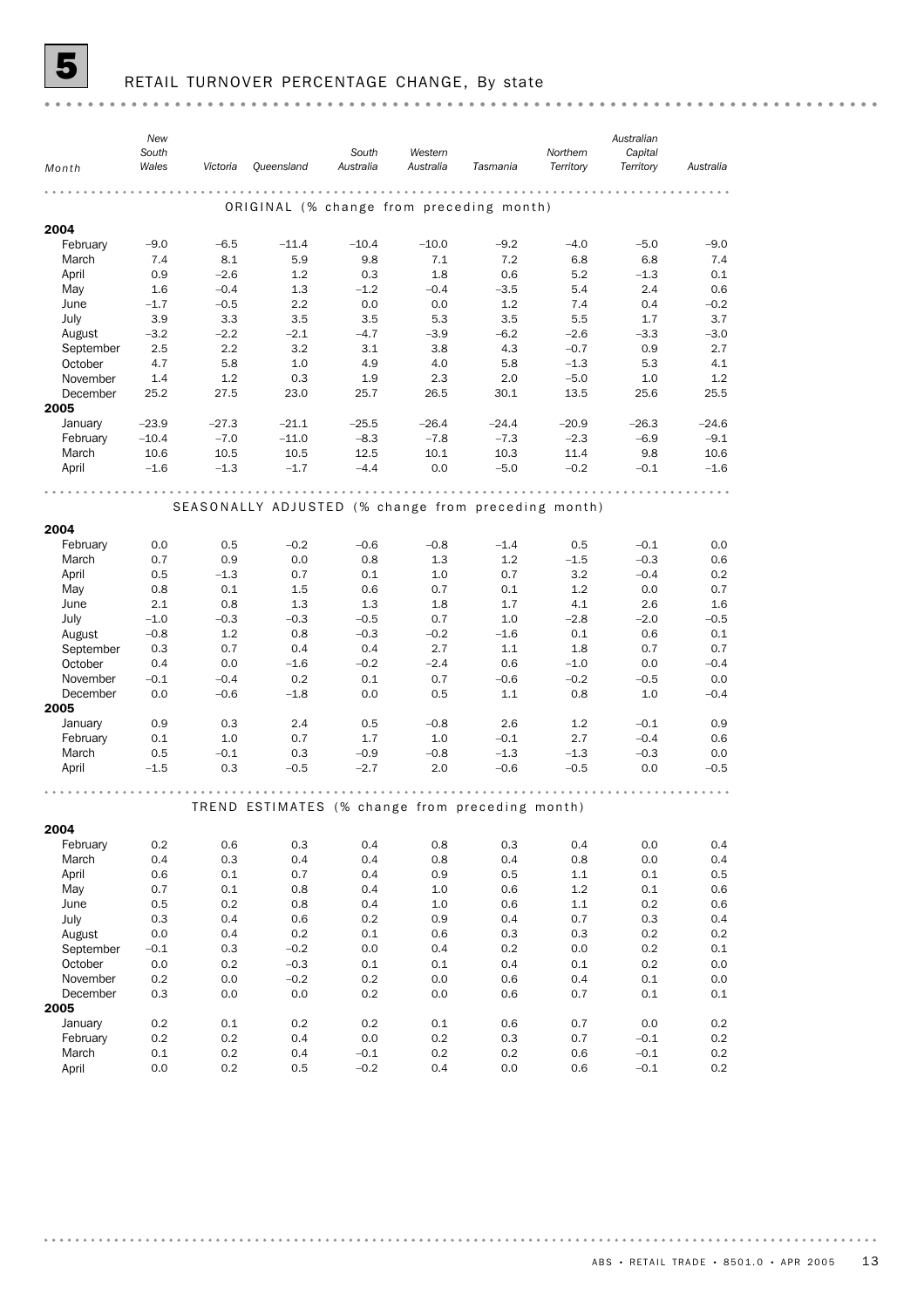## **6** RETAIL TURNOVER, By Industry Group(a)—New South Wales

|                     |                       |                      | Clothing and           | Household             | Recreational                     |                    | Hospitality           |                        |
|---------------------|-----------------------|----------------------|------------------------|-----------------------|----------------------------------|--------------------|-----------------------|------------------------|
| Month               | Food<br>retailing     | Department<br>stores | soft good<br>retailing | good<br>retailing     | good<br>retailing                | Other<br>retailing | and<br>services       | Total                  |
|                     |                       |                      |                        |                       |                                  |                    |                       |                        |
|                     |                       |                      |                        | ORIGINAL (\$ million) |                                  |                    |                       |                        |
|                     |                       |                      |                        |                       |                                  |                    |                       |                        |
| 2004                |                       |                      |                        |                       |                                  |                    |                       |                        |
| February<br>March   | 2 0 0 1.5<br>2 0 98.6 | 331.7<br>376.0       | 299.6<br>332.5         | 633.3<br>677.5        | 195.0<br>227.3                   | 516.3<br>554.2     | 967.5<br>1 0 4 3.9    | 4944.9<br>5 310.1      |
| April               | 2 1 2 6.6             | 424.7                | 353.9                  | 635.2                 | 194.6                            | 518.6              | 1 1 0 3.9             | 5 3 5 7 . 6            |
| May                 | 2 106.0               | 435.5                | 393.9                  | 679.4                 | 203.7                            | 558.6              | 1 0 6 5.5             | 5 442.6                |
| June                | 2 0 3 2.4             | 462.0                | 380.9                  | 707.1                 | 199.5                            | 533.1              | 1 0 3 5.6             | 5 3 5 0.5              |
| July                | 2 158.0               | 430.7                | 355.7                  | 750.7                 | 218.4                            | 541.3              | 1 101.8               | 5 5 5 6.6              |
| August              | 2 112.9               | 392.5                | 331.0                  | 711.4                 | 209.6                            | 548.7              | 1072.1                | 5 378.3                |
| September           | 2 136.7               | 443.4                | 368.6                  | 720.4                 | 209.6                            | 571.2              | 1 0 64.2              | 5 514.0                |
| October             | 2 2 1 3 . 9           | 452.9                | 382.1                  | 780.0                 | 208.7                            | 582.2              | 1 151.9               | 5 771.7                |
| November            | 2 185.5               | 525.2                | 394.0                  | 834.8                 | 221.0                            | 595.3              | 1 0 98.8              | 5 8 5 4.5              |
| December            | 2 542.4               | 844.9                | 567.4                  | 1 009.3               | 318.1                            | 791.7              | 1 256.6               | 7 330.3                |
| 2005                |                       |                      |                        |                       |                                  |                    |                       |                        |
| January             | 2 194.9               | 417.5                | 393.1                  | 776.0                 | 216.6                            | 515.8              | 1 0 6 2.7             | 5 576.8                |
| February            | 2 0 2 9 . 1           | 342.9                | 301.4                  | 686.1                 | 200.0                            | 486.6              | 949.1                 | 4 9 9 5.2              |
| March               | 2 2 2 4 . 2           | 435.3                | 375.5                  | 718.0                 | 209.6                            | 515.8              | 1 044.7               | 5 5 2 3.0              |
| April               | 2 179.7               | 377.9                | 355.8                  | 727.7                 | 198.0                            | 502.1              | 1 0 9 1 . 1           | 5 432.3                |
|                     |                       |                      |                        |                       |                                  |                    |                       |                        |
|                     |                       |                      |                        |                       | SEASONALLY ADJUSTED (\$ million) |                    |                       |                        |
|                     |                       |                      |                        |                       |                                  |                    |                       |                        |
| 2004                |                       |                      |                        |                       |                                  |                    |                       |                        |
| February            | 2 101.3               | 451.9                | 368.9                  | 711.5                 | 212.6                            | 576.4              | 1 0 4 2.4             | 5 4 6 5.2              |
| March               | 2 117.3               | 443.8                | 357.4                  | 710.6                 | 222.4                            | 590.0              | 1 0 6 2.1             | 5 503.5                |
| April               | 2 1 2 6.4             | 463.3                | 372.8                  | 698.9                 | 213.4                            | 568.2              | 1 0 8 9.5             | 5 532.5                |
| May                 | 2 157.0<br>2 178.1    | 454.3<br>478.8       | 385.3<br>389.6         | 715.0<br>728.7        | 219.8<br>218.4                   | 573.7<br>588.3     | 1072.5<br>1 1 1 4 . 6 | 5 5 7 7 . 7<br>5 696.4 |
| June                | 2 158.6               | 470.7                | 379.5                  | 748.7                 | 217.7                            | 574.3              | 1 0 8 9.9             | 5 639.3                |
| July<br>August      | 2 174.4               | 467.5                | 376.5                  | 726.7                 | 210.7                            | 561.8              | 1078.2                | 5 595.9                |
| September           | 2 172.5               | 473.1                | 384.1                  | 743.0                 | 211.5                            | 569.6              | 1 0 5 9.4             | 5 613.3                |
| October             | 2 150.4               | 454.6                | 375.4                  | 756.3                 | 218.3                            | 569.0              | 1 112.2               | 5 636.2                |
| November            | 2 178.4               | 453.9                | 381.4                  | 772.6                 | 211.5                            | 542.9              | 1 0 9 1.2             | 5 631.9                |
| December            | 2 184.4               | 449.8                | 376.2                  | 766.4                 | 229.4                            | 532.0              | 1 0 9 5.8             | 5 634.0                |
| 2005                |                       |                      |                        |                       |                                  |                    |                       |                        |
| January             | 2 159.0               | 475.6                | 393.0                  | 794.0                 | 227.0                            | 567.3              | 1 0 6 7 .0            | 5 682.9                |
| February            | 2 196.3               | 476.4                | 385.6                  | 788.4                 | 221.8                            | 562.5              | 1058.8                | 5 689.7                |
| March               | 2 202.0               | 491.5                | 395.2                  | 775.4                 | 214.5                            | 562.5              | 1075.3                | 5 7 1 6.5              |
| April               | 2 2 0 3 .9            | 421.3                | 372.0                  | 790.4                 | 213.8                            | 555.2              | 1075.4                | 5 631.9                |
|                     |                       |                      |                        |                       |                                  |                    |                       |                        |
|                     |                       |                      |                        |                       | TREND ESTIMATES (\$ million)     |                    |                       |                        |
|                     |                       |                      |                        |                       |                                  |                    |                       |                        |
| 2004                |                       |                      |                        |                       |                                  |                    |                       |                        |
| February            | 2 109.4               | 449.3                | 369.3                  | 708.6                 | 217.5                            | 584.6              | 1052.9                | 5491.6                 |
| March               | 2 122.4               | 452.8                | 371.2                  | 708.4                 | 216.6                            | 579.9              | 1 0 64.6              | 5 516.1                |
| April               | 2 136.4               | 457.9                | 374.4                  | 711.6                 | 216.5                            | 577.6              | 1075.7                | 5 550.2                |
| May                 | 2 150.0               | 463.5                | 378.0                  | 717.1                 | 216.8                            | 576.9              | 1 0 8 4 . 3           | 5 5 8 6.7              |
| June                | 2 160.7               | 468.1                | 381.0                  | 724.0                 | 216.5                            | 576.5              | 1088.8                | 5 615.6                |
| July                | 2 167.3               | 469.6                | 382.1                  | 731.5                 | 215.3                            | 574.1              | 1089.8                | 5 629.7                |
| August<br>September | 2 169.8               | 468.0<br>464.0       | 381.5<br>379.9         | 739.5<br>748.1        | 214.2<br>214.7                   | 569.4<br>563.3     | 1 089.3<br>1 0 88.7   | 5 631.7<br>5 628.1     |
| October             | 2 169.3<br>2 168.6    | 461.5                | 379.5                  | 757.1                 | 216.7                            | 557.6              | 1 0 8 7 .8            | 5 628.8                |
| November            | 2 170.2               | 461.7                | 381.0                  | 765.9                 | 219.1                            | 553.9              | 1 0 8 6.0             | 5 637.8                |
| December            | 2 175.0               | 463.7                | 383.2                  | 774.0                 | 221.1                            | 553.2              | 1 083.1               | 5 653.3                |
| 2005                |                       |                      |                        |                       |                                  |                    |                       |                        |
| January             | 2 181.4               | 465.7                | 384.9                  | 780.5                 | 221.7                            | 554.5              | 1078.9                | 5 667.4                |
| February            | 2 188.4               | 466.0                | 385.7                  | 784.8                 | 221.0                            | 556.4              | 1074.1                | 5 676.5                |
| March               | 2 195.4               | 464.1                | 385.6                  | 787.5                 | 219.5                            | 558.3              | 1070.6                | 5 681.7                |
| April               | 2 202.2               | 461.4                | 385.2                  | 788.9                 | 217.5                            | 560.2              | 1066.3                | 5 683.5                |
|                     |                       |                      |                        |                       |                                  |                    |                       |                        |

(a) See paragraph 5 of the Explanatory Notes.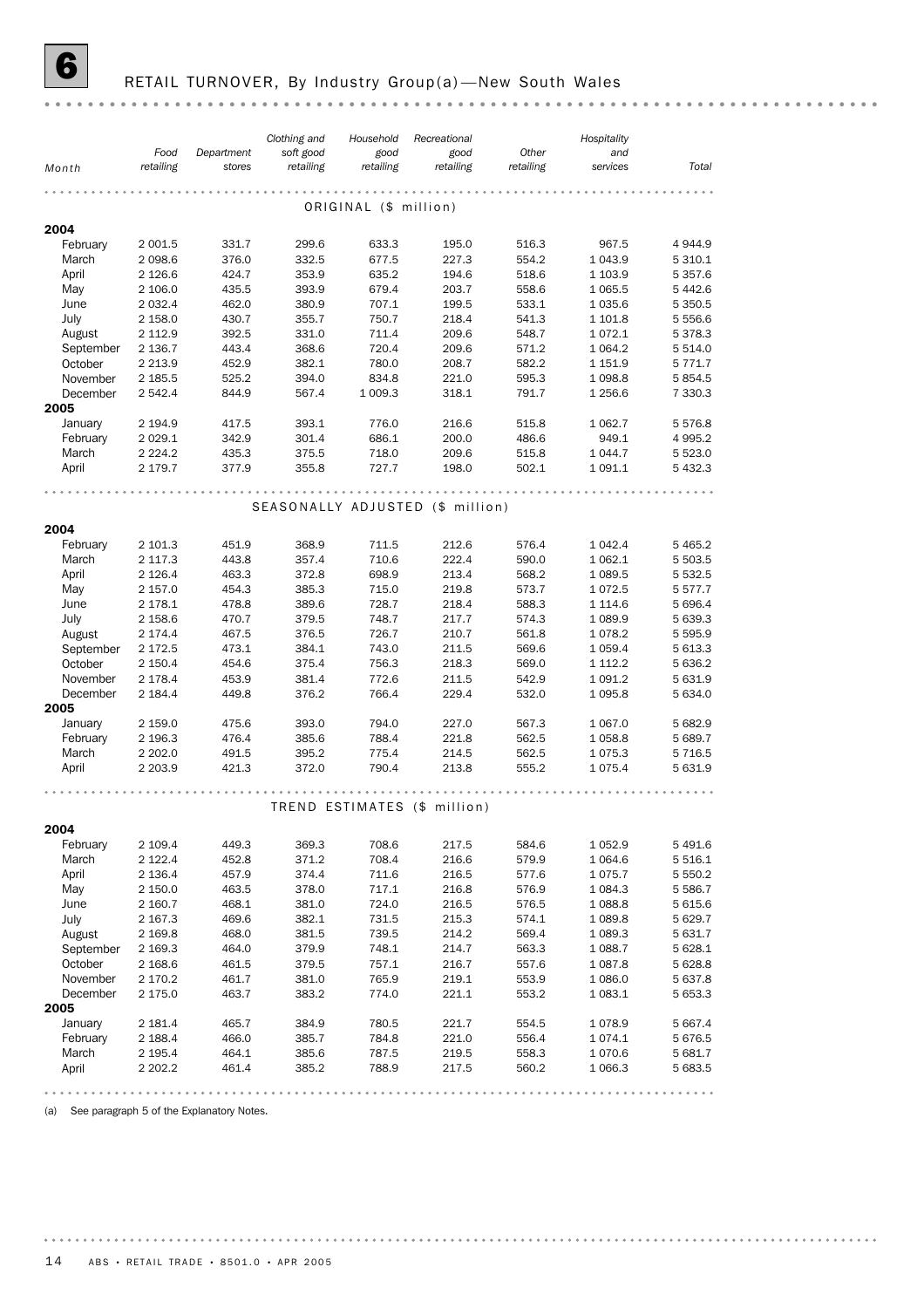|                   |                    |                      | Clothing and                     | Household             | Recreational      |                    | Hospitality     |                         |
|-------------------|--------------------|----------------------|----------------------------------|-----------------------|-------------------|--------------------|-----------------|-------------------------|
| Month             | Food<br>retailing  | Department<br>stores | soft good<br>retailing           | good<br>retailing     | good<br>retailing | Other<br>retailing | and<br>services | Total                   |
|                   |                    |                      |                                  |                       |                   |                    |                 |                         |
|                   |                    |                      |                                  | ORIGINAL (\$ million) |                   |                    |                 |                         |
|                   |                    |                      |                                  |                       |                   |                    |                 |                         |
| 2004              |                    |                      |                                  |                       |                   |                    |                 |                         |
| February          | 1 534.2            | 239.9                | 220.7                            | 565.8                 | 132.4             | 425.7              | 487.7           | 3 606.3                 |
| March<br>April    | 1610.2<br>1598.5   | 277.7<br>317.3       | 247.3<br>278.0                   | 596.9<br>546.3        | 147.5<br>136.2    | 468.0<br>416.1     | 552.7<br>505.6  | 3 900.2<br>3798.0       |
| May               | 1574.4             | 306.7                | 287.4                            | 552.3                 | 127.9             | 429.6              | 504.5           | 3 7 8 2.7               |
| June              | 1528.7             | 338.0                | $^{\wedge}$ 273.8                | 576.7                 | $^{\circ}$ 131.6  | 429.6              | 485.7           | 3 7 64.1                |
| July              | 1 599.2            | 310.8                | 276.5                            | 577.8                 | 143.2             | 453.4              | 528.2           | 3889.1                  |
| August            | 1 559.4            | 273.6                | 267.8                            | 599.8                 | 141.0             | 457.0              | 506.5           | 3 805.2                 |
| September         | 1583.7             | 304.1                | $^{\wedge}$ 265.8                | 599.2                 | 146.8             | 470.1              | 520.4           | 3890.1                  |
| October           | 1 660.1            | 320.5                | 283.7                            | 661.6                 | $^{\circ}$ 144.0  | 496.2              | 549.3           | 4 1 1 5 . 4             |
| November          | 1 641.0            | 361.7                | 281.2                            | 681.7                 | $^{\circ}$ 146.5  | 514.1              | 539.2           | 4 1 65.3                |
| December          | 1909.6             | 611.5                | 393.7                            | 835.6                 | 222.8             | 727.2              | 608.3           | 5 308.7                 |
| 2005              |                    |                      |                                  |                       |                   |                    |                 |                         |
| January           | 1 630.0            | 294.3                | 257.7                            | 636.8                 | 137.8             | 402.4              | 501.4           | 3 860.4                 |
| February          | 1524.7             | 254.4                | 236.9                            | 569.5                 | 126.5             | 414.1              | 462.8           | 3 589.0                 |
| March             | 1 694.3            | 311.3                | 272.5                            | 603.2                 | $^{\wedge}$ 139.6 | 442.5              | 504.1           | 3 967.5                 |
| April             | 1661.3             | 280.0                | 275.9                            | 622.4                 | $^{\wedge}$ 137.9 | 422.4              | 515.4           | 3915.3                  |
|                   |                    |                      |                                  |                       |                   |                    |                 |                         |
|                   |                    |                      | SEASONALLY ADJUSTED (\$ million) |                       |                   |                    |                 |                         |
|                   |                    |                      |                                  |                       |                   |                    |                 |                         |
| 2004              |                    | 321.8                |                                  | 611.3                 |                   | 466.0              |                 | 3 944.7                 |
| February<br>March | 1 607.9<br>1 599.1 | 320.2                | 268.5<br>253.5                   | 628.7                 | 149.4<br>152.2    | 490.1              | 519.8<br>535.1  | 3978.8                  |
| April             | 1 610.3            | 332.8                | 271.7                            | 587.4                 | 150.1             | 461.3              | 514.4           | 3928.0                  |
| May               | 1614.9             | 322.1                | 276.4                            | 584.6                 | 142.4             | 466.3              | 526.3           | 3933.0                  |
| June              | 1 623.6            | 332.5                | 279.4                            | 582.7                 | 145.0             | 479.3              | 523.6           | 3 966.0                 |
| July              | 1 597.1            | 339.7                | 289.9                            | 595.2                 | 149.1             | 477.2              | 505.7           | 3953.9                  |
| August            | 1610.7             | 334.3                | 294.0                            | 623.4                 | 149.8             | 471.6              | 519.2           | 4 002.9                 |
| September         | 1622.7             | 341.0                | 282.7                            | 621.0                 | 153.7             | 476.3              | 533.3           | 4 0 3 0.6               |
| October           | 1631.4             | 327.3                | 281.0                            | 638.7                 | 147.6             | 473.7              | 532.4           | 4 0 3 2.0               |
| November          | 1 636.3            | 320.0                | 269.7                            | 644.4                 | 142.0             | 472.6              | 531.6           | 4 0 16.7                |
| December          | 1 625.6            | 323.1                | 274.4                            | 640.8                 | 138.5             | 473.3              | 518.3           | 3993.9                  |
| 2005              |                    |                      |                                  |                       |                   |                    |                 |                         |
| January           | 1619.3             | 341.2                | 283.2                            | 643.4                 | 141.4             | 464.3              | 511.9           | 4 0 0 4.8               |
| February          | 1 638.5            | 350.5                | 295.6                            | 634.6                 | 145.8             | 471.8              | 506.1           | 4 0 4 3 .0              |
| March             | 1661.5             | 340.4                | 296.2                            | 638.6                 | 146.7             | 464.0              | 492.2           | 4 0 3 9.6               |
| April             | 1684.2             | 304.8                | 259.0                            | 659.4                 | 148.0             | 473.5              | 522.9           | 4 0 5 1.9               |
|                   |                    |                      |                                  |                       |                   |                    |                 |                         |
|                   |                    |                      | TREND ESTIMATES (\$ million)     |                       |                   |                    |                 |                         |
| 2004              |                    |                      |                                  |                       |                   |                    |                 |                         |
| February          | 1596.1             | 321.0                | 264.0                            | 604.7                 | 150.1             | 472.5              | 525.5           | 3 930.6                 |
| March             | 1 606.2            | 322.7                | 266.3                            | 603.3                 | 149.0             | 471.8              | 525.2           | 3942.9                  |
| April             | 1 611.0            | 325.7                | 270.3                            | 598.9                 | 147.8             | 471.9              | 523.0           | 3948.7                  |
| May               | 1 612.1            | 329.7                | 276.0                            | 594.6                 | 147.5             | 472.7              | 520.8           | 3953.9                  |
| June              | 1612.3             | 333.2                | 281.6                            | 594.3                 | 147.9             | 473.6              | 519.7           | 3 963.1                 |
| July              | 1613.8             | 334.7                | 285.3                            | 600.2                 | 148.5             | 474.3              | 520.6           | 3977.4                  |
| August            | 1 616.9            | 334.0                | 285.8                            | 611.2                 | 148.7             | 474.8              | 523.2           | 3 9 9 4.5               |
| September         | 1620.1             | 332.0                | 283.4                            | 623.8                 | 148.1             | 474.8              | 526.2           | 4 0 0 8.4               |
| October           | 1622.6             | 330.9                | 280.9                            | 633.7                 | 146.5             | 474.0              | 527.1           | 4 0 1 5.8               |
| November          | 1625.9             | 331.2                | 280.0                            | 638.9                 | 144.5             | 472.2              | 524.8           | 4 0 1 7 .5              |
| December          | 1630.4             | 332.4                | 280.7                            | 640.8                 | 143.1             | 470.7              | 520.0           | 4 0 18.1                |
| 2005              |                    |                      |                                  |                       |                   |                    |                 |                         |
| January           | 1636.5             | 333.7                | 282.1                            | 641.7                 | 143.0             | 469.7              | 514.2           | 4 0 20.9                |
| February          | 1 644.8            | 333.8                | 283.0                            | 643.2                 | 143.8             | 468.9              | 509.6           | 4 0 27.1                |
| March             | 1 654.6            | 332.2<br>330.2       | 282.8<br>281.5                   | 645.2<br>646.6        | 144.9             | 468.6<br>468.7     | 506.6           | 4 0 3 4 .8<br>4 0 4 2.9 |
| April             | 1 664.2            |                      |                                  |                       | 146.5             |                    | 505.2           |                         |

^ estimate has a relative standard error of 10% to less than (a) See paragraph 5 of the Explanatory Notes.

25% and should be used with caution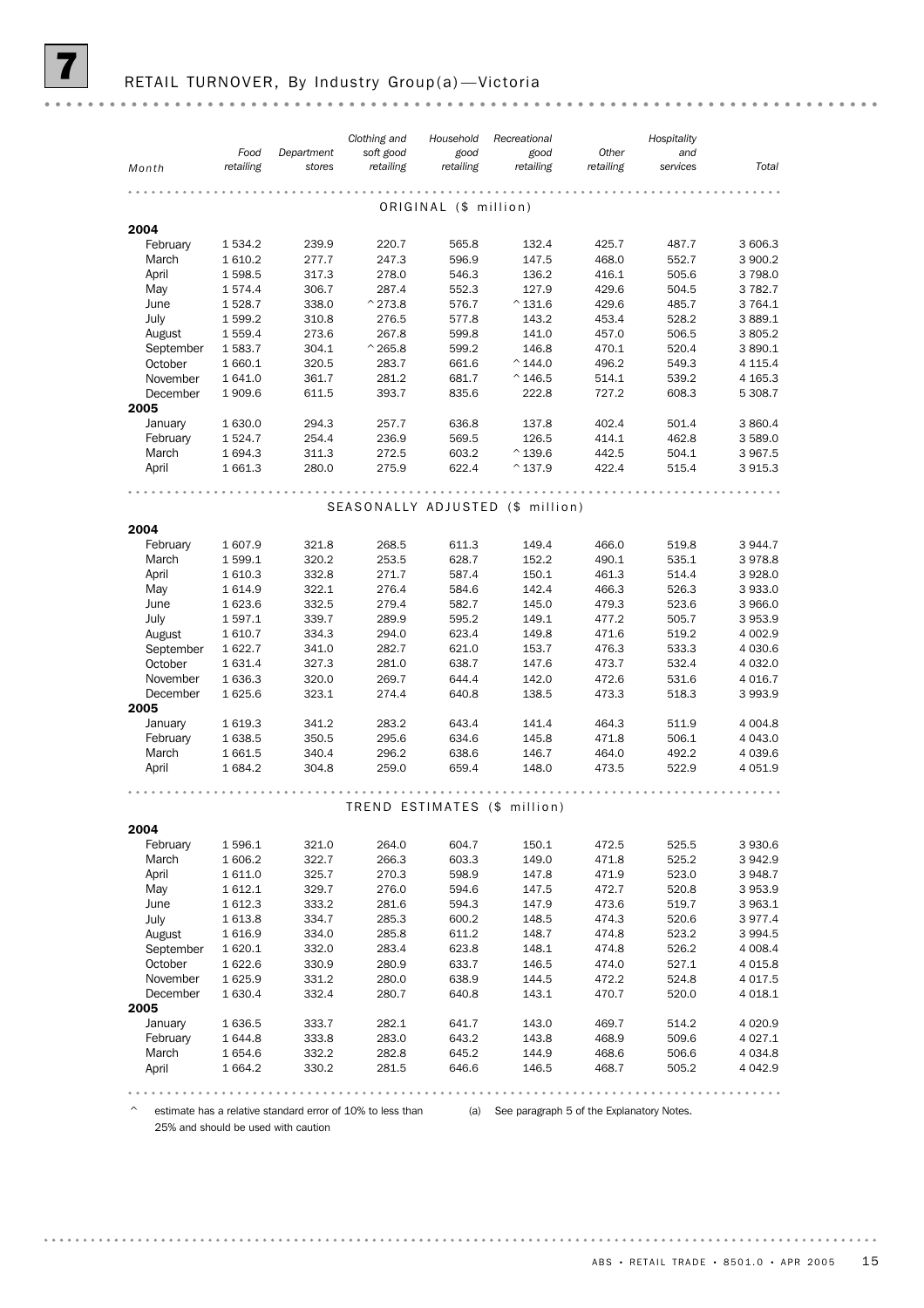|                  | Food        | Department | Clothing and<br>soft good | Household<br>good     | Recreational<br>good             | Other     | Hospitality<br>and |             |
|------------------|-------------|------------|---------------------------|-----------------------|----------------------------------|-----------|--------------------|-------------|
| Month            | retailing   | stores     | retailing                 | retailing             | retailing                        | retailing | services           | Total       |
|                  |             |            |                           |                       |                                  |           |                    |             |
|                  |             |            |                           | ORIGINAL (\$ million) |                                  |           |                    |             |
| 2004             |             |            |                           |                       |                                  |           |                    |             |
| February         | 1 2 1 7 . 9 | 170.4      | 172.6                     | 413.5                 | $^{\wedge}$ 119.8                | 279.9     | 507.6              | 2881.7      |
| March            | 1 2 8 0.2   | 190.4      | 188.5                     | 443.2                 | $^{\wedge}$ 125.1                | 303.2     | 522.2              | 3 0 5 2.7   |
| April            | 1 303.6     | 213.1      | 202.6                     | 414.7                 | $^{\wedge}$ 130.2                | 313.5     | 510.4              | 3 0 8 8.2   |
| May              | 1 2 7 3 . 1 | 213.9      | 217.6                     | 437.5                 | $^{\circ}$ 134.7                 | 331.3     | 520.9              | 3 1 2 9 . 0 |
| June             | 1 2 6 6.5   | 241.8      | 238.9                     | 461.2                 | $^{\wedge}$ 139.1                | 341.6     | 508.7              | 3 197.9     |
| July             | 1 3 4 6.6   | 233.2      | 235.1                     | 465.0                 | $^{\wedge}$ 153.0                | 353.5     | 523.0              | 3 3 0 9.5   |
| August           | 1 307.4     | 212.0      | 217.4                     | 460.2                 | $^{\wedge}$ 142.4                | 374.0     | 525.3              | 3 2 3 8.8   |
| September        | 1 308.7     | 245.7      | 248.0                     | 470.6                 | 143.8                            | 392.8     | 532.3              | 3 3 4 1.9   |
| October          | 1 3 1 6.6   | 247.6      | 245.9                     | 483.3                 | $^{\wedge}$ 147.6                | 385.2     | 549.5              | 3 3 7 5 . 7 |
| November         | 1 2 7 4 . 2 | 273.3      | 245.4                     | 518.3                 | $^{\wedge}$ 150.0                | 399.5     | 523.8              | 3 3 8 4.5   |
| December<br>2005 | 1 4 5 5.5   | 440.9      | 330.4                     | 578.8                 | $^{\wedge}$ 215.4                | 543.9     | 598.5              | 4 1 6 3.5   |
| January          | 1 2 9 6.9   | 226.4      | 256.3                     | 474.2                 | $^{\wedge}$ 159.1                | 340.3     | 529.7              | 3 2 8 3 . 1 |
| February         | 1 1 86.4    | 178.3      | 180.4                     | 414.8                 | 144.2                            | 330.8     | 485.7              | 2 9 2 0.5   |
| March            | 1 3 2 5 . 3 | 223.6      | 210.5                     | 435.9                 | $^{\wedge}$ 154.5                | 346.5     | 531.8              | 3 2 2 8 . 2 |
| April            | 1 2 9 7 . 4 | 195.7      | 223.6                     | 424.7                 | $^{\wedge}$ 156.5                | 328.2     | 548.4              | 3 174.6     |
|                  |             |            |                           |                       |                                  |           |                    |             |
|                  |             |            |                           |                       | SEASONALLY ADJUSTED (\$ million) |           |                    |             |
| 2004             |             |            |                           |                       |                                  |           |                    |             |
| February         | 1 302.5     | 233.8      | 220.1                     | 450.6                 | 130.4                            | 318.2     | 548.2              | 3 203.8     |
| March            | 1 2 8 5.6   | 230.6      | 219.0                     | 461.4                 | 134.5                            | 327.6     | 545.9              | 3 204.5     |
| April            | 1 2 9 8.8   | 235.9      | 220.3                     | 463.5                 | 141.4                            | 341.1     | 527.6              | 3 2 2 8.5   |
| May              | 1 301.2     | 238.3      | 229.6                     | 466.2                 | 149.6                            | 347.9     | 542.8              | 3 2 7 5 . 6 |
| June             | 1 3 1 7 . 3 | 244.1      | 249.1                     | 469.8                 | 151.0                            | 353.5     | 534.1              | 3 3 1 8 .9  |
| July             | 1 3 2 0.7   | 248.6      | 237.9                     | 465.9                 | 153.8                            | 369.5     | 514.1              | 3 3 1 0.5   |
| August           | 1 3 3 1 . 7 | 249.2      | 238.6                     | 460.2                 | 144.3                            | 384.8     | 528.5              | 3 3 3 7 .5  |
| September        | 1 3 1 8.9   | 249.3      | 236.4                     | 470.1                 | 145.9                            | 395.5     | 533.4              | 3 3 4 9.6   |
| October          | 1 2 9 0.5   | 247.2      | 232.5                     | 474.3                 | 148.0                            | 380.6     | 523.2              | 3 2 9 6.2   |
| November         | 1 2 9 9.1   | 243.0      | 234.8                     | 486.3                 | 145.7                            | 379.1     | 513.6              | 3 301.6     |
| December         | 1 2 8 3.7   | 235.3      | 228.8                     | 459.6                 | 151.0                            | 372.0     | 510.2              | 3 2 4 0.6   |
| 2005             |             |            |                           |                       |                                  |           |                    |             |
| January          | 1 2 8 5.4   | 254.5      | 240.9                     | 474.4                 | 158.8                            | 372.2     | 532.9              | 3 3 1 9 . 2 |
| February         | 1 299.3     | 248.4      | 234.4                     | 468.6                 | 159.9                            | 388.5     | 541.8              | 3 3 4 0.8   |
| March            | 1 304.1     | 251.0      | 244.4                     | 465.3                 | 164.4                            | 372.7     | 549.0              | 3 3 5 1.0   |
| April            | 1 309.6     | 223.9      | 243.2                     | 469.1                 | 173.7                            | 354.1     | 559.9              | 3 3 3 3 . 4 |
|                  |             |            |                           |                       |                                  |           |                    |             |
|                  |             |            |                           |                       | TREND ESTIMATES (\$ million)     |           |                    |             |
| 2004             |             |            |                           |                       |                                  |           |                    |             |
| February         | 1 2 9 0.4   | 230.7      | 218.9                     | 453.1                 | 135.8                            | 326.2     | 551.3              | 3 2 1 0.6   |
| March            | 1 2 9 4 . 1 | 233.1      | 221.7                     | 458.0                 | 138.0                            | 330.2     | 545.2              | 3 2 2 4 . 2 |
| April            | 1 2 9 9.8   | 236.3      | 226.4                     | 462.3                 | 141.6                            | 337.4     | 538.8              | 3 2 4 5 . 2 |
| May              | 1 307.2     | 240.1      | 231.7                     | 464.7                 | 145.5                            | 347.7     | 533.9              | 3 2 7 2.0   |
| June             | 1 3 1 4 .4  | 243.8      | 236.2                     | 466.3                 | 148.4                            | 359.8     | 530.5              | 3 2 9 9.4   |
| July             | 1 3 1 8 .9  | 246.5      | 238.6                     | 467.4                 | 149.2                            | 371.0     | 527.9              | 3 3 1 9 . 1 |
| August           | 1 3 1 8 . 4 | 247.6      | 238.7                     | 468.7                 | 148.5                            | 379.0     | 525.2              | 3 3 2 5.8   |
| September        | 1 312.5     | 247.3      | 237.0                     | 470.4                 | 147.4                            | 383.0     | 522.3              | 3 3 2 0.0   |
| October          | 1 3 0 3.9   | 246.7      | 234.9                     | 472.0                 | 147.2                            | 384.0     | 520.2              | 3 3 0 8.8   |
| November         | 1 2 9 6.2   | 246.3      | 233.8                     | 472.6                 | 148.8                            | 382.3     | 520.5              | 3 300.5     |

^ estimate has a relative standard error of 10% to less than (a) See paragraph 5 of the Explanatory Notes.

April 1 304.3 240.0 242.5 466.7 169.0 367.5 553.9 3 346.6 March 1 299.4 242.3 240.5 467.8 165.2 370.1 545.9 3 331.5 February 1 295.5 244.3 238.3 469.2 161.0 373.2 537.8 3 319.3 January 1 292.6 245.5 236.3 470.8 156.5 376.1 530.1 3 307.7

December 1 292.3 246.0 234.5 472.2 152.1 379.2 524.1 3 300.4

25% and should be used with caution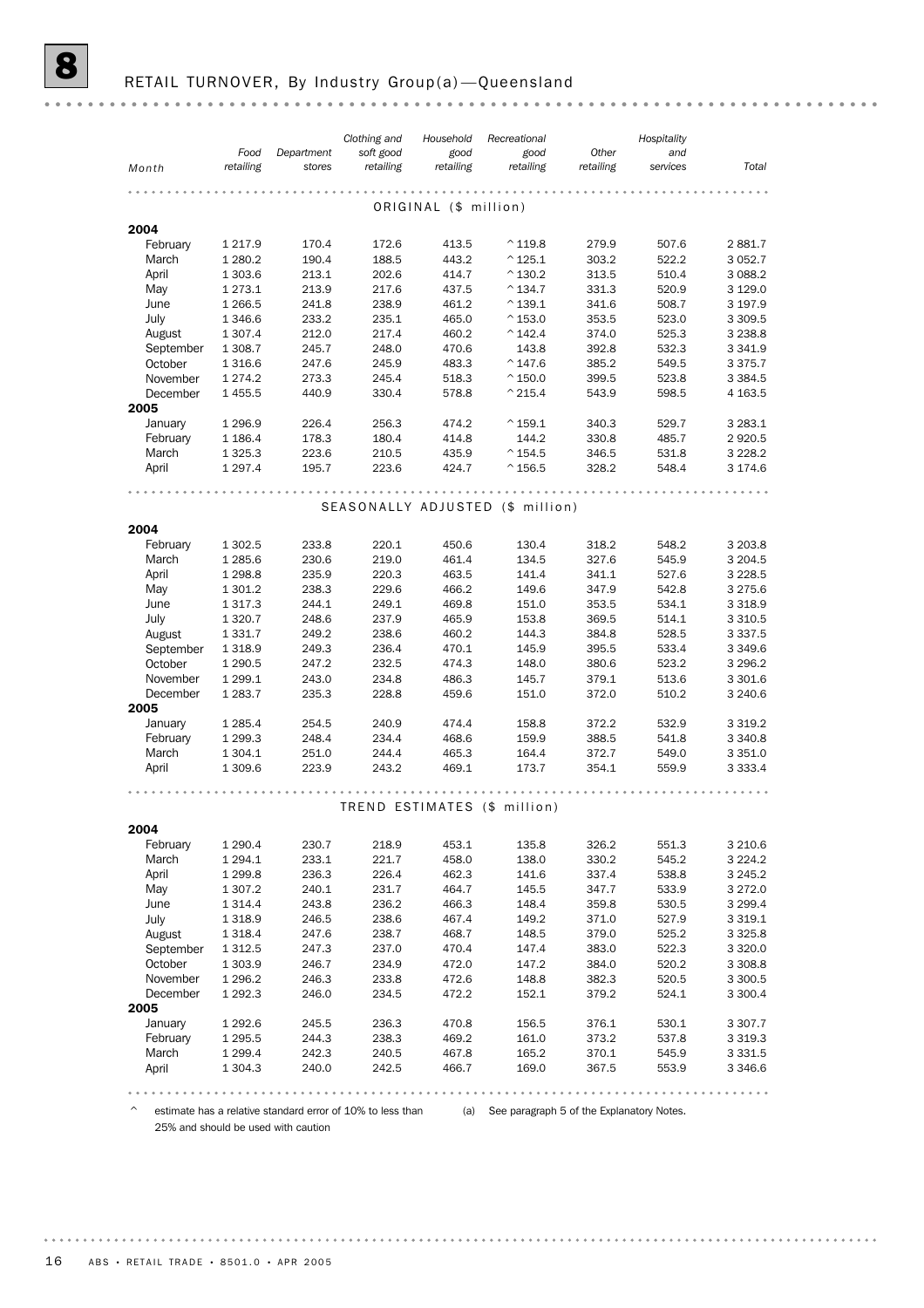#### RETAIL TURNOVER, By Industry Group(a)-South Australia

*Clothing and Hospitality Recreational Household Food Other Department soft good good good and Month retailing retailing retailing retailing retailing stores services Total* . . . . . . . . . . . . . . . . . . . . ORIGINAL (\$ million) 2004<br>February February 447.9 81.9 45.8 163.0 32.3 106.2 192.2 1 069.3 March 480.4 95.1 56.8 178.2 37.7 117.1 209.1 1 174.6 April 487.8 106.6 62.3 166.5 ^38.2 113.4 203.2 1 178.1 May 476.2 105.5 62.3 166.5 35.5 116.4 201.3 1 163.6 June 463.0 112.6 ^63.5 180.6 ^36.2 116.6 190.8 1 163.3 July 503.2 108.9 ^60.8 179.6 ^39.8 115.2 196.5 1 204.0 August 478.8 96.4 ^57.5 172.7 ^36.4 116.4 189.4 1 147.6 September 489.6 104.0 ^63.3 173.6 ^36.7 119.3 196.8 1 183.4 October 513.3 110.7 62.2 189.4 ^38.4 122.0 205.7 1 241.6 November 508.3 123.0 59.6 199.3 ^42.9 136.2 196.4 1 265.6 December 600.5 191.0 81.2 241.0 ^67.6 181.8 227.7 1 590.8 2005 January 495.1 105.9 53.8 184.9 <sup>2</sup> 37.4 116.8 192.1 1 185.8<br>
February 473.7 86.6 47.7 159.6 <sup>2</sup> 36.8 107.2 176.0 1 087.5 February 473.7 86.6 47.7 159.6 ^36.8 107.2 176.0 1 087.5 March 535.9 104.4 54.6 174.8 ^41.5 113.7 198.9 1 223.8 April 501.1 94.1 56.2 172.7 ^35.5 113.0 197.9 1 170.5 SEASONALLY ADJUSTED (\$ million) 2004 February 478.9 110.8 57.5 182.2 35.6 120.3 204.2 1 189.5 March 481.5 107.5 58.8 185.1 37.2 121.9 207.1 1 199.0 April 481.1 112.5 61.4 180.1 40.4 119.6 204.7 1 199.9 May 485.4 111.1 61.3 176.6 40.2 118.8 213.7 1 207.0 June 493.4 114.1 63.6 181.1 40.7 122.6 207.8 1 223.3 July 499.1 113.4 62.3 182.1 41.2 121.0 198.6 1 217.7 August 495.5 115.9 66.0 175.5 40.3 122.7 198.1 1 214.0 September 497.1 115.0 66.2 184.3 39.1 120.0 197.0 1 218.6<br>
October 502.0 113.3 59.9 182.7 40.6 122.2 194.9 1 215.6 October 502.0 113.3 59.9 182.7 40.6 122.2 194.9 1 215.6 December 510.4 104.2 56.7 187.0 41.2 127.9 189.6 1 217.2 November 505.7 108.5 57.9 184.4 40.9 125.6 194.5 1 217.3 2005 January 500.6 120.2 56.6 188.4 40.1 126.6 191.2 1 223.7 February 519.4 118.9 61.9 184.7 41.0 124.6 193.4 1 243.9 March 511.1 116.0 59.4 191.6 39.5 120.9 193.5 1 232.1 April 514.5 98.3 52.0 178.0 38.9 118.2 199.4 1 199.3 TREND ESTIMATES (\$ million) 2004 February 478.4 109.6 59.6 181.9 37.0 123.2 205.7 1 195.4 March 481.4 110.1 59.8 182.1 38.1 121.3 207.0 1 199.7 April 484.5 111.0 60.5 181.4 39.1 120.3 207.6 1 204.3 May 487.8 112.2 61.8 180.4 39.9 120.1 207.0 1 209.3 June 491.0 113.6 63.2 179.6 40.5 120.4 205.4 1 213.6 July 494.4 114.2 64.0 179.6 40.6 120.9 202.8 1 216.5 August 497.4 113.9 63.9 180.4 40.5 121.5 199.6 1 217.2 September 499.8 113.0 62.7 181.7 40.4 122.5 196.6 1 216.8 October 502.1 112.4 61.3 183.4 40.5 123.8 194.2 1 217.7 November 504.4 112.5 59.9 185.0 40.6 124.9 192.8 1 220.0 December 506.9 112.8 58.8 186.1 40.6 125.3 192.4 1 223.0 2005 January 509.3 113.1 58.1 186.6 40.5 125.0 192.5 1 225.1 February 511.5 112.7 57.5 186.4 40.3 124.0 193.2 1 225.6 March 513.2 111.7 56.9 185.7 40.0 122.7 194.2 1 224.5 April 514.5 110.3 56.6 185.0 39.6 121.1 195.5 1 222.4 

estimate has a relative standard error of 10% to less than 25% (a) See paragraph 5 of the Explanatory Notes.

and should be used with caution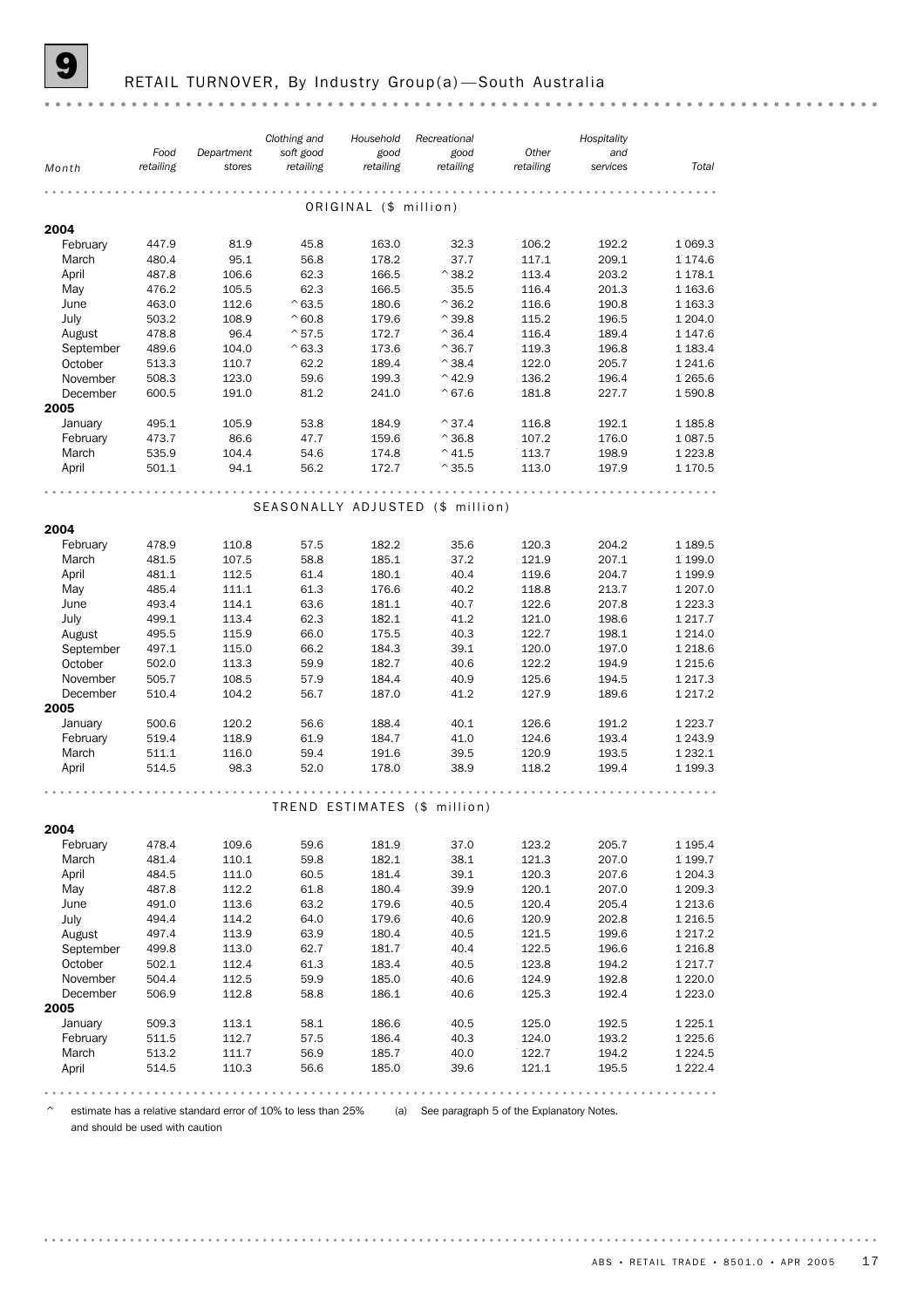## RETAIL TURNOVER, By Industry Group(a) - Western Australia

|                  | Clothing and |            | Household | Recreational          |                                  | Hospitality |          |             |
|------------------|--------------|------------|-----------|-----------------------|----------------------------------|-------------|----------|-------------|
|                  | Food         | Department | soft good | good                  | good                             | Other       | and      |             |
| Month            | retailing    | stores     | retailing | retailing             | retailing                        | retailing   | services | Total       |
|                  |              |            |           |                       |                                  |             |          |             |
|                  |              |            |           | ORIGINAL (\$ million) |                                  |             |          |             |
| 2004             |              |            |           |                       |                                  |             |          |             |
| February         | 643.4        | 96.2       | 69.2      | 222.0                 | $^{\sim}76.4$                    | 139.9       | 190.5    | 1 4 3 7 . 7 |
| March            | 681.3        | 109.3      | 78.2      | 242.0                 | $^{\sim}$ 79.6                   | 145.8       | 203.3    | 1539.5      |
| April            | 707.9        | 124.5      | 83.1      | 233.6                 | $^{\wedge}73.8$                  | 144.5       | 200.0    | 1567.5      |
| May              | 683.2        | 126.3      | 84.7      | 251.1                 | $^{\sim}$ 74.5                   | 148.0       | 192.9    | 1560.8      |
| June             | 667.9        | 131.3      | 85.6      | 268.9                 | $^{\sim}$ 75.3                   | 145.5       | 185.5    | 1 560.0     |
| July             | 710.7        | 128.4      | 84.3      | 280.7                 | $^{\wedge}78.1$                  | 157.2       | 203.7    | 1 643.3     |
| August           | 693.4        | 111.8      | 79.2      | 267.4                 | $^{\sim}$ 78.5                   | 151.6       | 197.4    | 1579.2      |
| September        | 703.0        | 127.9      | 82.7      | 279.6                 | $^{\wedge}82.1$                  | 164.1       | 200.4    | 1 639.6     |
| October          | 713.1        | 131.1      | 92.5      | 295.3                 | $^{\wedge}81.7$                  | 186.2       | 205.5    | 1705.5      |
| November         | 711.6        | 149.6      | 93.6      | 297.8                 | $^{\wedge}87.4$                  | 192.9       | 211.2    | 1744.0      |
| December<br>2005 | 858.3        | 243.9      | 131.9     | 366.0                 | $^{\wedge}$ 124.8                | 253.8       | 227.0    | 2 2 0 5.6   |
| January          | 686.3        | 119.9      | 84.0      | 288.3                 | $^{\wedge}$ 96.4                 | 154.4       | 194.3    | 1 623.6     |
| February         | 648.2        | 101.9      | 73.6      | 255.3                 | $^{\wedge}85.2$                  | 140.4       | 192.7    | 1 497.3     |
| March            | 725.8        | 126.0      | 82.2      | 272.2                 | $^{\wedge}$ 90.3                 | 152.7       | 199.7    | 1648.9      |
| April            | 716.9        | 121.9      | 93.7      | 273.4                 | $^{\wedge}94.3$                  | 149.5       | 199.0    | 1648.7      |
|                  |              |            |           |                       |                                  |             |          |             |
|                  |              |            |           |                       | SEASONALLY ADJUSTED (\$ million) |             |          |             |
| 2004             |              |            |           |                       |                                  |             |          |             |
| February         | 680.6        | 128.1      | 85.5      | 243.7                 | 81.1                             | 156.6       | 198.9    | 1574.5      |
| March            | 682.5        | 129.2      | 88.9      | 257.0                 | 81.7                             | 154.4       | 202.0    | 1595.7      |
| April            | 696.0        | 131.4      | 83.4      | 262.7                 | 78.8                             | 157.8       | 201.4    | 1611.6      |
| May              | 701.4        | 130.0      | 81.5      | 265.3                 | 79.7                             | 158.8       | 205.6    | 1622.4      |
| June             | 711.3        | 133.8      | 86.9      | 272.9                 | 80.5                             | 159.6       | 205.8    | 1650.8      |
| July             | 709.4        | 136.3      | 86.0      | 282.8                 | 79.3                             | 165.7       | 202.5    | 1661.9      |
| August           | 715.3        | 134.8      | 86.4      | 277.5                 | 81.1                             | 162.0       | 202.3    | 1659.4      |
| September        | 727.4        | 139.9      | 90.1      | 284.9                 | 86.9                             | 169.4       | 205.4    | 1704.0      |
| October          | 706.7        | 132.3      | 91.5      | 275.1                 | 86.4                             | 177.4       | 193.3    | 1 662.7     |
| November         | 708.8        | 133.0      | 88.1      | 282.7                 | 86.5                             | 174.2       | 200.6    | 1674.0      |
| December         | 714.2        | 132.8      | 89.9      | 288.5                 | 88.0                             | 172.8       | 196.2    | 1682.5      |
| 2005             |              |            |           |                       |                                  |             |          |             |
| January          | 694.0        | 137.5      | 88.4      | 287.3                 | 94.2                             | 168.9       | 198.1    | 1 668.5     |
| February         | 704.4        | 138.9      | 92.0      | 292.9                 | 91.5                             | 160.6       | 205.4    | 1685.7      |
| March            | 699.6        | 138.0      | 91.5      | 290.9                 | 95.1                             | 161.2       | 196.2    | 1672.4      |
| April            | 723.2        | 132.7      | 94.9      | 296.0                 | 98.2                             | 160.7       | 199.8    | 1 705.4     |
|                  |              |            |           |                       |                                  |             |          |             |
|                  |              |            |           |                       | TREND ESTIMATES (\$ million)     |             |          |             |
| 2004             |              |            |           |                       |                                  |             |          |             |
| February         | 682.4        | 128.4      | 85.7      | 253.6                 | 81.2                             | 153.3       | 200.6    | 1585.1      |
| March            | 688.0        | 129.1      | 85.5      | 256.8                 | 80.8                             | 155.7       | 201.7    | 1597.7      |
| April            | 694.4        | 130.4      | 85.1      | 261.6                 | 80.1                             | 157.5       | 202.9    | 1612.0      |
| May              | 701.3        | 132.1      | 84.9      | 267.2                 | 79.8                             | 159.0       | 203.9    | 1628.2      |
| June             | 707.8        | 133.8      | 85.3      | 272.6                 | 80.1                             | 161.0       | 204.2    | 1 644.7     |
| July             | 713.0        | 134.9      | 86.2      | 276.7                 | 81.0                             | 163.7       | 203.8    | 1659.3      |
| August           | 715.8        | 135.4      | 87.5      | 279.4                 | 82.4                             | 167.0       | 202.4    | 1 669.9     |
| September        | 716.0        | 135.3      | 88.6      | 280.8                 | 84.1                             | 170.3       | 200.8    | 1675.9      |
| October          | 713.5        | 135.0      | 89.3      | 282.1                 | 85.9                             | 172.4       | 199.4    | 1677.8      |
| November         | 709.9        | 135.0      | 89.6      | 283.6                 | 87.7                             | 172.6       | 198.7    | 1677.1      |
| December         | 706.6        | 135.2      | 89.9      | 285.7                 | 89.6                             | 171.0       | 198.7    | 1676.6      |
| 2005             |              |            |           |                       |                                  |             |          |             |
| January          | 704.9        | 135.7      | 90.4      | 288.3                 | 91.4                             | 168.2       | 199.0    | 1677.8      |
| February         | 704.9        | 136.2      | 91.1      | 290.7                 | 93.3                             | 165.1       | 199.3    | 1680.6      |
| March            | 706.2        | 136.3      | 92.0      | 292.8                 | 95.0                             | 162.2       | 199.6    | 1684.2      |
| April            | 709.0        | 136.6      | 92.8      | 295.0                 | 96.6                             | 159.7       | 200.2    | 1 691.1     |
|                  |              |            |           |                       |                                  |             |          |             |

^ estimate has a relative standard error of 10% to less than 25% (a) See paragraph 5 of the Explanatory Notes. and should be used with caution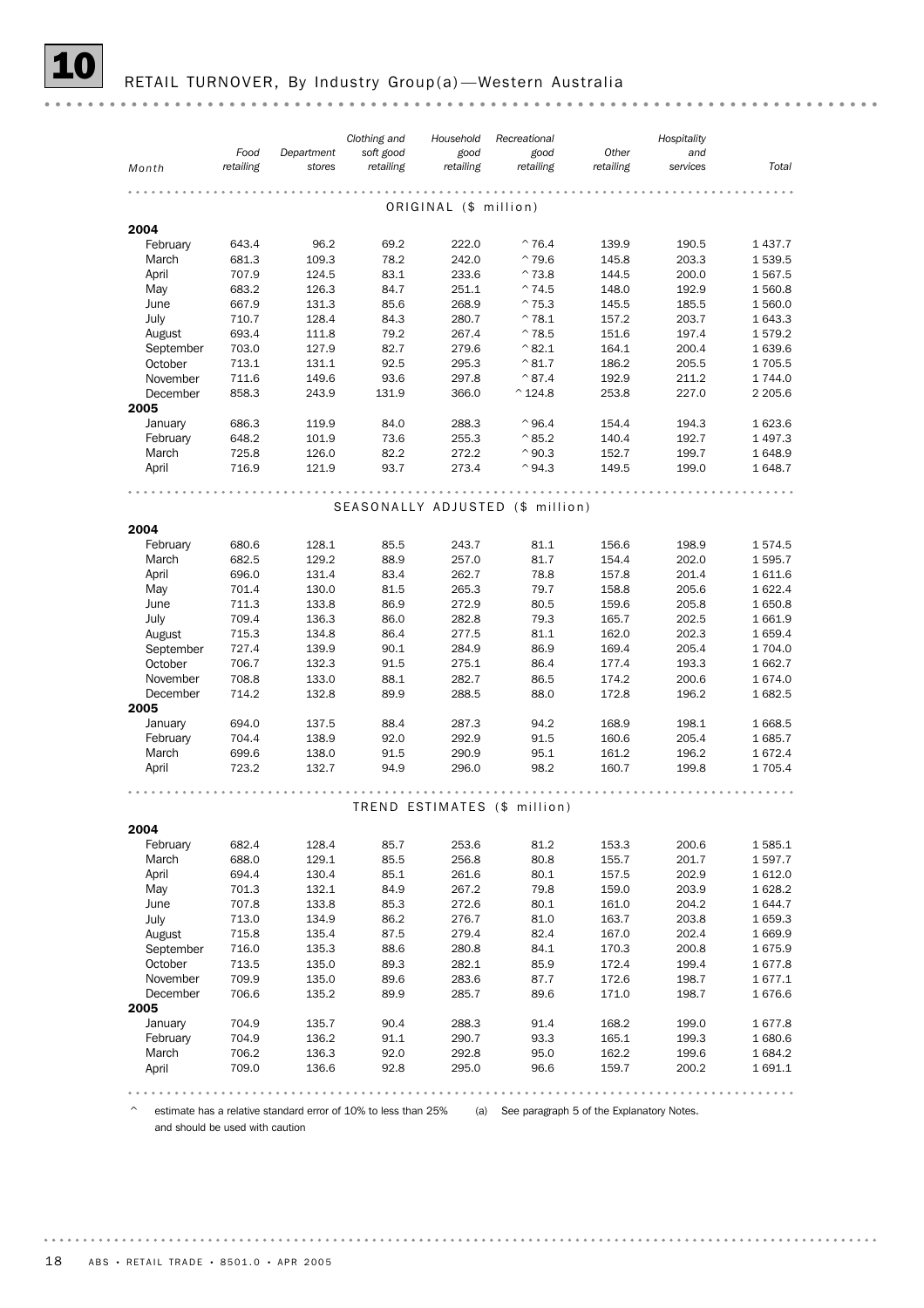

## RETAIL TURNOVER, By Industry Group(a)-Tasmania

|           |                   |                      | Clothing and                     | Household             | Recreational                 |                    | Hospitality     |       |
|-----------|-------------------|----------------------|----------------------------------|-----------------------|------------------------------|--------------------|-----------------|-------|
| Month     | Food<br>retailing | Department<br>stores | soft good<br>retailing           | good<br>retailing     | good<br>retailing            | Other<br>retailing | and<br>services | Total |
|           |                   |                      |                                  |                       |                              |                    |                 |       |
|           |                   |                      |                                  | ORIGINAL (\$ million) |                              |                    |                 |       |
| 2004      |                   |                      |                                  |                       |                              |                    |                 |       |
| February  | 132.1             | np                   | 14.8                             | 50.4                  | 20.4                         | np                 | 39.8            | 317.6 |
| March     | 139.5             | np                   | 16.2                             | 57.0                  | 18.8                         | np                 | 42.1            | 340.4 |
| April     | 140.7             | np                   | 17.8                             | 51.9                  | 18.4                         | np                 | 43.0            | 342.4 |
| May       | 134.7             | np                   | 16.4                             | 53.7                  | $^{\wedge}$ 18.4             | np                 | 39.9            | 330.4 |
| June      | 134.3             | np                   | $^{\wedge}$ 17.2                 | 57.8                  | $^{\wedge}$ 18.0             | np                 | 39.2            | 334.5 |
| July      | 141.2             | np                   | $^{\wedge}$ 16.1                 | 58.4                  | $^{\wedge}$ 20.2             | np                 | 40.3            | 346.2 |
| August    | 134.0             | np                   | $^{\wedge}$ 15.5                 | 57.7                  | $^{\wedge}$ 19.5             | np                 | 35.2            | 324.7 |
| September | 138.5             | np                   | $^{\wedge}$ 16.2                 | 58.0                  | $^{\wedge}$ 20.5             | np                 | 37.6            | 338.8 |
| October   | 146.8             | np                   | 13.9                             | 60.8                  | $^{\wedge}$ 20.1             | np                 | 43.0            | 358.4 |
| November  | 145.2             | np                   | 16.1                             | 62.7                  | $^{\wedge}$ 20.0             | np                 | 43.4            | 365.5 |
| December  | 172.1             | np                   | 24.0                             | 81.1                  | $^{\wedge}$ 28.0             | np                 | 52.8            | 475.4 |
| 2005      |                   |                      |                                  |                       |                              |                    |                 |       |
| January   | 154.5             | np                   | 16.0                             | 57.9                  | $^{\wedge}$ 19.9             | np                 | 43.7            | 359.6 |
| February  | 139.6             | np                   | $^{\wedge}$ 15.6                 | 53.2                  | $^{\wedge}$ 20.5             | np                 | 43.3            | 333.3 |
| March     | 153.0             | np                   | 17.5                             | 59.5                  | $^{\wedge}$ 19.7             | np                 | 47.9            | 367.6 |
| April     | 146.4             | np                   | 19.4                             | 58.1                  | $^{\wedge}$ 20.0             | np                 | 42.7            | 349.3 |
|           |                   |                      |                                  |                       |                              |                    |                 |       |
|           |                   |                      | SEASONALLY ADJUSTED (\$ million) |                       |                              |                    |                 |       |
| 2004      |                   |                      |                                  |                       |                              |                    |                 |       |
| February  | 137.7             | np                   | 16.5                             | 56.9                  | 19.3                         | np                 | 40.4            | 340.2 |
| March     | 139.3             | np                   | 16.7                             | 58.6                  | 19.0                         | np                 | 40.5            | 344.3 |
| April     | 139.4             | np                   | 16.1                             | 56.2                  | 19.1                         | np                 | 42.3            | 346.6 |
| May       | 140.0             | np                   | 16.2                             | 56.9                  | 19.7                         | np                 | 41.9            | 346.9 |
| June      | 141.6             | np                   | 17.4                             | 58.0                  | 19.9                         | np                 | 42.0            | 352.8 |
| July      | 141.5             | np                   | 17.2                             | 59.6                  | 21.1                         | np                 | 42.0            | 356.1 |
| August    | 141.8             | np                   | 17.6                             | 58.9                  | 20.7                         | np                 | 39.4            | 350.3 |
| September | 142.9             | np                   | 18.1                             | 57.7                  | 22.1                         | np                 | 40.7            | 354.2 |
| October   | 143.3             | np                   | 15.6                             | 60.2                  | 21.3                         | np                 | 42.1            | 356.2 |
| November  | 145.7             | np                   | 15.5                             | 59.5                  | 19.9                         | np                 | 41.8            | 353.9 |
| December  | 147.2             | np                   | 15.8                             | 60.8                  | 19.6                         | np                 | 43.0            | 357.9 |
| 2005      |                   |                      |                                  |                       |                              |                    |                 |       |
| January   | 150.6             | np                   | 17.2                             | 62.3                  | 20.0                         | np                 | 43.1            | 367.1 |
| February  | 148.9             | np                   | 17.9                             | 61.9                  | 20.1                         | np                 | 45.2            | 366.7 |
| March     | 146.9             | np                   | 17.6                             | 61.4                  | 19.7                         | np                 | 44.9            | 362.1 |
| April     | 148.7             | np                   | 18.2                             | 61.9                  | 21.4                         | np                 | 42.4            | 359.9 |
|           |                   |                      |                                  |                       |                              |                    |                 |       |
|           |                   |                      |                                  |                       | TREND ESTIMATES (\$ million) |                    |                 |       |
| 2004      |                   |                      |                                  |                       |                              |                    |                 |       |
| February  | 138.5             | np                   | 16.7                             | 57.5                  | 19.0                         | np                 | 40.4            | 343.4 |
| March     | 139.0             | np                   | 16.6                             | 57.4                  | 19.1                         | np                 | 40.9            | 344.8 |
| April     | 139.6             | np                   | 16.6                             | 57.4                  | 19.3                         | np                 | 41.4            | 346.6 |
| May       | 140.2             | np                   | 16.8                             | 57.6                  | 19.7                         | np                 | 41.6            | 348.7 |
| June      | 140.8             | np                   | 17.0                             | 57.9                  | 20.2                         | np                 | 41.6            | 350.8 |
| July      | 141.4             | np                   | 17.2                             | 58.2                  | 20.7                         | np                 | 41.3            | 352.3 |
| August    | 142.1             | np                   | 17.1                             | 58.6                  | 21.0                         | np                 | 41.1            | 353.2 |
| September | 143.1             | np                   | 16.9                             | 59.1                  | 21.1                         | np                 | 41.1            | 354.1 |
| October   | 144.4             | np                   | 16.5                             | 59.6                  | 20.9                         | np                 | 41.5            | 355.6 |
| November  | 145.8             | np                   | 16.4                             | 60.1                  | 20.5                         | np                 | 42.2            | 357.6 |
| December  | 147.1             | np                   | 16.4                             | 60.8                  | 20.2                         | np                 | 42.9            | 359.9 |
| 2005      |                   |                      |                                  |                       |                              |                    |                 |       |
| January   | 148.0             | np                   | 16.8                             | 61.3                  | 20.0                         | np                 | 43.5            | 361.9 |
| February  | 148.6             | np                   | 17.2                             | 61.7                  | 20.1                         | np                 | 43.9            | 363.1 |
| March     | 148.9             | np                   | 17.7                             | 62.0                  | 20.2                         | np                 | 44.1            | 363.7 |
| April     | 149.0             | np                   | 18.1                             | 62.1                  | 20.4                         | np                 | 44.1            | 363.8 |
|           |                   |                      |                                  |                       |                              |                    |                 |       |

 $\degree$  estimate has a relative standard error of 10% to less than 25% and not available for publication but included in totals where and should be used with caution

applicable, unless otherwise indicated

(a) See paragraph 5 of the Explanatory Notes.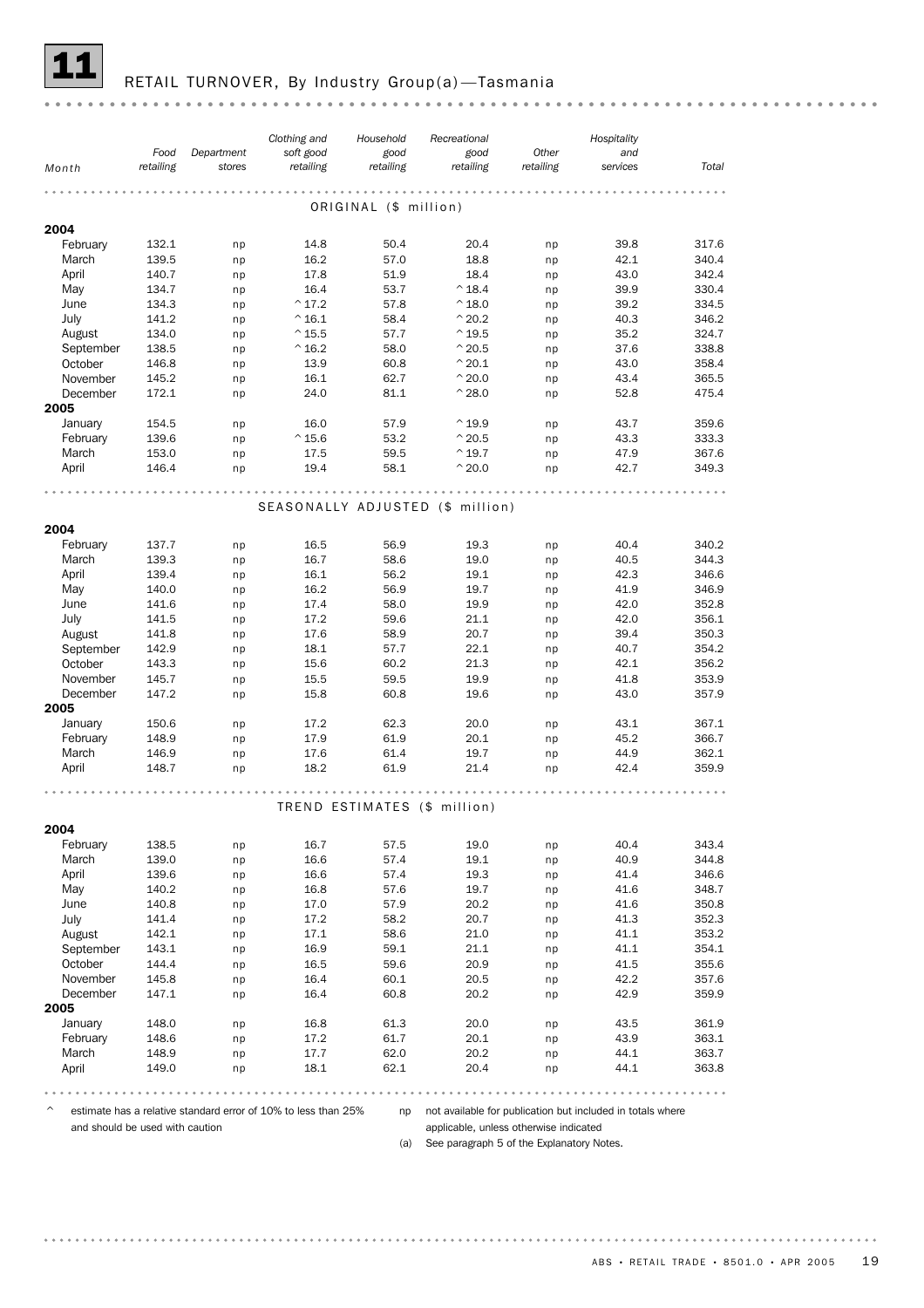

## RETAIL TURNOVER, By Industry Group(a)-Northern Territory

|                   | Food         | Department | Clothing and<br>soft good | Household<br>good     | Recreational<br>good             | Other     | Hospitality<br>and       |                |
|-------------------|--------------|------------|---------------------------|-----------------------|----------------------------------|-----------|--------------------------|----------------|
| Month             | retailing    | stores     | retailing                 | retailing             | retailing                        | retailing | services                 | Total          |
|                   |              |            |                           |                       |                                  |           |                          |                |
|                   |              |            |                           | ORIGINAL (\$ million) |                                  |           |                          |                |
| 2004              |              |            |                           |                       |                                  |           |                          |                |
| February          | 66.6         | np         | 6.2                       | 17.4                  | $^{\wedge}$ 4.3                  | np        | 19.4                     | 134.1          |
| March             | 71.3         | np         | 6.5                       | 19.6                  | $^{\wedge}$ 4.7                  | np        | 20.6                     | 143.3          |
| April             | 75.2         | np         | 6.9                       | 19.4                  | 5.5                              | np        | 21.7                     | 150.7          |
| May               | 76.9<br>80.7 | np         | 8.2                       | 21.0<br>23.5          | $^{\sim}$ 5.4<br>$^{\wedge}6.1$  | np        | 23.5<br>$^{\wedge}$ 25.5 | 158.9          |
| June<br>July      | 86.0         | np         | 9.6<br>9.7                | 20.2                  | $^{\wedge} 6.4$                  | np        | $^{\wedge}30.5$          | 170.7<br>180.1 |
| August            | 83.2         | np<br>np   | 9.6                       | 21.0                  | $^{\wedge}6.2$                   | np<br>np  | $^{\wedge}$ 28.5         | 175.5          |
| September         | 82.0         | np         | 9.3                       | 20.0                  | $^{\wedge}6.2$                   | np        | $^{\wedge}30.0$          | 174.2          |
| October           | 78.8         | np         | 8.4                       | 21.0                  | $^{\wedge}6.2$                   | np        | $^{\wedge}$ 28.9         | 172.0          |
| November          | 73.3         | np         | 8.1                       | 21.5                  | $^{\wedge}5.5$                   | np        | $^{\wedge}$ 27.6         | 163.4          |
| December          | 80.5         | np         | 9.8                       | 23.1                  | $^{\wedge}7.3$                   | np        | $^{\wedge}$ 28.4         | 185.5          |
| 2005              |              |            |                           |                       |                                  |           |                          |                |
| January           | 67.6         | np         | 7.1                       | 20.3                  | $^{\wedge}5.3$                   | np        | $^{\wedge}$ 24.8         | 146.8          |
| February          | 68.9         | np         | 6.2                       | 18.6                  | $^{\wedge}5.1$                   | np        | $^{\wedge}$ 24.1         | 143.4          |
| March             | 77.3         | np         | 7.0                       | 20.9                  | $^{\wedge}$ 5.8                  | np        | $^{\wedge}$ 27.7         | 159.7          |
| April             | 75.6         | np         | 7.1                       | 20.1                  | $^{\wedge}6.0$                   | np        | $^{\wedge}30.3$          | 159.4          |
|                   |              |            |                           |                       |                                  |           |                          |                |
|                   |              |            |                           |                       | SEASONALLY ADJUSTED (\$ million) |           |                          |                |
|                   |              |            |                           |                       |                                  |           |                          |                |
| 2004              |              |            |                           |                       |                                  |           |                          | 156.3          |
| February<br>March | 75.1<br>73.6 | np         | 7.9                       | 19.7<br>20.4          | 5.0<br>4.9                       | np        | 23.6<br>23.2             | 154.0          |
| April             | 76.1         | np<br>np   | 7.9<br>8.0                | 21.0                  | 6.0                              | np<br>np  | 22.8                     | 159.0          |
| May               | 76.3         | np         | 8.3                       | 21.2                  | 5.7                              | np        | 23.9                     | 160.8          |
| June              | 78.6         | np         | 9.4                       | 22.8                  | 5.9                              | np        | 24.2                     | 167.4          |
| July              | 77.8         | np         | 8.4                       | 20.2                  | 5.8                              | np        | 25.5                     | 162.8          |
| August            | 78.0         | np         | 8.6                       | 20.5                  | 5.8                              | np        | 25.3                     | 163.0          |
| September         | 78.0         | np         | 8.5                       | 19.5                  | 5.8                              | np        | 28.6                     | 165.9          |
| October           | 76.6         | np         | 8.0                       | 20.1                  | 6.0                              | np        | 26.9                     | 164.3          |
| November          | 76.7         | np         | 8.0                       | 20.7                  | 5.9                              | np        | 26.9                     | 164.0          |
| December          | 77.7         | np         | 7.6                       | 20.1                  | 5.9                              | np        | 27.7                     | 165.4          |
| 2005              |              |            |                           |                       |                                  |           |                          |                |
| January           | 75.6         | np         | 8.4                       | 21.6                  | 6.2                              | np        | 29.6                     | 167.4          |
| February          | 79.7         | np         | 8.3                       | 21.6                  | 6.2                              | np        | 30.3                     | 171.9          |
| March             | 77.7         | np         | 8.4                       | 22.4                  | 6.1                              | np        | 30.7                     | 169.7          |
| April             | 77.4         | np         | 8.2                       | 21.4                  | 6.4                              | np        | 32.2                     | 168.8          |
|                   |              |            |                           |                       |                                  |           |                          |                |
|                   |              |            |                           |                       | TREND ESTIMATES (\$ million)     |           |                          |                |
| 2004              |              |            |                           |                       |                                  |           |                          |                |
| February          | 74.8         | np         | 7.9                       | 20.3                  | 5.0                              | np        | 23.2                     | 156.2          |
| March             | 75.3         | np         | 8.0                       | 20.6                  | 4.9                              | np        | 23.3                     | 157.4          |
| April             | 76.0         | np         | 8.2                       | 20.9                  | (b) 6.0                          | np        | 23.4                     | 159.1          |
| May               | 76.7         | np         | 8.3                       | 21.2                  | 5.9                              | np        | 23.8                     | 161.0          |
| June              | 77.4         | np         | 8.5                       | 21.2                  | 5.8                              | np        | 24.5                     | 162.8          |
| July              | 77.8         | np         | 8.5                       | 20.9                  | 5.8                              | np        | 25.3                     | 164.0          |
| August            | 77.9         | np         | 8.5                       | 20.5                  | 5.8                              | np        | 26.0                     | 164.4          |
| September         | 77.6         | np         | 8.3                       | 20.2                  | 5.8                              | np        | 26.7                     | 164.4          |
| October           | 77.3         | np         | 8.2                       | 20.1                  | 5.9                              | np        | 27.2                     | 164.6          |
| November          | 77.2         | np         | 8.1                       | 20.3                  | 5.9                              | np        | 27.7                     | 165.3          |
| December          | 77.2         | np         | 8.1                       | 20.8                  | 6.0                              | np        | 28.4                     | 166.4          |
| 2005              |              |            |                           |                       |                                  |           |                          |                |
| January           | 77.4         | np         | 8.1                       | 21.2                  | 6.1                              | np        | 29.1                     | 167.6          |
| February<br>March | 77.6<br>77.8 | np         | 8.2<br>8.3                | 21.5<br>21.8          | 6.2<br>6.2                       | np        | 30.0<br>30.8             | 168.7<br>169.7 |
| April             | 78.0         | np<br>np   | 8.3                       | 22.0                  | 6.3                              | np<br>np  | 31.6                     | 170.6          |
|                   |              |            |                           |                       |                                  |           |                          |                |

 $\degree$  estimate has a relative standard error of 10% to less than 25% (a) See paragraph 5 of the Explanatory Notes.

and should be used with caution

(b) Break in series. See the 'Trend Estimates' section of the<br>
Explanatory Notes. Explanatory Notes.

np not available for publication but included in totals where applicable, unless otherwise indicated

20 ABS • RETAIL TRADE • 8501.0 • APR 2005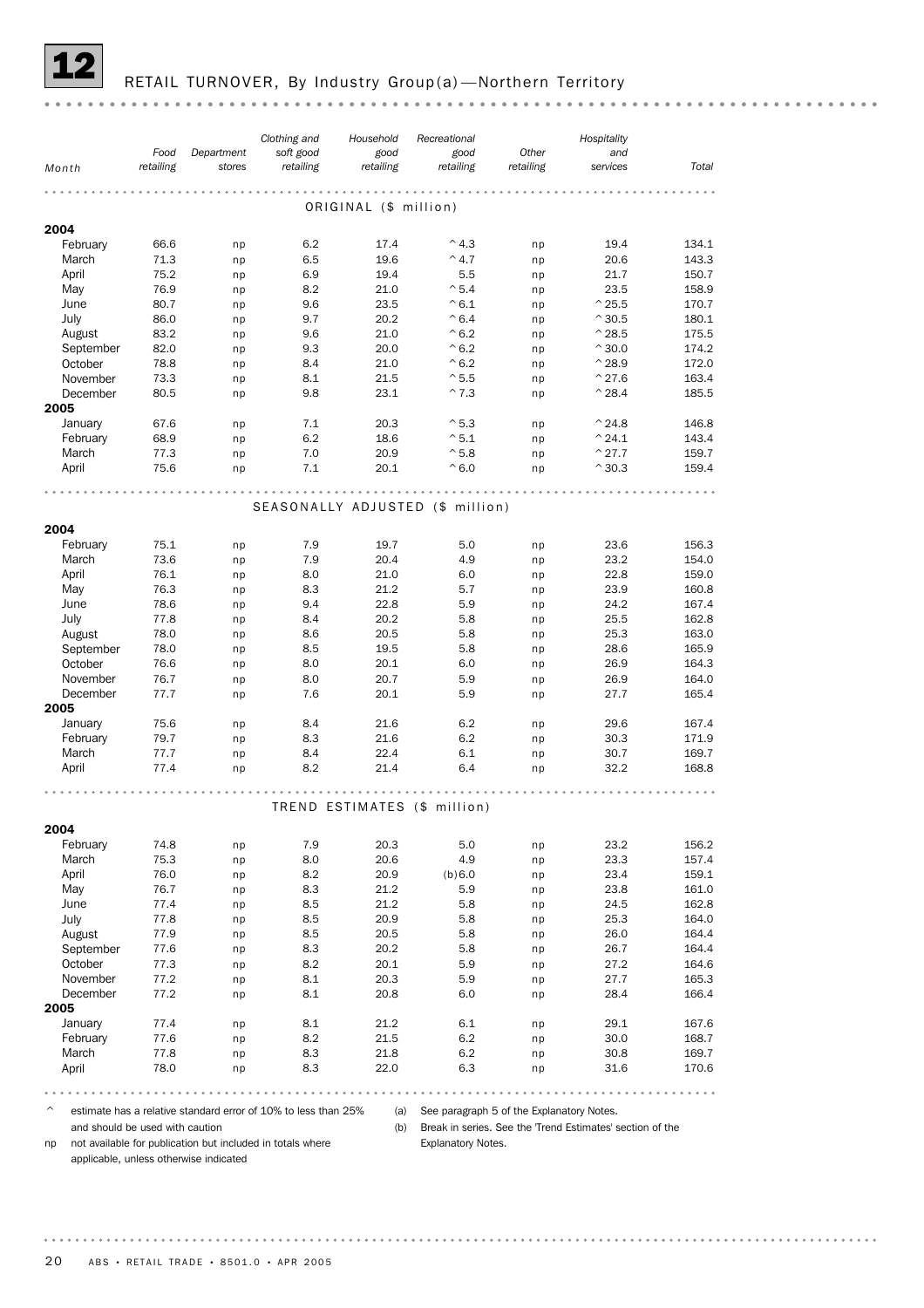RETAIL TURNOVER, By Industry Group(a) - Australian Capital Territory

|           | Food      | Department | Clothing and<br>soft good | Household<br>good          | Recreational<br>good             | Other                 | Hospitality<br>and |       |
|-----------|-----------|------------|---------------------------|----------------------------|----------------------------------|-----------------------|--------------------|-------|
| Month     | retailing | stores     | retailing                 | retailing                  | retailing                        | retailing             | services           | Total |
|           |           |            |                           | .<br>ORIGINAL (\$ million) |                                  | .                     |                    |       |
| 2004      |           |            |                           |                            |                                  |                       |                    |       |
| February  | 114.3     | 21.5       | 15.1                      | 50.0                       | 14.2                             | 24.2                  | 39.4               | 278.6 |
| March     | 119.2     | 26.0       | 16.6                      | 55.0                       | 14.1                             | 26.2                  | 40.4               | 297.5 |
| April     | 117.7     | 28.7       | 17.3                      | 51.3                       | 13.3                             | 25.4                  | 40.1               | 293.6 |
|           |           |            |                           |                            |                                  |                       |                    |       |
| May       | 120.0     | 29.4       | 18.7                      | 53.2                       | 13.3                             | 24.4                  | 41.7               | 300.6 |
| June      | 115.1     | 30.4       | 18.5                      | 56.6                       | $^{\wedge}$ 13.6                 | $^{\wedge}$ 24.6      | $^{\wedge}$ 42.9   | 301.8 |
| July      | 124.3     | 25.8       | 16.6                      | 56.2                       | $^{\wedge}$ 16.5                 | $^{\wedge}$ 23.6      | $^{\wedge}$ 43.7   | 306.9 |
| August    | 119.7     | 24.1       | 16.0                      | 56.9                       | $^{\wedge}$ 15.0                 | $^{\wedge}$ 24.2      | $^{\wedge}$ 40.9   | 296.8 |
| September | 121.0     | 26.4       | 17.4                      | 54.0                       | $^{\wedge}$ 13.9                 | 25.0                  | $^{\wedge}$ 41.5   | 299.3 |
| October   | 126.5     | 27.4       | 18.6                      | 59.3                       | $^{\wedge}$ 13.7                 | 25.0                  | $^{\wedge}$ 44.6   | 315.1 |
| November  | 125.5     | 31.3       | 18.8                      | 59.4                       | 14.3                             | $^{\smallfrown}$ 26.7 | $^{\wedge}$ 42.1   | 318.2 |
| December  | 142.5     | 52.0       | 27.2                      | 76.3                       | 20.0                             | 37.7                  | $^{\wedge}$ 44.0   | 399.7 |
| 2005      |           |            |                           |                            |                                  |                       |                    |       |
| January   | 122.9     | 25.2       | 18.7                      | 57.8                       | $^{\wedge}$ 12.8                 | 20.7                  | $^{\wedge}36.4$    | 294.5 |
| February  | 117.4     | 21.2       | 14.8                      | 49.4                       | 15.2                             | 20.9                  | $^{\wedge}35.3$    | 274.2 |
|           |           |            |                           |                            | $^{\wedge}$ 14.1                 |                       |                    |       |
| March     | 129.4     | 26.4       | 18.7                      | 53.0                       |                                  | 22.0                  | 37.7               | 301.1 |
| April     | 126.6     | 24.8       | 18.9                      | 51.4                       | $^{\smallfrown}$ 14.9            | 23.4                  | $^{\wedge}$ 40.7   | 300.7 |
|           |           |            |                           |                            |                                  |                       |                    |       |
|           |           |            |                           |                            | SEASONALLY ADJUSTED (\$ million) |                       |                    |       |
| 2004      |           |            |                           |                            |                                  |                       |                    |       |
| February  | 119.4     | 28.9       | 18.0                      | 55.0                       | 14.4                             | 27.4                  | 43.0               | 306.1 |
| March     | 120.0     | 29.3       | 17.2                      | 56.1                       | 14.3                             | 27.8                  | 40.5               | 305.2 |
| April     | 119.5     | 29.6       | 17.4                      | 55.4                       | 14.4                             | 26.8                  | 41.1               | 304.1 |
| May       | 120.9     | 29.1       | 17.7                      | 55.7                       | 13.9                             | 25.9                  | 40.9               | 304.2 |
| June      | 122.4     | 30.3       | 17.9                      | 57.7                       | 14.5                             | 26.9                  | 42.2               | 312.0 |
| July      | 122.0     | 28.7       | 17.4                      | 57.0                       | 15.0                             | 24.6                  | 41.0               | 305.8 |
|           | 121.9     | 29.2       | 17.9                      | 58.9                       | 15.1                             | 24.3                  | 40.4               | 307.7 |
| August    |           |            |                           |                            |                                  |                       |                    |       |
| September | 123.0     | 29.9       | 18.7                      | 56.8                       | 14.9                             | 25.0                  | 41.6               | 309.9 |
| October   | 122.2     | 28.2       | 18.8                      | 58.5                       | 14.4                             | 25.4                  | 42.2               | 309.8 |
| November  | 123.7     | 28.1       | 18.7                      | 56.9                       | 14.2                             | 25.0                  | 41.5               | 308.2 |
| December  | 125.2     | 28.4       | 19.0                      | 57.4                       | 14.4                             | 24.8                  | 42.1               | 311.4 |
| 2005      |           |            |                           |                            |                                  |                       |                    |       |
| January   | 125.9     | 28.9       | 20.3                      | 57.7                       | 14.4                             | 23.7                  | 40.2               | 311.1 |
| February  | 126.4     | 28.7       | 18.4                      | 56.2                       | 15.6                             | 24.5                  | 40.0               | 309.9 |
| March     | 128.1     | 28.9       | 19.7                      | 55.3                       | 14.7                             | 23.9                  | 38.1               | 308.8 |
| April     | 129.3     | 25.7       | 18.3                      | 54.4                       | 15.7                             | 24.6                  | 41.0               | 308.9 |
|           |           | .          |                           | .                          |                                  |                       |                    |       |
|           |           |            |                           |                            | TREND ESTIMATES (\$ million)     |                       |                    |       |
| 2004      |           |            |                           |                            |                                  |                       |                    |       |
| February  | 119.7     | 29.2       | 17.5                      | 56.0                       | 14.6                             | 27.4                  | 41.0               | 305.4 |
| March     | 120.2     | 29.3       | 17.5                      | 55.9                       | 14.4                             | 27.4                  | 41.0               | 305.5 |
| April     | 120.6     | 29.4       | 17.5                      | 56.0                       | 14.3                             | 27.0                  | 41.1               | 305.8 |
| May       | 121.0     | 29.5       | 17.5                      | 56.3                       | 14.4                             | 26.4                  | 41.2               | 306.2 |
| June      | 121.4     | 29.5       | 17.7                      | 56.9                       | 14.5                             | 25.8                  | 41.2               | 307.0 |
| July      | 121.8     | 29.4       | 17.8                      | 57.4                       | 14.7                             | 25.3                  | 41.3               | 307.8 |
|           |           |            |                           |                            |                                  |                       |                    |       |
| August    | 122.2     | 29.2       | 18.1                      | 57.7                       | 14.8                             | 25.1                  | 41.4               | 308.5 |
| September | 122.6     | 29.0       | 18.4                      | 57.9                       | 14.7                             | 24.9                  | 41.6               | 309.0 |
| October   | 123.1     | 28.8       | 18.7                      | 57.9                       | 14.6                             | 24.8                  | 41.6               | 309.5 |
| November  | 123.8     | 28.7       | 19.0                      | 57.6                       | 14.5                             | 24.7                  | 41.5               | 309.9 |
| December  | 124.8     | 28.6       | 19.2                      | 57.3                       | 14.5                             | 24.6                  | 41.1               | 310.1 |
| 2005      |           |            |                           |                            |                                  |                       |                    |       |
| January   | 125.9     | 28.5       | 19.2                      | 56.8                       | 14.7                             | 24.4                  | 40.6               | 310.1 |
| February  | 126.9     | 28.2       | 19.2                      | 56.2                       | 14.9                             | 24.3                  | 40.2               | 309.9 |
|           | 127.9     | 27.9       | 19.1                      | 55.7                       | 15.1                             | 24.2                  | 39.8               | 309.6 |
| March     |           |            |                           |                            |                                  |                       |                    |       |

^ estimate has a relative standard error of 10% to less than (a) See paragraph 5 of the Explanatory Notes.

25% and should be used with caution

ABS • RETAIL TRADE • 8501.0 • APR 2005 21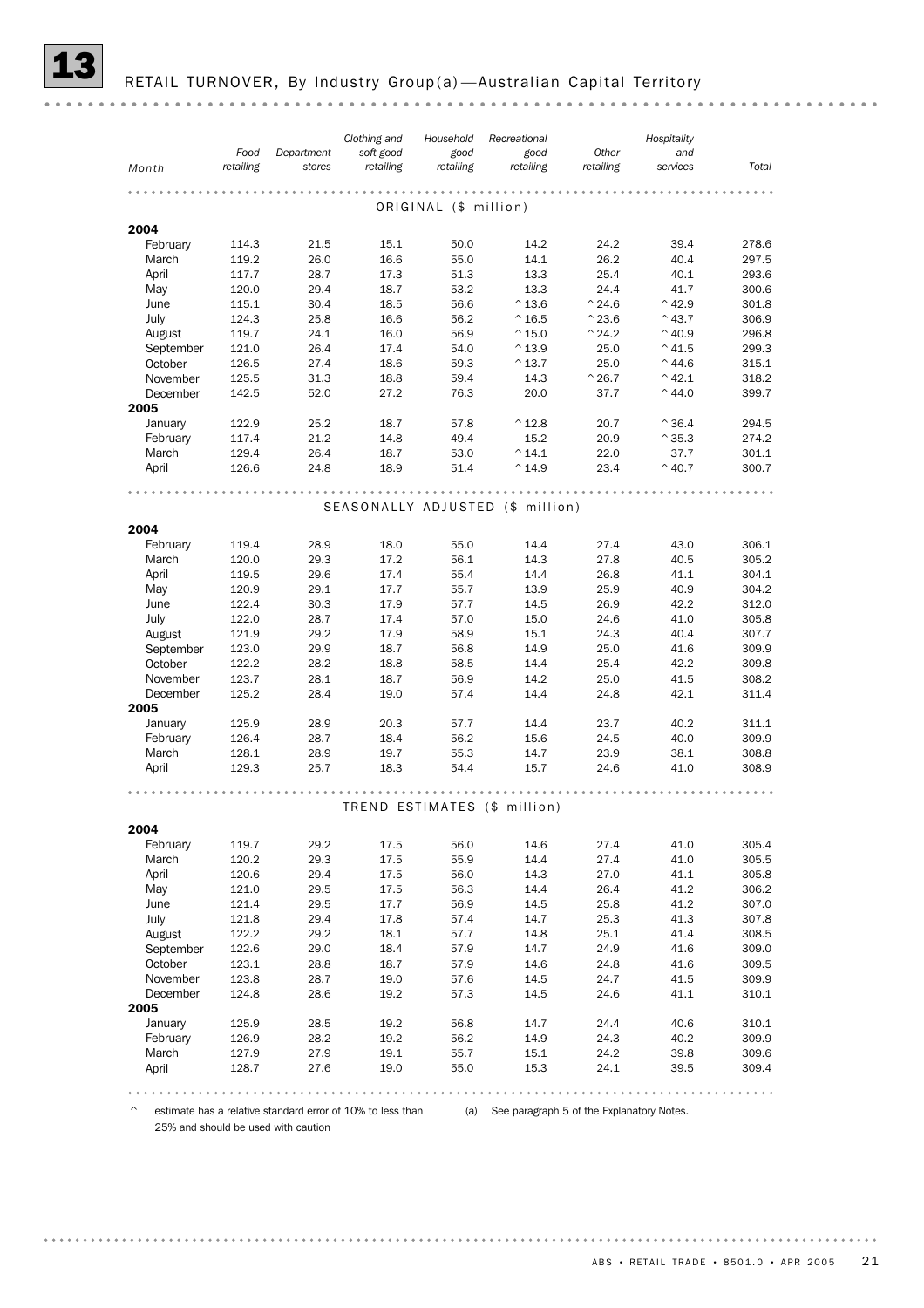## EXPLANATORY NOTES

| <b>INTRODUCTION</b> | 1 This publication presents monthly estimates of the value of turnover of retail<br>businesses classified by industry, and by state and territory. The principal objective of the<br>series is to show month to month movement of turnover.                                                                                                                                                                                                                                                                                                                                                                                                                                                                                                                                                                                                                                                                                                                |
|---------------------|------------------------------------------------------------------------------------------------------------------------------------------------------------------------------------------------------------------------------------------------------------------------------------------------------------------------------------------------------------------------------------------------------------------------------------------------------------------------------------------------------------------------------------------------------------------------------------------------------------------------------------------------------------------------------------------------------------------------------------------------------------------------------------------------------------------------------------------------------------------------------------------------------------------------------------------------------------|
|                     | 2 Estimates of turnover contained in this publication are compiled from the Retail<br>Business survey. Following a new sample design introduced in the July 2004 issue, the<br>survey includes about 4,350 retail and selected service businesses. All 'large' businesses<br>are included in the survey, while a sample of about 3,500 'smaller' businesses is selected.<br>The 'large' business' contribution of approximately 55% of the total estimate ensures a<br>highly reliable Australian total turnover estimate.                                                                                                                                                                                                                                                                                                                                                                                                                                 |
| SCOPE AND COVERAGE  | The scope of the Retail Business survey is all employing businesses with at least one<br>З<br>retail outlet. Like most Australian Bureau of Statistics (ABS) economic surveys, the frame<br>used for the Retail Business survey is taken from the ABS Business Register which<br>includes registrations to the Australian Taxation Office's (ATO)<br>Pay-As-You-Go-Withholding (PAYGW) scheme. Each statistical unit (as defined below)<br>included on the ABS Business Register is classified to the Australian and New Zealand<br>Standard Industrial Classification (ANZSIC) industry in which it mainly operates. The<br>frame is supplemented with information about businesses which are classified as<br>non-retail but which have significant retail activity.                                                                                                                                                                                     |
|                     | The frame is updated quarterly to take account of new businesses, businesses which<br>4<br>have ceased employing, changes in industry and other general business changes. The<br>estimates include an allowance for the time it takes a newly registered business to get on<br>to the survey frame. Businesses which have ceased employing are identified when the<br>ATO cancels their Australian Business Number (ABN) and/or PAYGW registration. In<br>addition, businesses with less than 50 employees, and which do not remit under the<br>PAYGW scheme in each of the previous five quarters are removed from the frame.                                                                                                                                                                                                                                                                                                                             |
|                     | The following industries included in the survey are as defined in ANZSIC:<br>5<br>Food Retailing<br>Supermarkets and grocery stores (5110) and non-petrol sales of convenience<br>stores of selected petrol stations<br>Takeaway food retailing (5125)<br>Other food retailing<br>Fresh meat, fish and poultry retailing (5121)<br>Fruit and vegetable retailing (5122)<br>Liquor retailing (5123)<br>Bread and cake retailing (5124)<br>Specialised food retailing n.e.c. (5129)<br>Department Stores (5210)<br>Clothing and Soft Good Retailing<br>Clothing retailing (5221)<br>Footwear, fabric and other soft good retailing<br>Footwear retailing (5222)<br>Fabric and other soft good retailing (5223)<br>Household Good Retailing<br>Furniture and floor covering retailing<br>Furniture retailing (5231)<br>Floor covering retailing (5232)<br>Domestic hardware and houseware retailing (5233)<br>Domestic appliance and recorded music retailing |
|                     | Domestic appliance retailing (5234)<br>Recorded music retailing (5235)                                                                                                                                                                                                                                                                                                                                                                                                                                                                                                                                                                                                                                                                                                                                                                                                                                                                                     |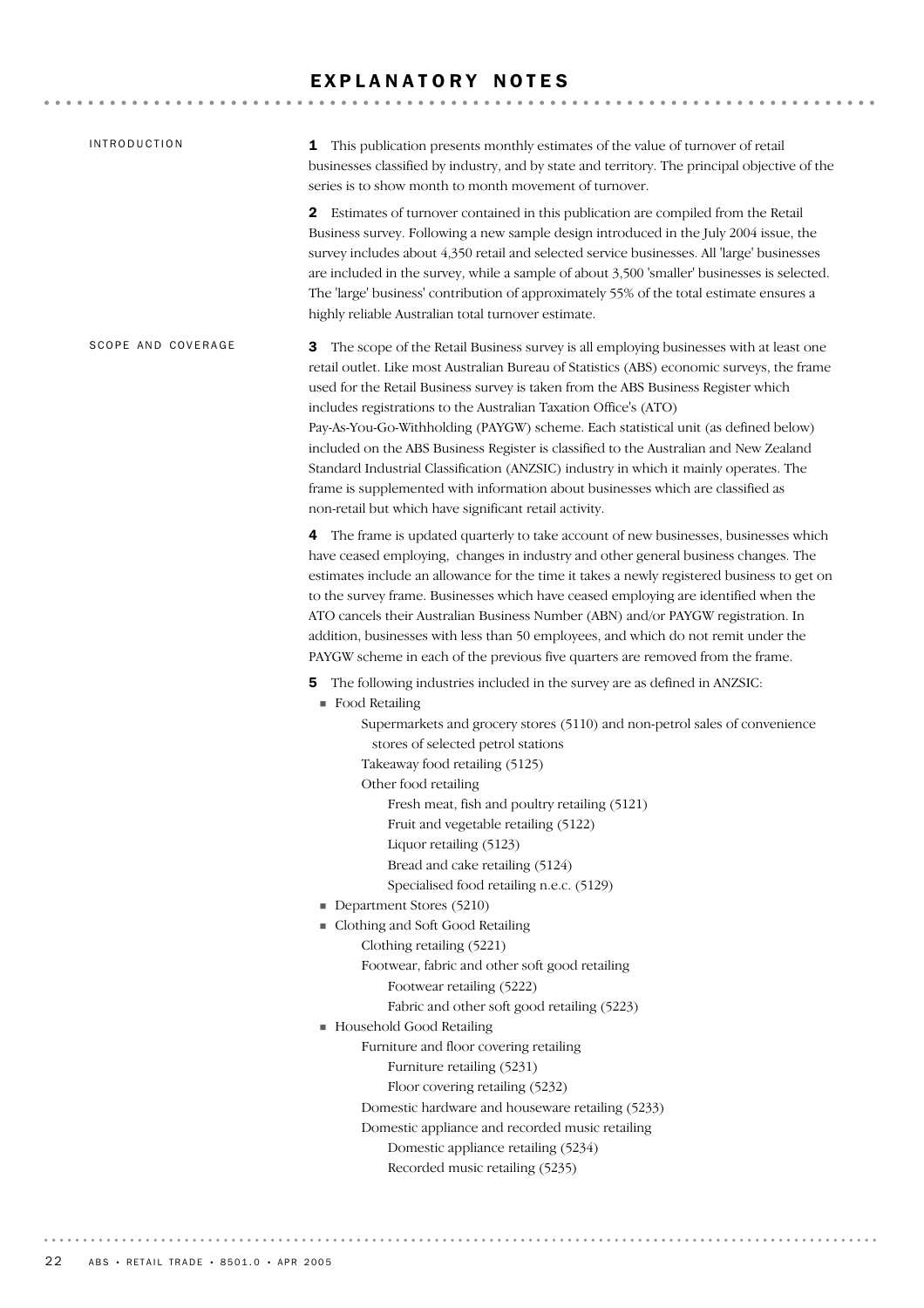| SCOPE AND COVERAGE<br>continued                              | Recreational Good Retailing<br>Newspaper, book and stationery retailing (5243)<br>Other recreational goods retailing<br>Sport and camping equipment retailing (5241)<br>Toy and game retailing (5242)<br>Photographic equipment retailing (5244)<br><b>Other Retailing</b><br>Pharmaceutical, cosmetic and toiletry retailing (5251)<br>Other retailing n.e.c.<br>Antique and used good retailing (5252)<br>Garden supplies retailing (5253)<br>Flower retailing (5254)<br>Watch and jewellery retailing (5255)                                                                                                                                                                                                                                                                                                                                                                                                                               |
|--------------------------------------------------------------|-----------------------------------------------------------------------------------------------------------------------------------------------------------------------------------------------------------------------------------------------------------------------------------------------------------------------------------------------------------------------------------------------------------------------------------------------------------------------------------------------------------------------------------------------------------------------------------------------------------------------------------------------------------------------------------------------------------------------------------------------------------------------------------------------------------------------------------------------------------------------------------------------------------------------------------------------|
|                                                              | Retailing n.e.c. (5259)<br>Hospitality and Services<br>Hotels and licensed clubs<br>Pubs, taverns and bars (5720)<br>Clubs (Hospitality) (5740)<br>Cafes and restaurants (5730)<br>Selected services<br>Video hire outlets (9511)<br>Hairdressing and beauty salons (9526).                                                                                                                                                                                                                                                                                                                                                                                                                                                                                                                                                                                                                                                                   |
| STATISTICAL UNITS DEFINED<br>ON THE ABS BUSINESS<br>REGISTER | The ABS uses an economic statistics units model on the ABS Business Register to<br>6<br>describe the characteristics of businesses, and the structural relationships between<br>related businesses. The units model is also used to break groups of related businesses<br>into relatively homogeneous components that can provide data to the ABS.                                                                                                                                                                                                                                                                                                                                                                                                                                                                                                                                                                                            |
|                                                              | 7 In mid-2002, to better use the information available as a result of The New Tax<br>System, the ABS changed its economic statistics units model. The new units model<br>allocates businesses to one of two sub-populations. The vast majority of businesses are in<br>what is called the ATO Maintained Population, while the remaining businesses are in the<br>ABS Maintained Population. Together, these two sub-populations make up the ABS<br>Business Register population.                                                                                                                                                                                                                                                                                                                                                                                                                                                             |
| ATO Maintained Population                                    | Most businesses and organisations in Australia need to obtain an ABN, and are then<br>included on the ATO Australian Business Register. Most of these businesses have simple<br>structures; therefore the unit registered for an ABN will satisfy ABS statistical<br>requirements. For these businesses, the ABS has aligned its statistical units structure with<br>the ABN unit. The businesses with simple structures constitute the ATO Maintained<br>Population, and the ABN unit is used as the statistical unit for all economic collections.                                                                                                                                                                                                                                                                                                                                                                                          |
| ABS Maintained Population                                    | For the population of businesses where the ABN unit is not suitable for ABS statistical<br>9<br>requirements, the ABS maintains its own units structure through direct contact with each<br>business. These businesses constitute the ABS Maintained Population. This population<br>consists typically of large, complex and diverse businesses. The new statistical units<br>model described below has been introduced to cover such businesses.<br>Enterprise Group: This is a unit covering all the operations in Australia of one or more legal<br>entities under common ownership and/or control. It covers all the operations in Australia of<br>legal entities which are related in terms of the current Corporations Law (as amended by the<br>Corporations Legislation Amendment Act 1991), including legal entities such as companies,<br>trusts, and partnerships. Majority ownership is not required for control to be exercised. |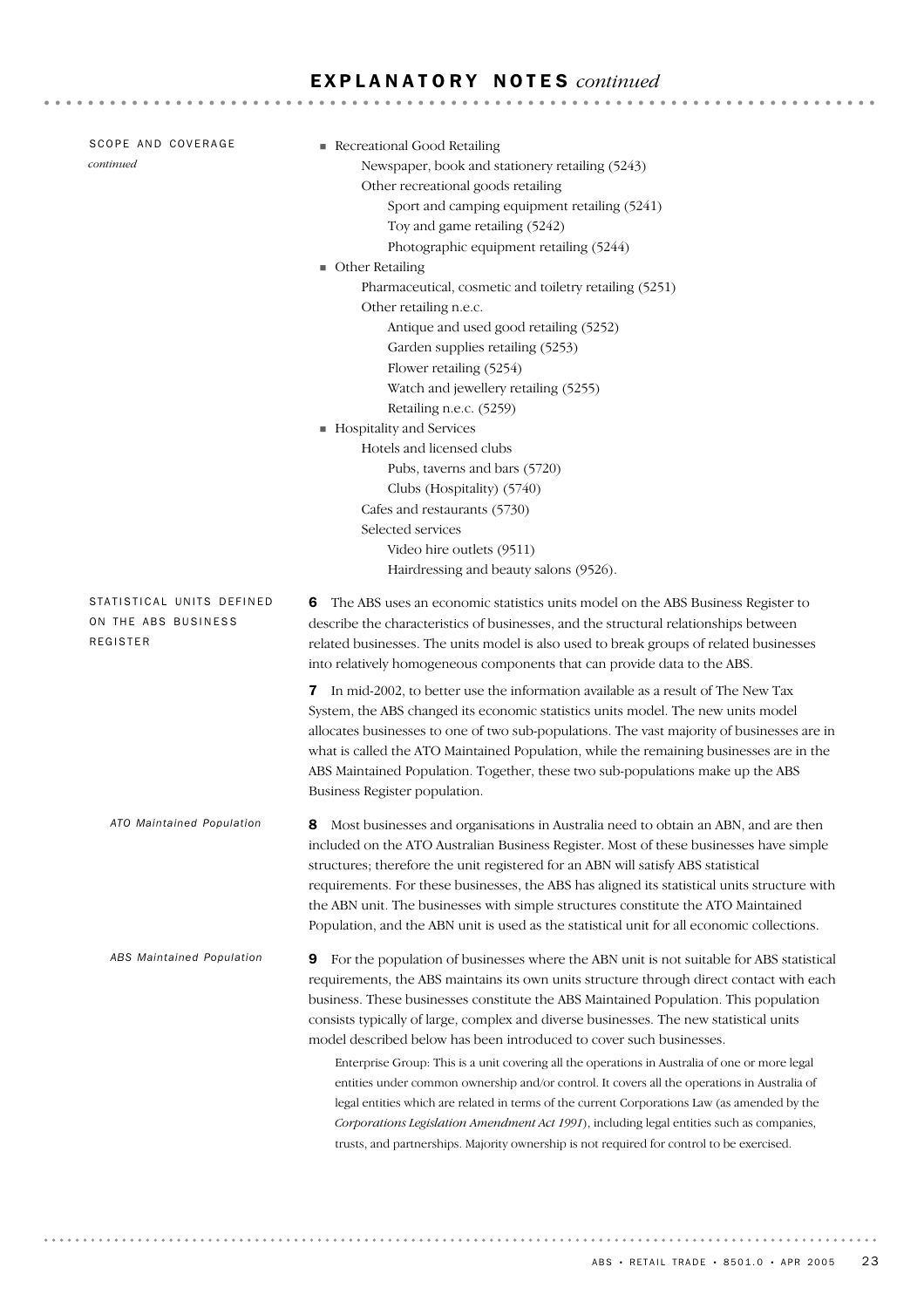**12** The survey is conducted monthly by both telephone interview and a questionnaire mailed to businesses. The businesses included in the survey are selected by random sample from a frame stratified by state, industry and business size. Following the new sample design introduced in the July 2004 issue, the survey uses annualised turnover as the measure of business size. For the ATO Maintained Population, the annualised turnover is based on the ATO's Business Activity Statement item Total sales and for the ABS Maintained Population a modelled annualised turnover is used. For stratification purposes the annualised turnover allocated to each business is not updated each quarter as to do so would result in increased volatility in the estimates. 13 The July 2004 issue also saw the introduction of the generalised regression estimation methodology which replaced ratio estimation. For estimation purposes the annualised turnover allocated to each business is updated each quarter. The introduction of the new sample design and new estimation methodology resulted in changes to the level of the Retail Trade series. However, to facilitate comparisons over time, the historical series were revised to make the time series of estimates as continuous as possible. For more information about the changes introduced in the July 2004 issue refer to *Information Paper: Changes to the Retail Trade Series* (cat. no. 8501.0.55.002) which is available from the ABS web site <http://www.abs.gov.au>. **14** In the first month of each quarter, some businesses in the sample are replaced, at random, by other businesses so that the reporting load can be spread across smaller retailers. 15 Most businesses can provide turnover on a calendar month basis and this is how the data are presented. When businesses cannot provide turnover on a calendar month basis, the reported data and the period they relate to are used to estimate turnover for the calendar month. 16 Most retailers operate in a single state/territory. For this reason, estimates of turnover by state/territory are only collected from the larger retailers which are included in the survey each month. These retailers are asked to provide turnover for sales from each state/territory in which the business operates. Turnover for the smaller businesses is allocated to the state of their head office or main outlet. SURVEY METHODOLOGY Enterprise: The enterprise is an institutional unit comprising (i) a single legal entity or business entity, or (ii) more than one legal entity or business entity within the same Enterprise Group and in the same institutional subsector (i.e. they are all classified to a single Standard Institutional Sector Classification of Australia subsector). Type of Activity Unit (TAU): The TAU is comprised of one or more business entities, sub-entities or branches of a business entity within an Enterprise Group that can report production and employment data for similar economic activities. When a minimum set of data items are available, a TAU is created which covers all the operations within an industry subdivision (and the TAU is classified to the relevant subdivision of the ANZSIC). Where a business cannot supply adequate data for each industry, a TAU is formed which contains activity in more than one industry subdivision. 10 For more information on the impacts of the introduction of the new economic statistics units model, refer to *Information Paper: Improvements in ABS Economic Statistics [Arising from the New Tax System]* (cat. no. 1372.0). 11 Prior to the July 2002 reference month, the Retail Business survey used the management unit as the statistical unit. From the July 2002 reference month onwards, the statistical unit is the ABN unit for businesses with simple structures, and the TAU for businesses with complex structures. In most cases, ABN/TAU units concord with the management units previously used. *ABS Maintained Population continued*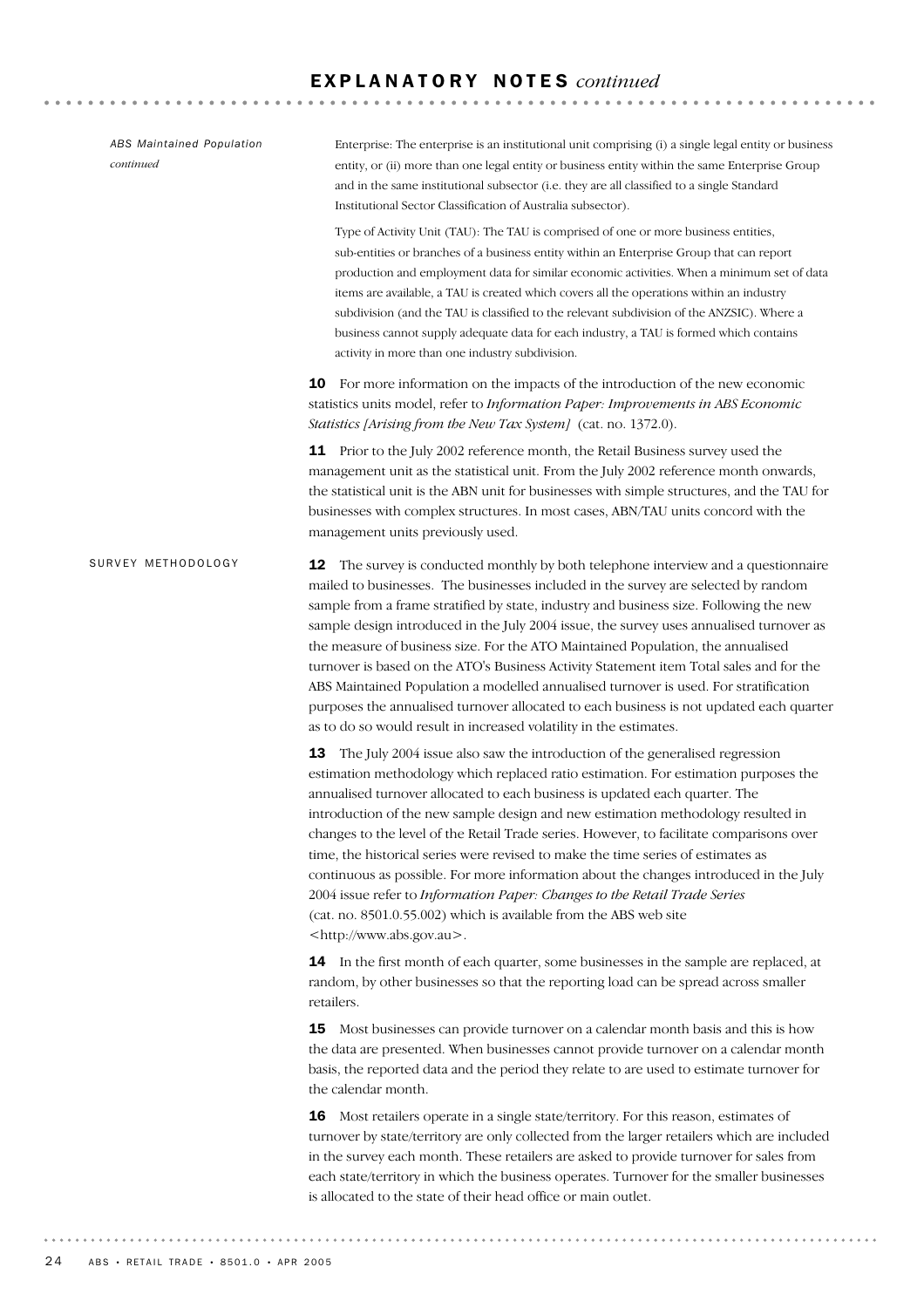| DEFINITION OF TURNOVER |    | <b>17</b> Turnover includes retail sales; wholesale sales; takings from repairs, meals and |
|------------------------|----|--------------------------------------------------------------------------------------------|
|                        |    | hiring of goods (except for rent, leasing and hiring of land and buildings); commissions   |
|                        |    | from agency activity (e.g. commissions received from collecting dry cleaning, selling      |
|                        |    | lottery tickets, etc.); and net takings from gaming machines etc. From July 2000, turnover |
|                        |    | includes the Goods and Service Tax.                                                        |
|                        | 18 | Turnover presented in the Retail Trade series includes net proceeds from licensed          |

gambling activities undertaken in the Hotels and licensed clubs industry. The impact of net proceeds from gambling on movements in the Retail Trade series was discussed in *Feature article: Contribution of gambling to retail estimates* included in the December 2002 issue of this publication. The article concluded that net proceeds from gambling had not had a significant impact on quarterly movements for the series but net proceeds from gambling had increased over time and users should be aware of this when interpreting the series. An electronic release, *Contribution of Gambling to Retail Estimates* (cat. no. 8501.0.55.003), will provide updated quarterly information and will be available free of charge from the ABS web site. It will be released approximately a week after the release of the March, June, September and December issues of this publication.

19 Seasonally adjusted estimates are derived by estimating and removing systematic calendar related effects from the original series. In the Retail trade series, these calendar related effects are known as seasonal (e.g. increased spending in December as a result of Christmas) and trading day influences (arising from the varying length of each month and the varying number of Sundays, Mondays, Tuesdays, etc. in each month). Each influence is estimated by separate seasonal and trading day factors which, when combined, are referred to as the combined adjustment factors. SEASONAL ADJUSTMENT

> 20 The seasonally adjusted estimates also have an allowance for an Easter proximity effect, which is caused when Easter falls late in March or early in April. This effect, when present, is combined with the seasonal and trading day factors to form the combined adjustment factors. There is also a similar allowance for the variable timing of Father's Day. See the Appendix of the July 2001 and August 2002 issues respectively of this publication for more information.

> 21 The Retail series uses a concurrent seasonal adjustment methodology to derive the combined adjustment factors. This means that data from the current month are used in estimating seasonal and trading day factors for the current and previous months. For more information see *Information Paper: Introduction of Concurrent Seasonal Adjustment into the Retail Trade Series* (cat. no. 8514.0).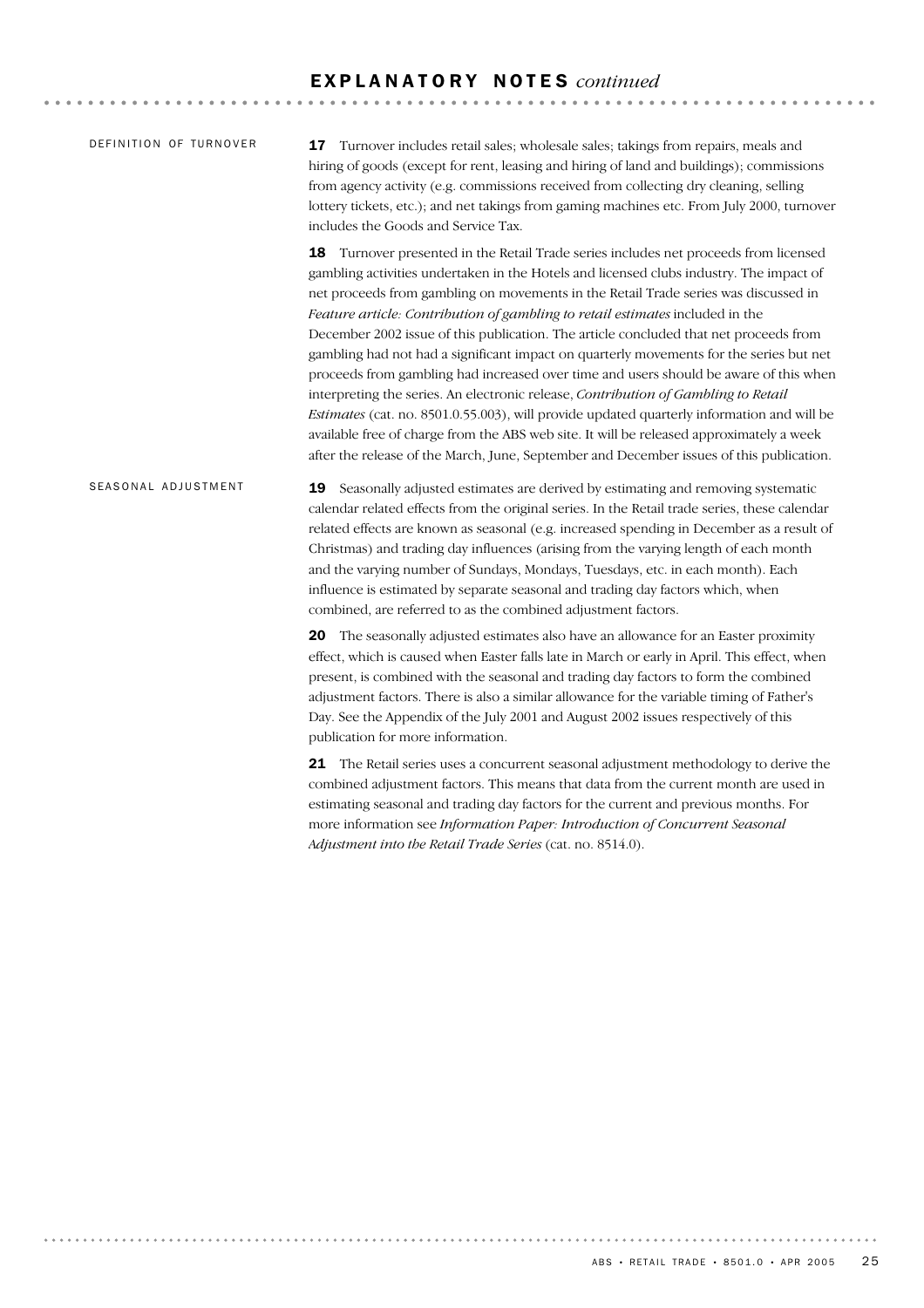SEASONAL ADJUSTMENT *continued*

22 Concurrent adjustment can result in revisions each month to estimates for earlier periods. However, in most instances, the only noticeable revisions will be to the combined adjustment factors for the current month, the previous month and the same month a year ago. The following table shows how the combined adjustment factor for these months, at the total Australian Retail and Hospitality/Services level, evolved under the concurrent seasonal adjustment methodology. The table presents two different estimates of the combined adjustment factors. The first row gives the combined adjustment factors estimated following the last annual reanalysis in September 2004 using data up to and including the July 2004 reference month. The second row gives the most recent combined adjustment factors estimated and used in this month's calculation of the concurrent seasonally adjusted series.

#### COMBINED ADJUSTMENT FACTORS

|                                                | Apr     | Mar     | Apr     |
|------------------------------------------------|---------|---------|---------|
|                                                | 2004    | 2005    | 2005    |
| Factors as estimated at last reanalysis        |         |         |         |
| (July 2004 reference month)                    | 0.96866 | 0.97508 | 0.96611 |
| Factors as estimated with current month's data |         |         |         |
| (April 2005 reference month)                   | 0.96727 | 0.97435 | 0.96368 |
|                                                |         |         |         |

23 The revision properties of the seasonally adjusted and trend estimates can be improved by the use of Autoregressive Integrated Moving Average (ARIMA) modelling. ARIMA modelling relies on the characteristics of the series being analysed to project future period data. The projected values are temporary, intermediate values, that are only used internally to improve the estimation of the seasonal factors. The projected data do not affect the original estimates and are discarded at the end of the seasonal adjustment process. The retail collection uses ARIMA modelling where appropriate for individual time series. The ARIMA model is assessed as part of the annual reanalysis and following the 2004 annual reanalysis 93% of Retail series use an ARIMA model. For more information on the details of ARIMA modelling see *Feature article: Use of ARIMA modelling to reduce revisions* in the October 2004 issue of *Australian Economic Indicators* (cat. no. 1350.0).

24 The seasonal adjustment methodology is able to produce combined adjustment factors for future months. The latest factors for some future months are shown in the following table. While these factors represent the best current estimate, the actual factors used for estimating the seasonally adjusted estimates in these months will differ because they will incorporate subsequent months' data as they become available.

#### COMBINED ADJUSTMENT FACTORS

|                                                | Mav     | Jun     | Jul     |  |
|------------------------------------------------|---------|---------|---------|--|
|                                                | 2005    | 2005    | 2005    |  |
| Factors as estimated with current month's data |         |         |         |  |
| (April 2005 reference month)                   | 0.96543 | 0.95293 | 0.98151 |  |

25 The seasonal and trading day factors are reviewed annually at a more detailed level than possible in the monthly processing cycle. The annual reanalysis will not normally result in significant changes. For Retail Trade, the results of the latest review are shown in the August 2004 issue.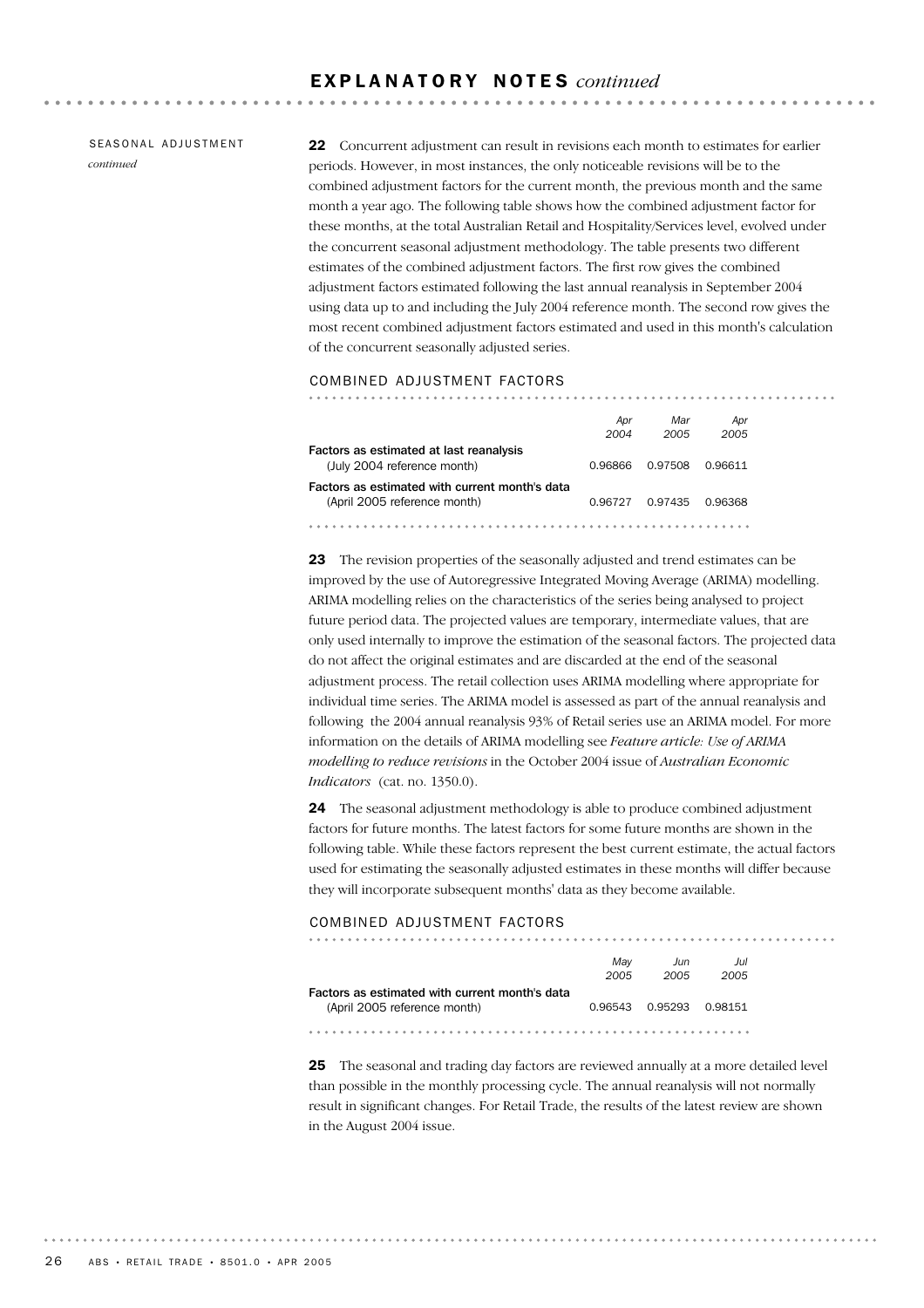| SEASONAL ADJUSTMENT<br>continued | 26 In the seasonal adjustment process, both the seasonal and trading day factors<br>evolve over time to reflect changes in spending and trading patterns. Examples of this<br>evolution include the slow move in spending from December to January; and, increased<br>trading activity on weekends and public holidays. The seasonally adjusted estimates still<br>reflect the sampling and non-sampling errors to which the original estimates are subject.                                                                                                                                                                                                                                                                                                                                                                                                                                                                                                                                                                                                                                                                                                                                       |
|----------------------------------|----------------------------------------------------------------------------------------------------------------------------------------------------------------------------------------------------------------------------------------------------------------------------------------------------------------------------------------------------------------------------------------------------------------------------------------------------------------------------------------------------------------------------------------------------------------------------------------------------------------------------------------------------------------------------------------------------------------------------------------------------------------------------------------------------------------------------------------------------------------------------------------------------------------------------------------------------------------------------------------------------------------------------------------------------------------------------------------------------------------------------------------------------------------------------------------------------|
|                                  | 27 As a result of the different treatment of Australian and state totals in the seasonal<br>adjustment process, the Australian total for an industry group may not necessarily equal<br>the sum of the state totals for that industry group.                                                                                                                                                                                                                                                                                                                                                                                                                                                                                                                                                                                                                                                                                                                                                                                                                                                                                                                                                       |
| <b>TREND ESTIMATES</b>           | 28 The monthly trend estimates are derived by applying a 13-term Henderson moving<br>average to the seasonally adjusted estimates (7-term for quarterly series). The Henderson<br>moving average is symmetric, but as the end of a time series is approached, asymmetric<br>forms of the moving average have to be applied. The asymmetric moving averages have<br>been tailored to suit the particular characteristics of individual series and enable trend<br>estimates for recent periods to be produced. Estimates of the trend will be improved at<br>the current end of the time series as additional observations become available. This<br>improvement is due to the combined effect of the concurrent seasonal adjustment<br>methodology and the application of different asymmetric moving averages for the most<br>recent six months (or three quarters). As a result of the improvement, most revisions to<br>the trend estimates will be observed for the most recent six months (or three quarters).                                                                                                                                                                                |
|                                  | 29 Trend estimates are used to analyse the underlying behaviour of the series over<br>time. As a result of the introduction of The New Tax System, a break in the monthly<br>trend series has been inserted between June and July 2000. Care should therefore be<br>taken if comparisons span this period. For more details refer to the Appendix in the<br>December 2000 issue of this publication.                                                                                                                                                                                                                                                                                                                                                                                                                                                                                                                                                                                                                                                                                                                                                                                               |
|                                  | 30 For further information on trend estimates, see Information Paper: A Guide to<br>Interpreting Time Series - Monitoring Trends, 2003 (cat. no. 1349.0) or contact the<br>Assistant Director, Time Series Analysis on Canberra (02) 6252 6345 or by email at<br><timeseries@abs.gov.au>.</timeseries@abs.gov.au>                                                                                                                                                                                                                                                                                                                                                                                                                                                                                                                                                                                                                                                                                                                                                                                                                                                                                  |
| CHAIN VOLUME MEASURES            | <b>31</b> The chain volume measures of retail turnover appearing in the quarterly issue of<br>this publication are annually reweighted chain Laspeyres indexes referenced to current<br>price values in a chosen reference year. The reference year is advanced in each June<br>issue and is currently 2002-03. Each year's data in the Retail chain volume series are<br>based on the prices of the previous year, except for the quarters of the latest incomplete<br>year. Data for the 2004–05 financial year will initially be based upon price data for the<br>2002-03 financial year. Comparability with previous years is achieved by linking (or<br>chaining) the series together to form a continuous time series. While current price<br>estimates reflect both price and volume changes, chain volume estimates measure<br>changes in value after the direct effects of price changes have been eliminated and hence<br>only reflect volume changes. Further information on the nature and concepts of chain<br>volume measures is contained in the ABS publication Information Paper: Introduction<br>of Chain Volume Measures in the Australian National Accounts (cat. no. 5248.0). |
| RELIABILITY OF ESTIMATES         | There are two types of error possible in estimates of retail turnover:<br>32<br>Sampling error which occurs because a sample, rather than the entire population, is<br>surveyed. One measure of the likely difference resulting from not including all<br>establishments in the survey is given by the standard error, see below. Sampling<br>error may be larger for the first month of each quarter, when some of the<br>businesses in the sample are replaced by other businesses so that the reporting<br>load can be spread across retailers.                                                                                                                                                                                                                                                                                                                                                                                                                                                                                                                                                                                                                                                 |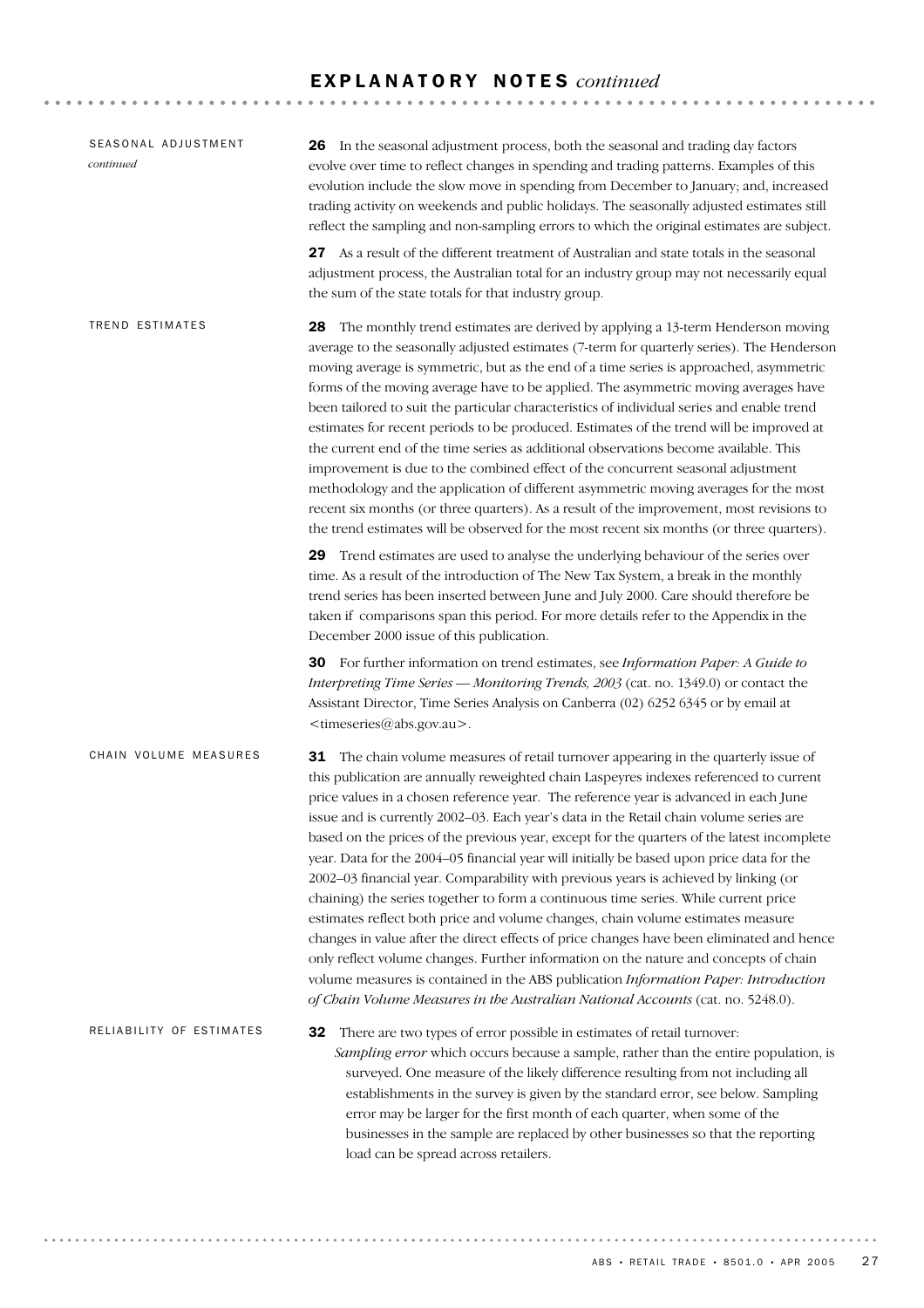| RELIABILITY OF ESTIMATES<br>continued |                                                                                                                                                                                                                                                                                                                                                                                                                                                                                                                                                                       | procedures.                                                                                                                                                                                      |                           |                                         |                                     |                                        |                            |                                                                              | Non sampling error which arises from inaccuracies in collecting, recording and<br>processing the data. The most significant of these errors are: misreporting of data<br>items; deficiencies in coverage; non-response; and processing errors. Every effort<br>is made to minimise reporting error by the careful design of questionnaires,<br>intensive training and supervision of interviewers, and efficient data processing                                                                                                                                                                                          |  |  |
|---------------------------------------|-----------------------------------------------------------------------------------------------------------------------------------------------------------------------------------------------------------------------------------------------------------------------------------------------------------------------------------------------------------------------------------------------------------------------------------------------------------------------------------------------------------------------------------------------------------------------|--------------------------------------------------------------------------------------------------------------------------------------------------------------------------------------------------|---------------------------|-----------------------------------------|-------------------------------------|----------------------------------------|----------------------------|------------------------------------------------------------------------------|---------------------------------------------------------------------------------------------------------------------------------------------------------------------------------------------------------------------------------------------------------------------------------------------------------------------------------------------------------------------------------------------------------------------------------------------------------------------------------------------------------------------------------------------------------------------------------------------------------------------------|--|--|
| STANDARD ERRORS                       | Seasonally adjusted and trend estimates and chain volume measures are also<br>33<br>subject to sampling variability. For seasonally adjusted estimates, the standard errors are<br>approximately the same as for the original estimates. For trend estimates, the standard<br>errors are likely to be smaller. For chain volume measures, the standard errors may be<br>up to 10% higher than those for the corresponding current price estimates because of<br>the sampling variability contained in the prices data used to deflate the current price<br>estimates. |                                                                                                                                                                                                  |                           |                                         |                                     |                                        |                            |                                                                              |                                                                                                                                                                                                                                                                                                                                                                                                                                                                                                                                                                                                                           |  |  |
|                                       |                                                                                                                                                                                                                                                                                                                                                                                                                                                                                                                                                                       | estimates to be considered too unreliable for general use.                                                                                                                                       |                           |                                         |                                     |                                        |                            | Estimates with an RSE between 25% and 50% are annotated with the symbol '*', | 34 Estimates, in original terms, that have an estimated relative standard error (RSE)<br>between 10% and 25% are annotated with the symbol '^'. These estimates should be<br>used with caution as they are subject to sampling variability too high for some purposes.<br>indicating that the estimates should be used with caution as they are subject to sampling<br>variability too high for most practical purposes. Estimates with an RSE greater than 50%<br>are annotated with the symbol '**' indicating that the sampling variability causes the                                                                 |  |  |
|                                       |                                                                                                                                                                                                                                                                                                                                                                                                                                                                                                                                                                       | been given a grading of A to E. Where:<br>estimates are highly reliable for movement analysis.<br>estimate is reliable for movement analysis purposes.<br>unpublished state by industry series). |                           |                                         |                                     |                                        |                            | are advised to exercise caution in interpreting movements for such series.   | <b>35</b> To further assist users in assessing the reliability of estimates, key data series has<br>A represents a relative standard error on level of less than 2%. The published<br>• B represents a relative standard error on level between 2% and 5%, meaning the<br>C represents a relative standard error on level between 5% and 10%, meaning users<br>are advised to exercise some caution in interpreting movements for such series.<br>• D represents a relative standard error on level between 10% and 15% meaning users<br>E represents a relative standard error on level greater than 15% (mainly affects |  |  |
|                                       | 36                                                                                                                                                                                                                                                                                                                                                                                                                                                                                                                                                                    |                                                                                                                                                                                                  |                           |                                         |                                     |                                        |                            |                                                                              | The table below provides an indicator of reliability for key retail turnover estimates.                                                                                                                                                                                                                                                                                                                                                                                                                                                                                                                                   |  |  |
|                                       |                                                                                                                                                                                                                                                                                                                                                                                                                                                                                                                                                                       | Food<br>retailing                                                                                                                                                                                | Depart<br>-ment<br>Stores | Clothing<br>& soft<br>good<br>retailing | House<br>-hold<br>good<br>retailing | Recrea<br>-tional<br>good<br>retailing | Other<br>retailing         | Hospit<br>-ality &<br>services                                               | Total                                                                                                                                                                                                                                                                                                                                                                                                                                                                                                                                                                                                                     |  |  |
|                                       | <b>NSW</b><br>Vic.<br>Qld<br>SA                                                                                                                                                                                                                                                                                                                                                                                                                                                                                                                                       | Α<br>B<br>В<br>В                                                                                                                                                                                 | Α<br>Α<br>Α<br>Α          | С<br>C<br>C<br>D                        | B<br>B<br>В<br>C                    | C<br>C<br>D<br>D                       | C<br>$\mathsf C$<br>C<br>C | В<br>С<br>С<br>С                                                             | Α<br>Α<br>Α<br>Α                                                                                                                                                                                                                                                                                                                                                                                                                                                                                                                                                                                                          |  |  |
|                                       | <b>WA</b><br>Tas.<br>ΝT<br><b>ACT</b>                                                                                                                                                                                                                                                                                                                                                                                                                                                                                                                                 | В<br>B<br>В<br>В                                                                                                                                                                                 | Α<br>np<br>np<br>Α        | С<br>C<br>C<br>В                        | C<br>C<br>B<br>C                    | D<br>D<br>Е<br>D                       | C<br>np<br>np<br>D         | С<br>C<br>D<br>Ε                                                             | Α<br>Α<br>B<br>B                                                                                                                                                                                                                                                                                                                                                                                                                                                                                                                                                                                                          |  |  |
|                                       | Aust.                                                                                                                                                                                                                                                                                                                                                                                                                                                                                                                                                                 | Α                                                                                                                                                                                                | Α                         | B                                       | Α                                   | B                                      | В                          | B                                                                            | Α                                                                                                                                                                                                                                                                                                                                                                                                                                                                                                                                                                                                                         |  |  |

np not available for publication but included in totals where applicable, unless otherwise

indicated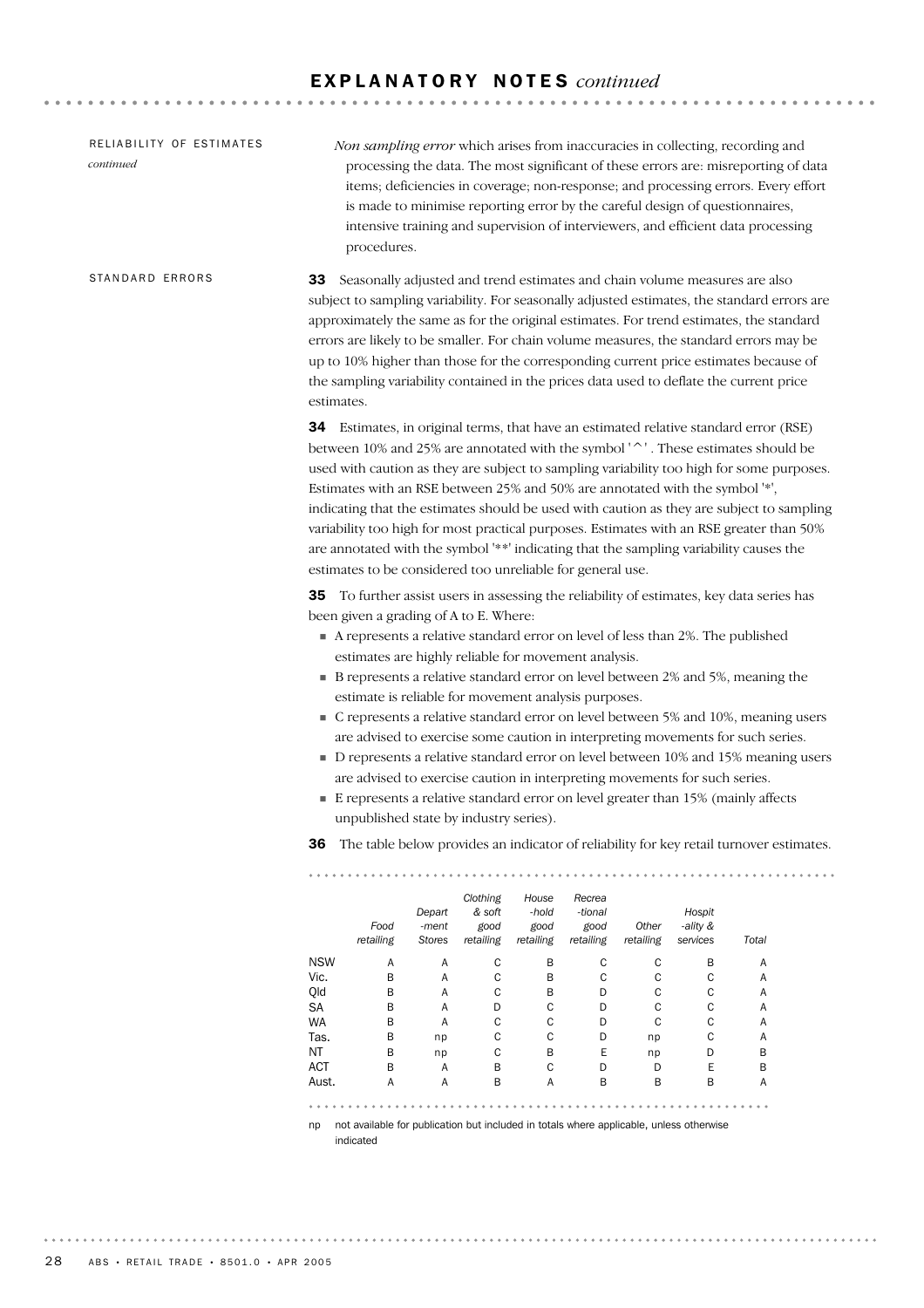| ABS DATA AVAILABLE ON<br>REQUEST | <b>37</b> Retail Survey Special Data Service provides additional retail trade statistics which<br>include further state industry dissections through to 'top ten' industry reports. For more<br>information, contact the Retail Trade Special Data Services manager on Canberra<br>$(02)$ 6252 5220.                                                                                      |
|----------------------------------|-------------------------------------------------------------------------------------------------------------------------------------------------------------------------------------------------------------------------------------------------------------------------------------------------------------------------------------------------------------------------------------------|
| RELATED PUBLICATIONS             | <b>38</b> Current publications and other products released by the ABS are listed in the<br>Catalogue of Publications and Products (cat. no. 1101.0). The Catalogue is available<br>from any ABS office or the ABS web site <http: www.abs.gov.au="">. The ABS also issues a<br/>daily Release Advice on the web site which details products to be released in the week<br/>ahead.</http:> |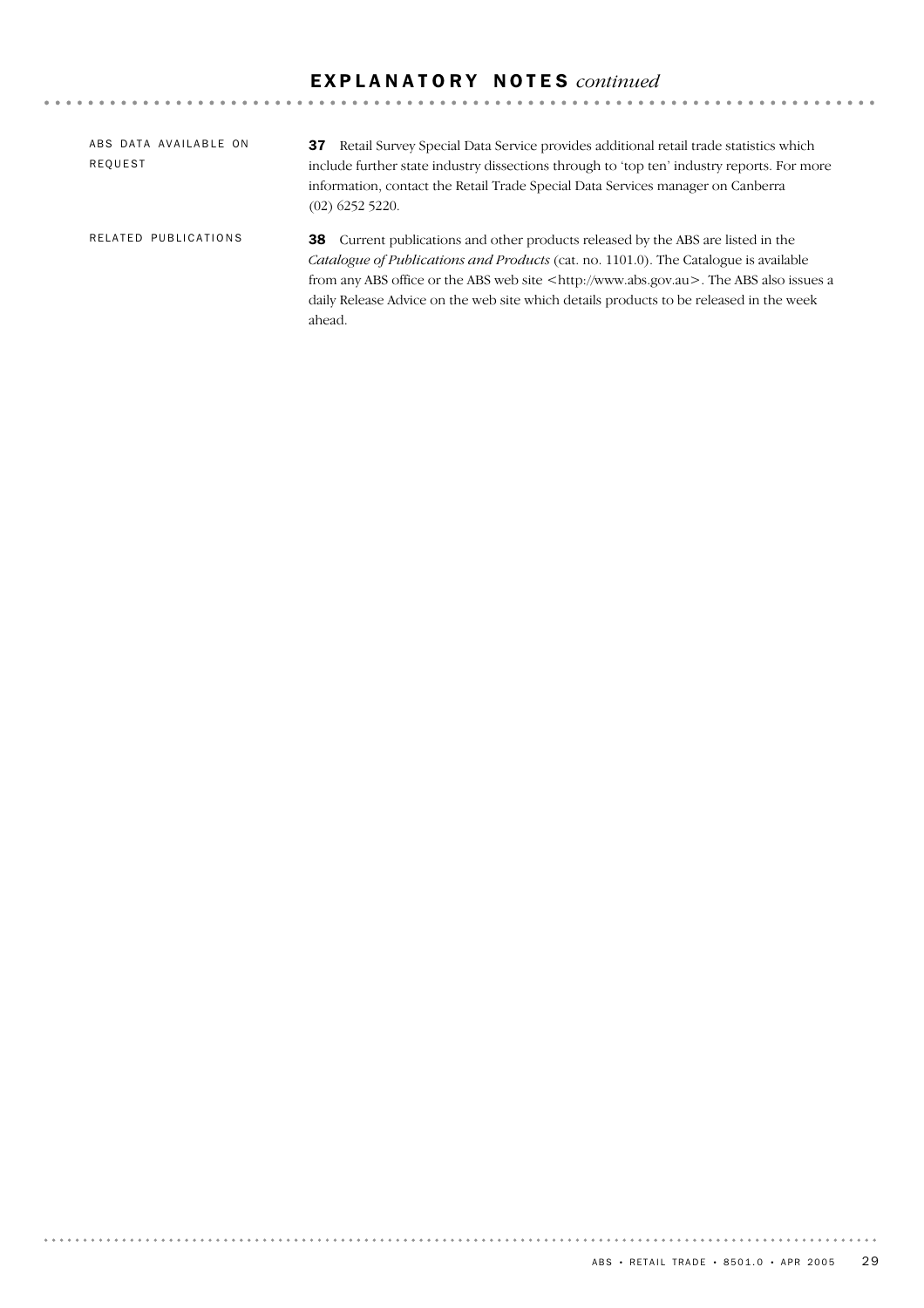EFFECT OF NEW SEASONALLY ADJUSTED ESTIMATES ON TREND ESTIMATES

1 The most recent trend estimates published in this release are likely to be revised when next month's seasonally adjusted estimates become available. To assist readers of this publication in analysing retail trends, the approximate effect of the two possible scenarios on the previous trend estimates of the percentage change in total retail turnover for Australia are presented below. For more information see the trend estimates section of the Explanatory Notes.

- 1 The May seasonally adjusted estimate of retail turnover is 1.0% higher than the April estimate.
- 2 The May seasonally adjusted estimate of retail turnover is 1.0% lower than the April estimate.



2 Under concurrent seasonal adjustment, the most recent seasonally adjusted and trend estimates are likely to be revised when original estimates for subsequent months become available. The trend revision is a combined result of the revision of the seasonally adjusted estimates and the revision derived from the use of asymmetric moving averages as future data become available (for more information, refer to paragraph 28 in the Explanatory Notes). ABS research shows that about 75% of the total revision to the trend estimate at the current end of the time series is due to the use of different asymmetric moving averages when the original estimate for the next time period becomes available. To assess the reliability of the trend estimate at the current end, the 'what-if' chart presents trend estimates under two different scenarios of the next time period. The chart shows only the impact due to the changes of the asymmetric moving averages and does not include the unknown impact of revision to seasonal factor estimates that would arise when the original estimate for the next time period becomes available.